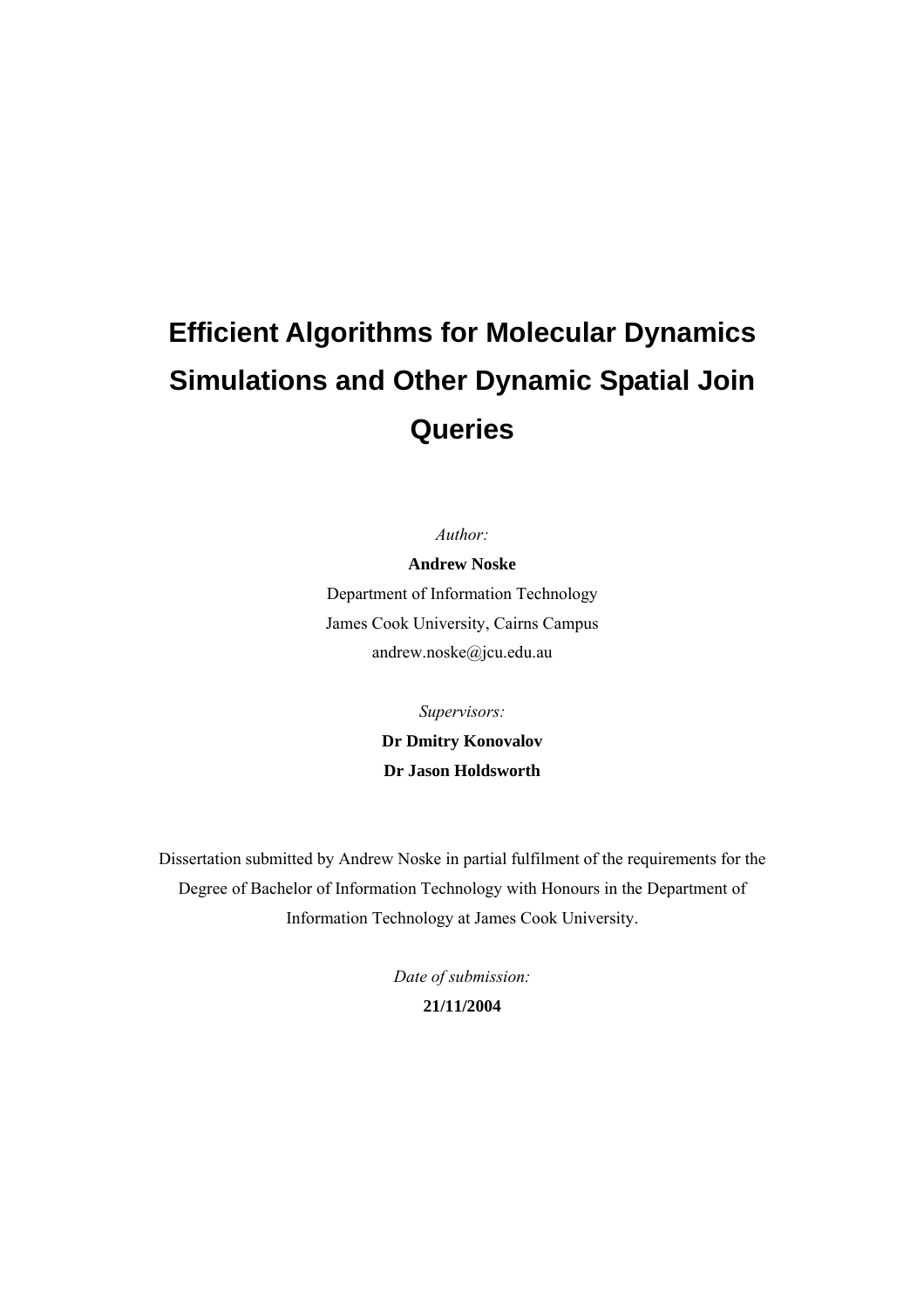## **Declaration**

I declare that this thesis is my own work and has not been submitted in any form for another degree or diploma at any university or other institute of tertiary education. Information derived from the published and unpublished work of others has been acknowledged in the text and a list of references is given.

Andrew Noske

Andrew Norke

¯¯¯¯¯¯¯¯¯¯¯¯¯¯¯¯¯¯¯¯¯

21/11/2004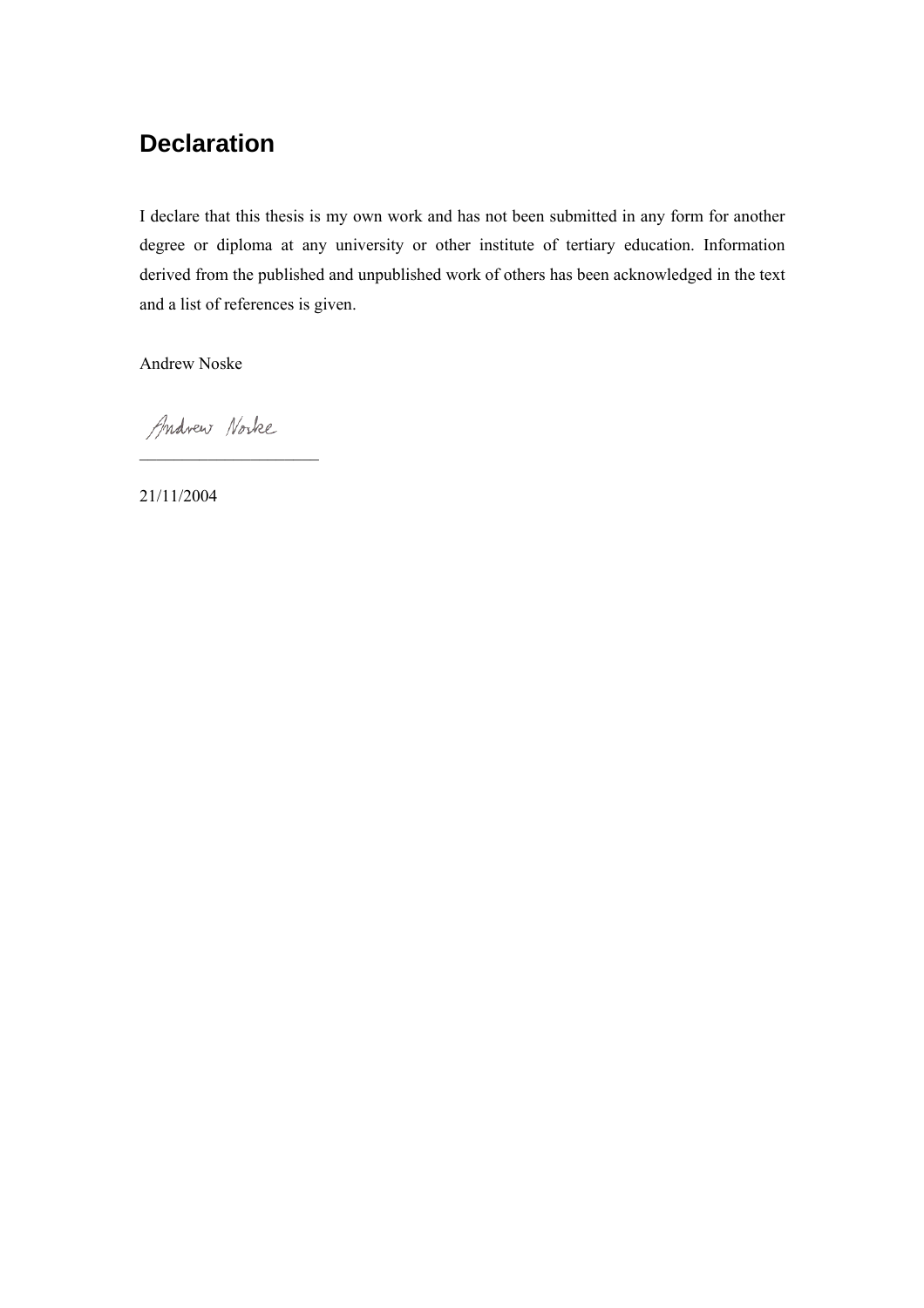## **Abstract**

This thesis investigates several methods of optimising molecular dynamics simulations using a cutoff radius. The verlet neighbour list technique, combined with a fixed grid to execute range searches, is accepted as the most efficient method for performing such simulations, however building a list of neighbour atoms within the cutoff radius of each other takes the bulk of processor time. Optimising this self-spatial join query problem is critical to improving simulation speed, and the primary focus of this thesis. Some proposed techniques, such as selective checking of verlet neighbours and using half range searches to execute self-spatial join queries, produced good performance improvements. Several other techniques, including space-filling curves and use of minimum bounding rectangles, yielded poorer than expected results. The thesis also compares and evaluates the traditional cell list, a minimum cell list and an atom list technique. It is argued that the atom list is superior. Furthermore, the optimal number of cells per side for the fixed grid and optimal verlet radius for the verlet neighbour list are also analysed. Simple algorithms for dynamically finding the optimal number of cells per side and optimal verlet radius are tested. This thesis is valuable as a guide to implementing and optimising molecular dynamics simulations, but also relevant to those investigating dynamic self-spatial join queries or range queries in "real world" vector space.

**Keywords:** Molecular dynamics fluid simulations, fixed grid, cell list, verlet neighbour list, spatial join, range search, space-filling curves.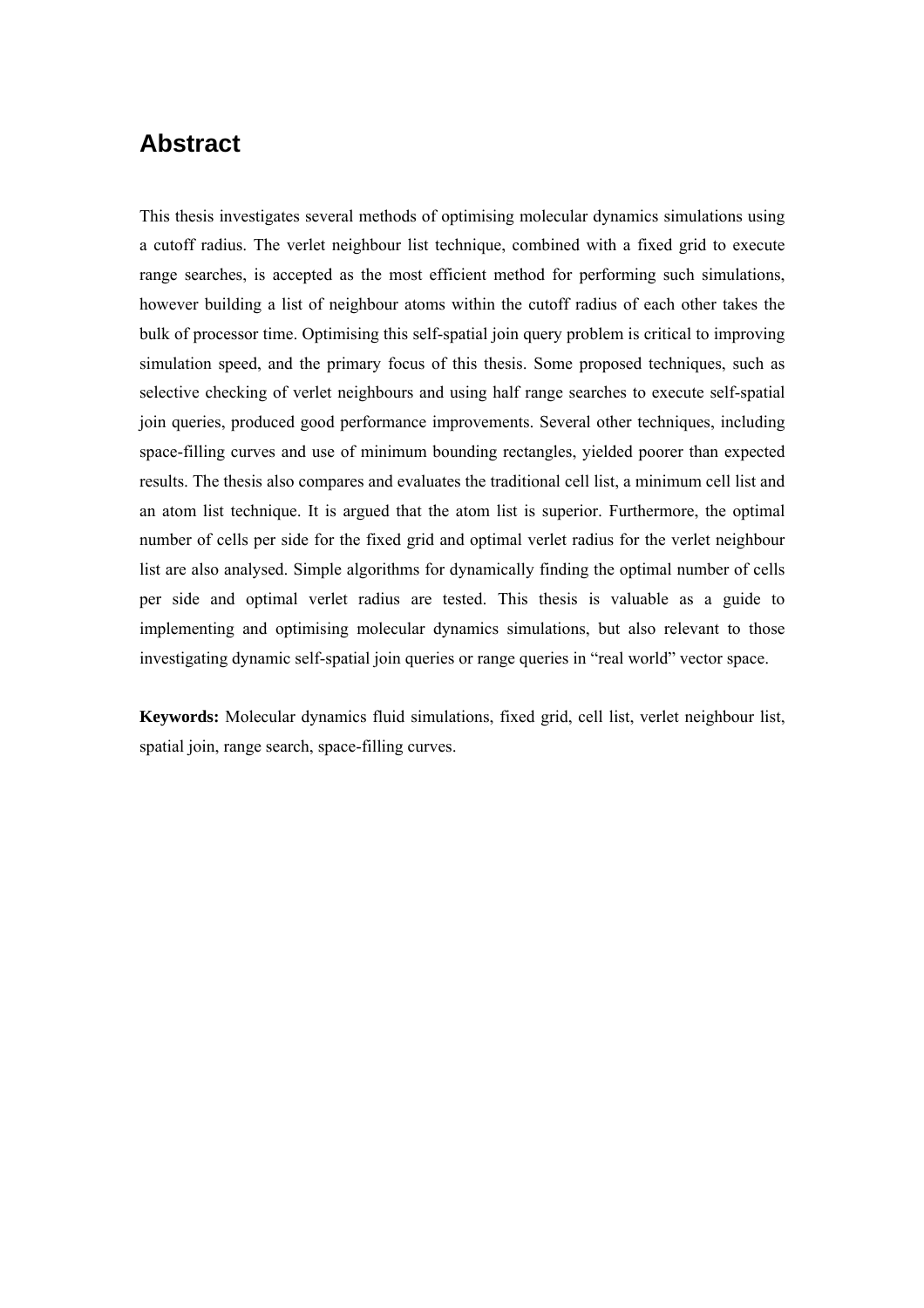## **Acknowledgements**

Firstly, I would like to thank my two supervisors, Dr. Dmitry Konovalov, who supplied me with this project idea, and Dr. Jason Holdsworth, who provided helpful reviews of my thesis and whom few people realise is a brilliant musician/composer. I would also like to extend my gratitude to Dr. Bruce Litow for scientific reading and writing skills develop through CP5080. Thanks also to all members of our very friendly School of Information Technology (Dr. Phillip Musumeci, Dr. Chris Gaskett, Dr. Jason Holdsworth, Dr. Eoin Hyden, Mrs Marion Hooper and Mr Colin Lemmon) and my fellow honours/MIT students (Eugene McArdle, Joshua Bennett, Tahawar Durrani and Jon Roberts) for offering helpful critical analysis during CP5090, and helping us develop a deeper understanding of scientific process. Both these subjects were invaluable in preparing us for our projects.

I also wish to give thanks to two special friends of mine; Mrs Emmy Kerrigan, who always offered me encouragement, and our secretary Miss Amber Davison, who somehow managed to keep me organised all year and (apprehensively) cleared my pay checks. Thank you to all my friends who have helped make this year memorable. Finally, I would like to thank Dr. Phillip Musumeci, Dr. Chris Gaskett, Dr. Jason Holdsworth and Susan Barclay for their helpful review of my thesis. It hasn't been easy balancing tutoring, subject work and a thesis, but I've had lots of understanding from people. Surely, without that support, waiting all those hours for simulations to finish running on my machine would have driven me insane.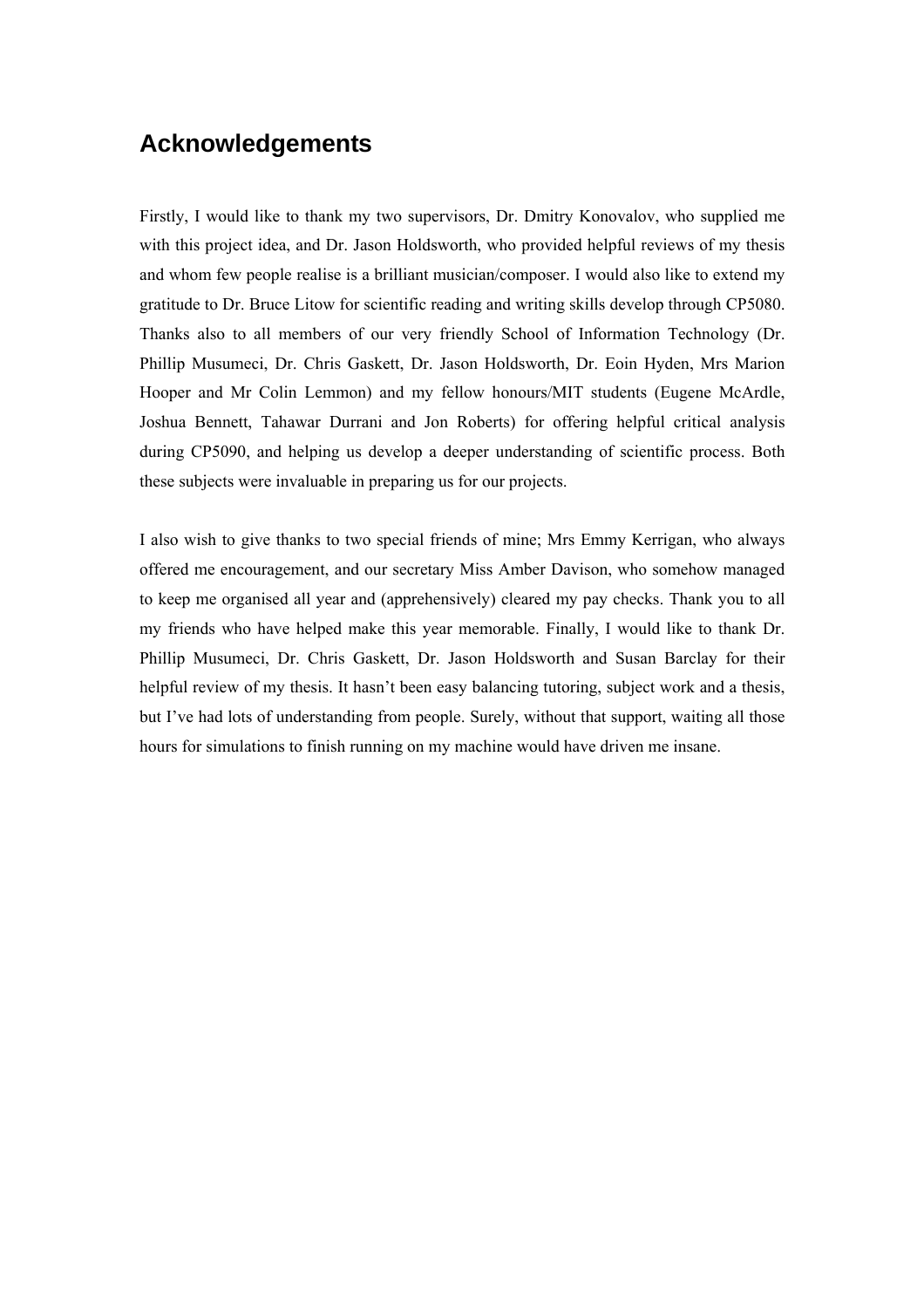## **Table of Contents**

| $\mathbf{1}$   |      |  |
|----------------|------|--|
|                | 1.1  |  |
|                | 1.2  |  |
|                | 1.3  |  |
|                | 1.4  |  |
| $\overline{2}$ |      |  |
|                | 2.1  |  |
|                | 2.2  |  |
|                | 2.3  |  |
|                | 2.4  |  |
|                | 2.5  |  |
|                | 2.6  |  |
|                | 2.7  |  |
|                | 2.8  |  |
|                | 2.9  |  |
|                | 2.10 |  |
|                | 2.11 |  |
|                | 2.12 |  |
| 3              |      |  |
|                | 3.1  |  |
|                | 3.2  |  |
|                | 3.3  |  |
|                | 3.4  |  |
|                | 3.5  |  |
|                | 3.6  |  |
| 4              |      |  |
|                | 4.1  |  |
|                | 4.2  |  |
| 5              |      |  |
|                | 5.1  |  |
|                | 5.2  |  |
|                | 5.3  |  |
|                | 5.4  |  |
|                | 5.5  |  |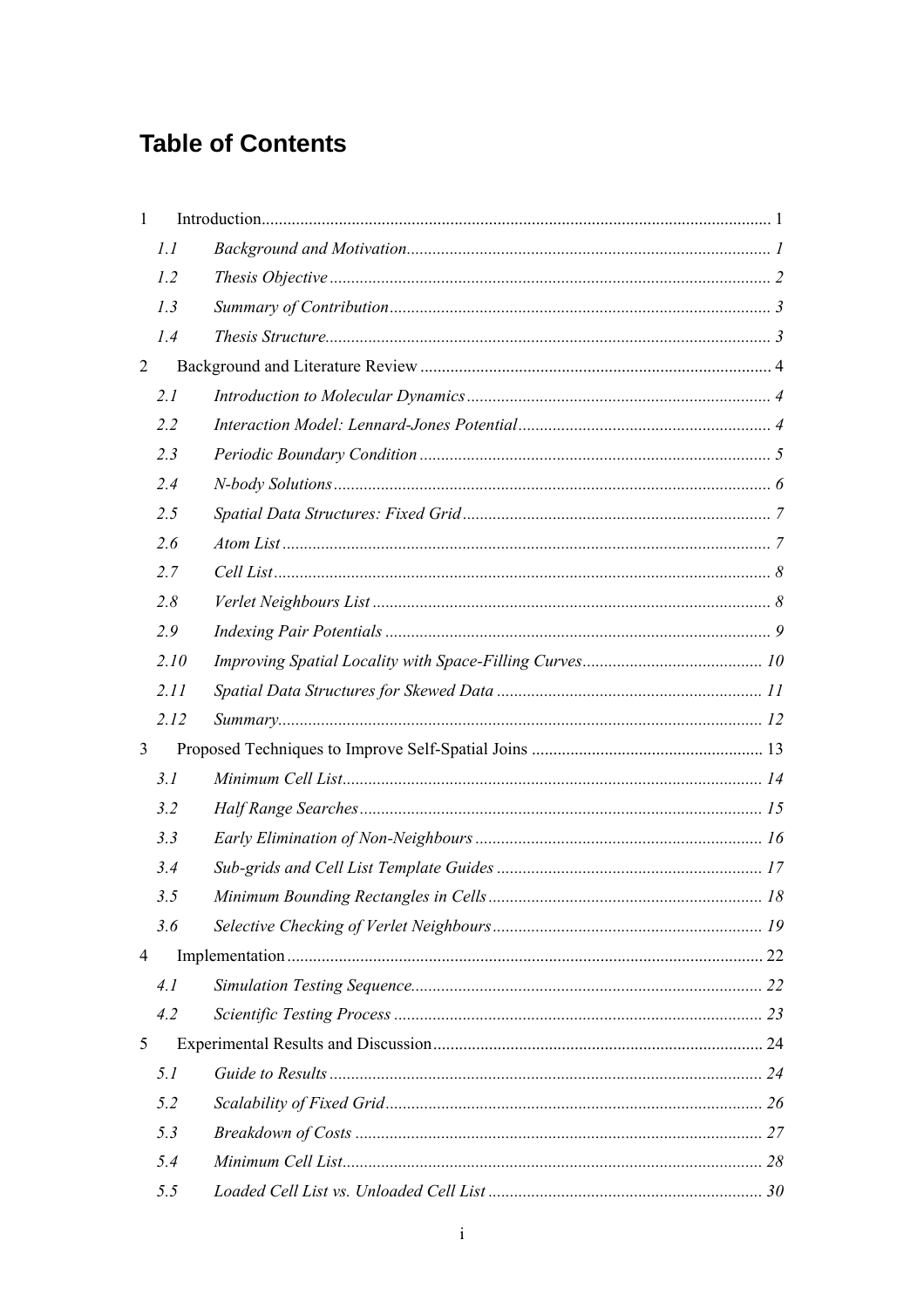|   | 5.6  |                                                                                      |  |
|---|------|--------------------------------------------------------------------------------------|--|
|   | 5.7  |                                                                                      |  |
|   | 5.8  |                                                                                      |  |
|   | 5.9  |                                                                                      |  |
|   | 5.10 |                                                                                      |  |
|   | 5.11 | Improving Spatial Locality: Single Atom Object vs. Separate Position Array 42        |  |
|   | 5.12 |                                                                                      |  |
|   | 5.13 |                                                                                      |  |
|   | 5.14 |                                                                                      |  |
|   | 5.15 |                                                                                      |  |
|   | 5.16 |                                                                                      |  |
|   | 5.17 |                                                                                      |  |
| 6 |      |                                                                                      |  |
|   | 6.1  |                                                                                      |  |
|   | 6.2  |                                                                                      |  |
| 7 |      |                                                                                      |  |
|   |      |                                                                                      |  |
|   |      |                                                                                      |  |
|   |      |                                                                                      |  |
|   |      | Appendix D: Efficient Generation of Random Directions in Three-Dimensional Space  70 |  |
|   |      |                                                                                      |  |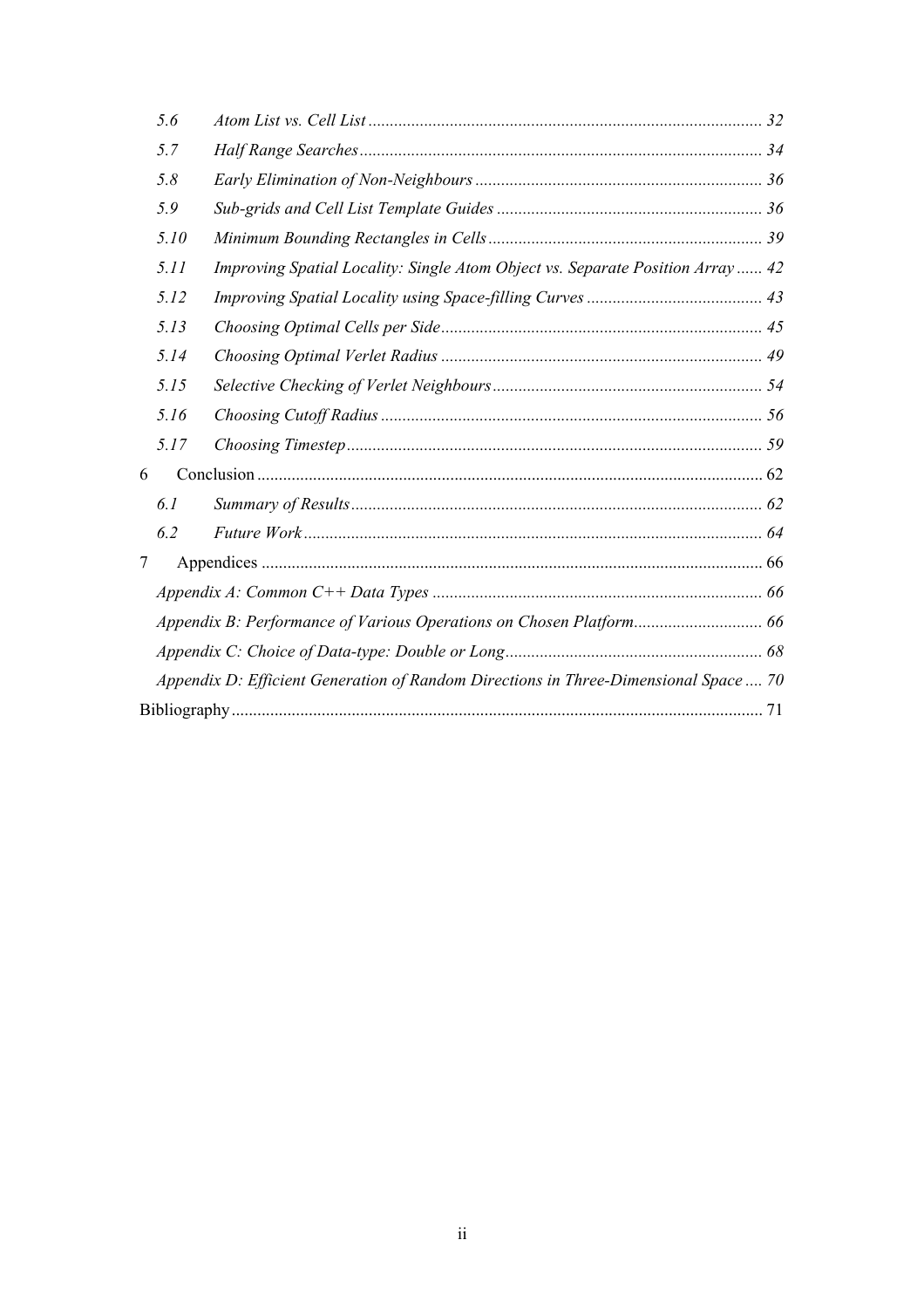## **List of Figures**

| Figure 3.6. Pseudo code for selective checking of neighbours using maximum velocity 20      |  |
|---------------------------------------------------------------------------------------------|--|
| Figure 3.7. Pseudo code for selective checking of neighbours using atom displacement 21     |  |
| Figure 5.1. Performance when increasing the number of atoms in a fixed size box.  26        |  |
| Figure 5.2. Performance when keeping atom density and atoms per cell constant.  26          |  |
|                                                                                             |  |
|                                                                                             |  |
|                                                                                             |  |
|                                                                                             |  |
|                                                                                             |  |
| Figure 5.8. Performance improvement of storing adjacent indexes for each cell.  31          |  |
|                                                                                             |  |
|                                                                                             |  |
|                                                                                             |  |
| Figure 5.12. Performance of full and half range search using minimum cell lists 35          |  |
| Figure 5.13. Performance improvement of early elimination and using distance squared 36     |  |
|                                                                                             |  |
|                                                                                             |  |
| Figure 5.16. Sub-grid technique improvements for different numbers of atoms per cell 39     |  |
| Figure 5.17. Performance of using MBRs and minimum atom list vs. cubic atom list 40         |  |
| Figure 5.18. Fraction of cells in cubic atom list skipped when using minimum atom list.  41 |  |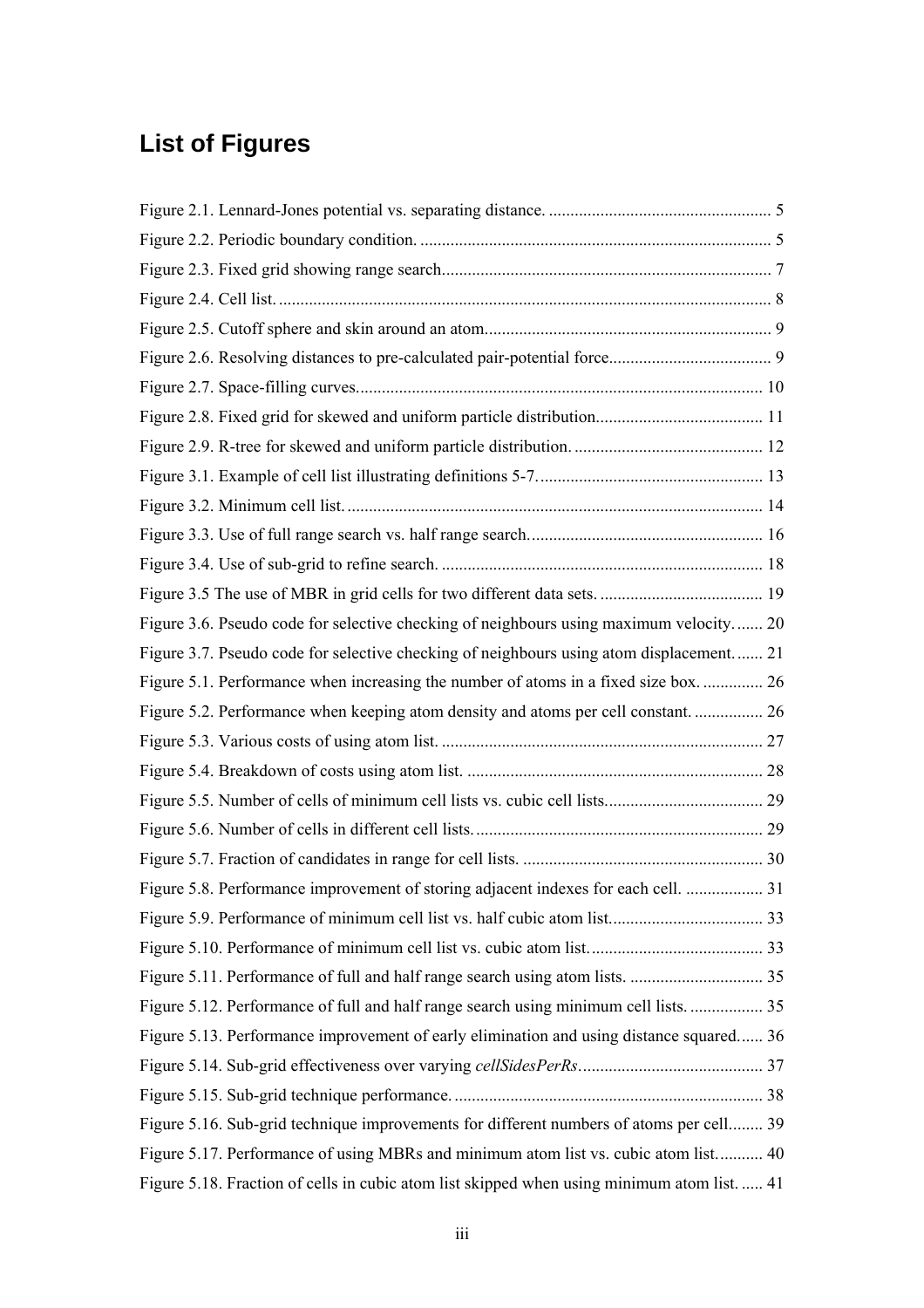| Figure 5.20. Ordering atoms using space-filling curves vs. random ordering 43         |  |
|---------------------------------------------------------------------------------------|--|
| Figure 5.21. Optimal atoms per cell for a cell list vs. average atoms per cell 45     |  |
|                                                                                       |  |
| Figure 5.23. Performance vs. average atoms per cell using a cubic atom list 46        |  |
| Figure 5.24. Finding the optimal cells per side using a cubic atom list.  48          |  |
| Figure 5.25. Optimal number of CPS for varying number of atoms and cutoff radius.  48 |  |
|                                                                                       |  |
|                                                                                       |  |
|                                                                                       |  |
|                                                                                       |  |
|                                                                                       |  |
|                                                                                       |  |
| Figure 5.32. Performance improvement using selective checking of verlet neighbours 55 |  |
|                                                                                       |  |
| Figure 5.34. Optimal performance of selective checking of verlet neighbours 56        |  |
|                                                                                       |  |
|                                                                                       |  |
|                                                                                       |  |
|                                                                                       |  |
|                                                                                       |  |
|                                                                                       |  |
|                                                                                       |  |
|                                                                                       |  |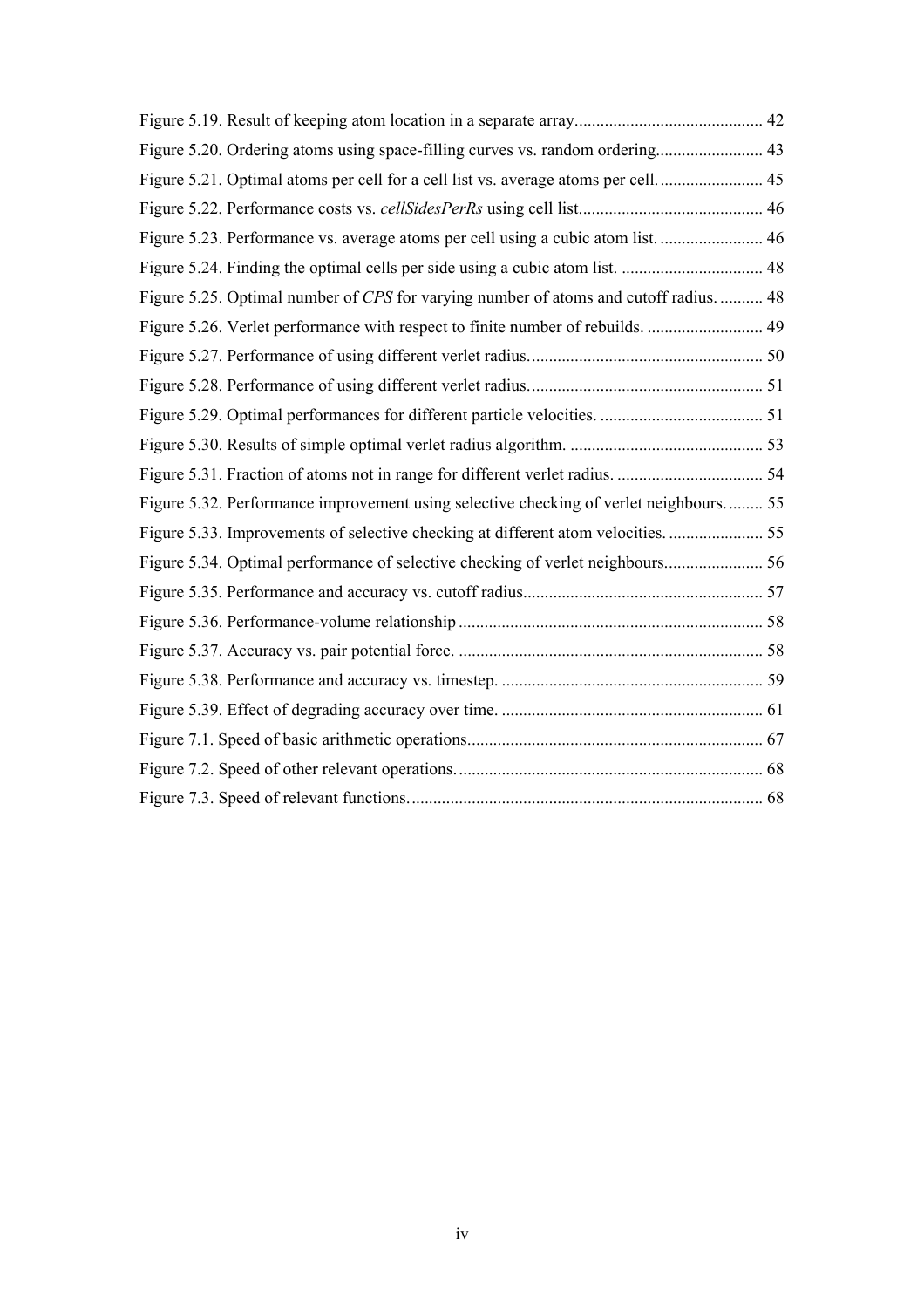## **List of Tables**

## **List of Definitions**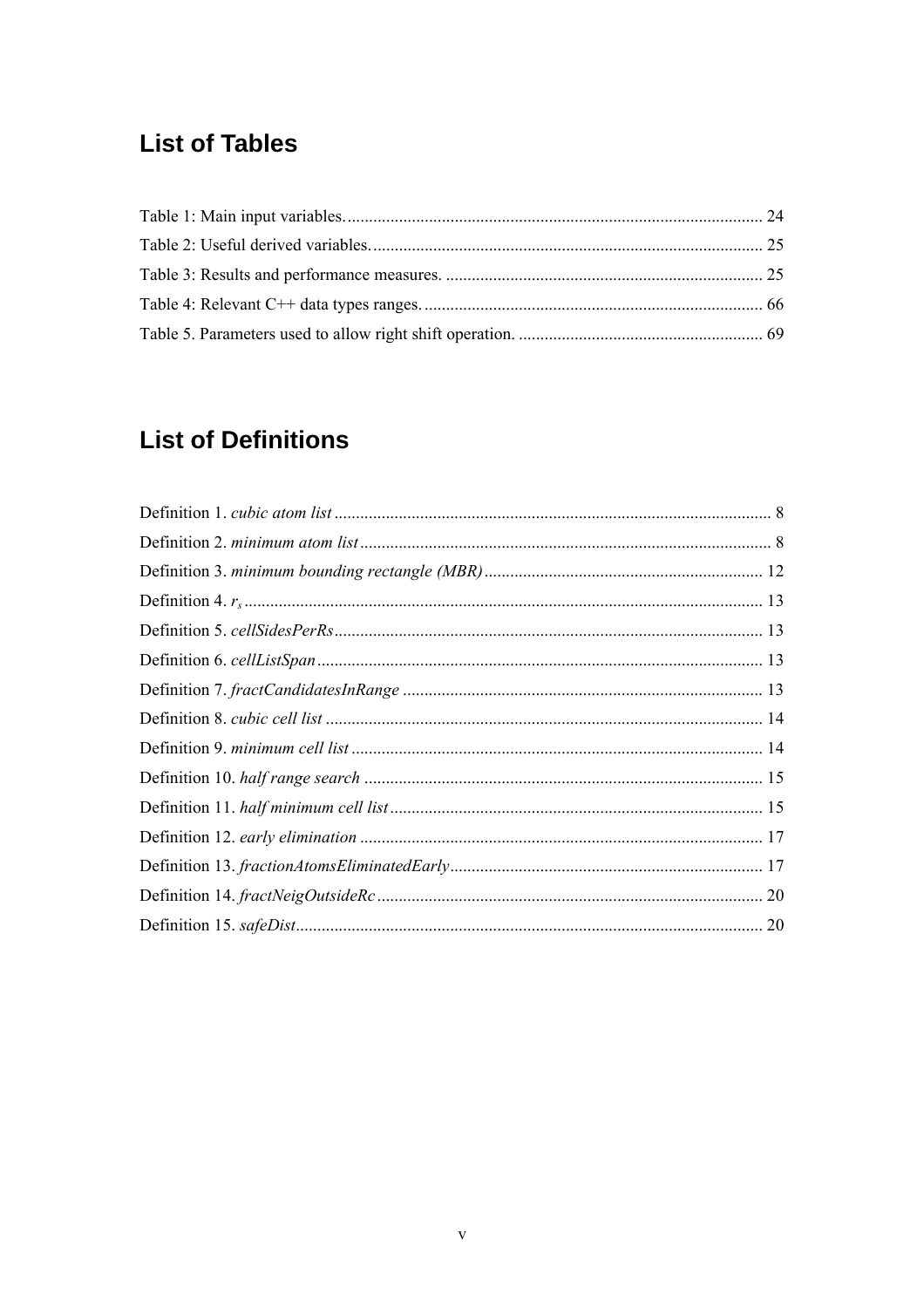### <span id="page-9-0"></span>**1 Introduction**

#### <span id="page-9-1"></span>*1.1 Background and Motivation*

The spatial join query has become a well-known computing problem with numerous applications across a broad range of fields including geographic information systems, computer graphics, databases, astronomy and bioinformatics [7].

*Self-spatial join: given a set of points, retrieve all unique pairs of points, such that the distance between the points is less than or equal to some fixed radius rs*.

Some practical examples of this proximity problem and other forms of range search queries in vector space include air traffic control, moving wireless devices, computer games, numerous types of queries on topological data and various types of particle simulations [25].

Molecular dynamics simulations, like so many other forms of computer simulation, have started to play a valuable role in modern science and now form a broad and significant field of research [2, 11, 8]. Without recent high-speed computers, testing theoretical models, simulating, visualising and running tests on millions of interacting particles would not be possible. There are many forms of molecular dynamics simulations [11]. One of the most common of these is a simulation of liquid which involves finding all pairs of particles (neighbours) within some cutoff radius, calculating the forces between them, and moving them forward a single timestep [2]. This process is repeated over many minute timesteps, and results are recorded. The process of finding all neighbours (a self-spatial join query) is computationally expensive and such simulations must be run for substantial periods of time to obtain meaningful results. This thesis focuses primarily on practical ways to improve the processing time of existing techniques for this specific molecular dynamics simulation problem.

For testing in this thesis a bulk liquid was simulated using a periodic boundary condition [2]. Using a periodic condition all atoms and forces exist inside a fixed box, but can wrap around the edges of the box. In addition, a Lennard-Jones pair potential interaction model [11] was used to simulate the movement of atoms. The most efficient known techniques to perform this type of simulation are the verlet neighbour list [32] and use of a fixed grid data structure to execute range searches. In the verlet neighbour list technique, a radius greater than the cutoff radius is used to build a neighbours list [2]. Between rebuilds, this neighbour list is updated so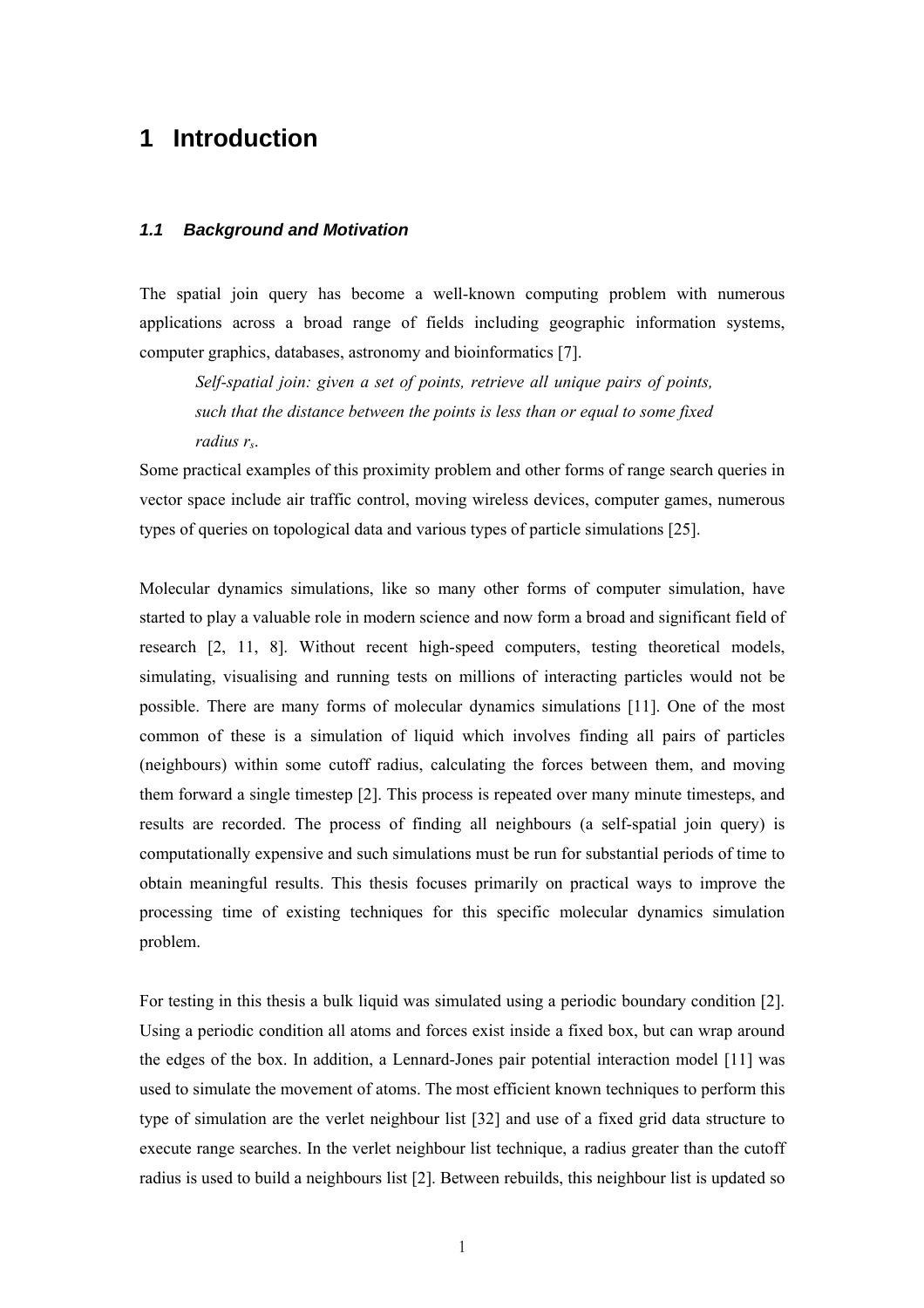as to isolate only those neighbours within the cutoff radius of each other. Furthermore, a fixed grid partitions a cubic box containing all atoms into a grid with a fixed number of equal sized cells per side and is the optimal structure for proximity problems in a system where particles are evenly distributed. This thesis builds on the use of both these techniques.

Although all results and discussion are based on the fixed grid, many of the techniques discussed could be applied to other multidimensional access methods, for example grid files [23], quad-trees [28] and R-trees [14] which are often used in N-body simulation problems and range search problems where the distribution of points or objects is highly skewed. This thesis is a useful guide to anyone implementing molecular dynamics simulations; however, it should also be useful to readers in any field investigating dynamic range queries in Euclidean space.

Furthermore, the practical value of this project can be appreciated within the context of the Towards Molecular Structure Kinetics (TOMSK) project coordinated by Dr Dmitry Konovalov [19]. The eventual aim of TOMSK is to simulate vast numbers of molecules interacting and protein folding. Results from this thesis have been used to code and construct an efficient engine layer and set of generic classes [24] which will be used by future students in this project.

#### <span id="page-10-0"></span>*1.2 Thesis Objective*

Obtaining a list of all neighbours each timestep takes the bulk of processor time in molecular dynamics simulation and therefore represents a significant problem. The main goal of this thesis was to optimise the computation time of executing this dynamic self-spatial join problem in main memory. Computation of pair-wise interaction is another process which often lends itself to optimisation, but this is dependent on the type of interaction model used, and therefore considered outside the scope of this thesis. The objective was instead to propose and investigate several innovative techniques to speed up the execution of self-spatial joins over a fixed grid and also speed up the process of updating of verlet neighbour lists. The success of some well known existing techniques, such as the use of space-filling curves and cell lists, was also investigated. The final objective was to analyse the performance of varying the verlet radius used to build a verlet neighbour list and number of cells per side in the fixed grid, so that algorithms to find optimal values for these could be tested.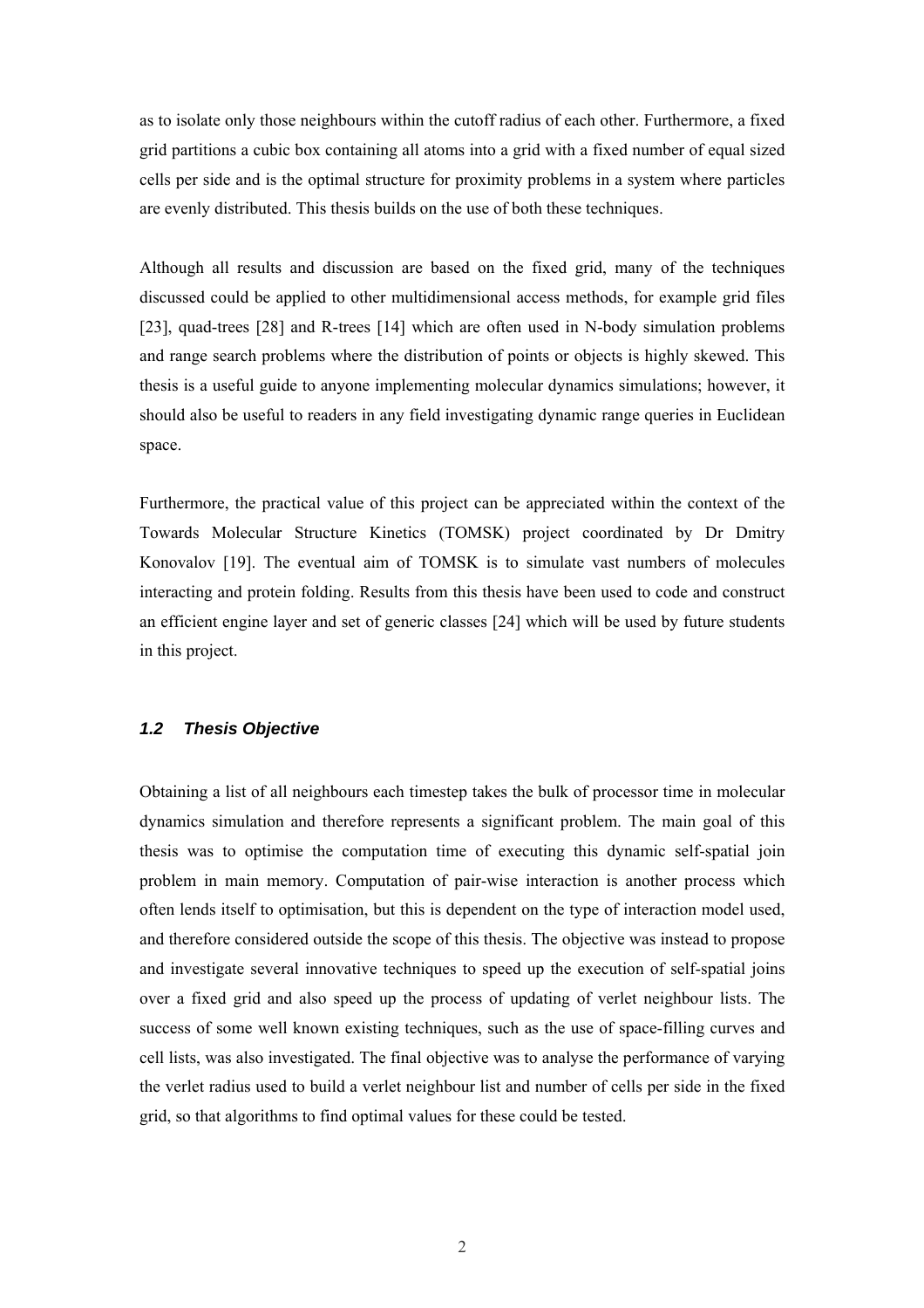#### <span id="page-11-0"></span>*1.3 Summary of Contribution*

The most successful technique this thesis proposes is the half range search technique, whereby the neighbours for each atom can be found by searching half the volume necessary for an ordinary range search. The thesis also demonstrates that the commonly used cell list, whereby each range search encompasses only adjacent cells, is not always the most efficient technique and has significant disadvantages over a minimum cell list. Moreover, it is found that a cubic atom list is a more intelligent choice, because parameters can be changed dynamically with minimal detriment to performance.

The thesis also finds that the verlet neighbour list technique can be improved by selective checking of neighbours using the displacement of atoms, and investigates two algorithms to find the optimal values of the verlet radius and optimal number of cells per side. Not all techniques were as successful. For example, the use of sub-girds and minimum bounding rectangles inside cells both had limited success, and in some proposed techniques even worsened performance. However, even these findings are helpful, and this thesis and code provide a useful guideline for anyone wishing to implement or optimise similar simulation problems.

#### <span id="page-11-1"></span>*1.4 Thesis Structure*

The remainder of this thesis is organised in several chapters. Chapter [2](#page-12-3) is a brief literature review and outlines the various molecular dynamics simulation methods used in testing. Chapter [3](#page-21-6) proposes a handful of techniques to optimise spatial joins over a fixed grid. Chapter [4](#page-30-2) briefly describes how tests were designed and implemented. Chapter [5](#page-32-3) presents and discusses all results, including the testing of all techniques proposed in Chapter [4.](#page-30-2) Finally, Chapter [6 c](#page-70-2)oncludes the thesis with suggestions on future research directions and a summary of findings.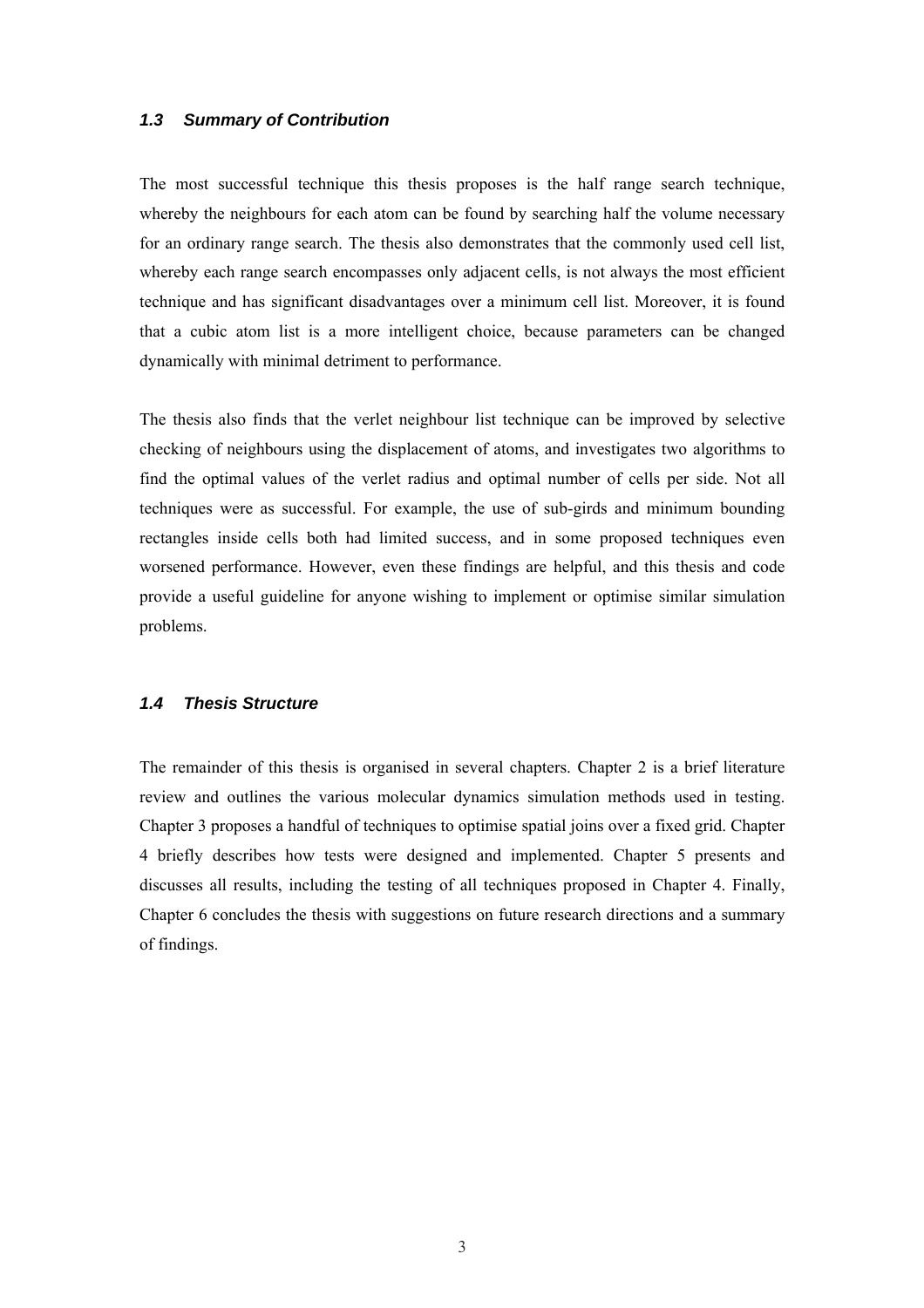### <span id="page-12-0"></span>**2 Background and Literature Review**

This chapter introduces molecular dynamics simulations and some of the most popular known models and techniques used to implement these simulations. The sections in this chapter are logically ordered such that each builds on preceding sections. Section [2.1](#page-12-1) introduces molecular dynamics simulations, Sections [2.2](#page-12-2) to [2.9](#page-17-0) review commonly known algorithms used in these simulations, and Sections [2.10](#page-18-0) and [2.11](#page-19-0) introduce existing concepts that can be applied to these simulations.

#### <span id="page-12-1"></span>*2.1 Introduction to Molecular Dynamics*

Computer simulations of molecular systems will never be able to perfectly model the real world. At the atomic level, particles obey complex quantum laws; however there are a number of statistical ensembles which closely approximate real particle behaviour using classical laws. *Molecular dynamics (MD)* is a computer simulation technique in which the time evolution of interacting atoms is followed by integrating their equations of motion. That is, at intervals of some timestep, the forces between all pairs of atoms are calculated and accumulated, and then each atom is moved.

In a typical molecular dynamics simulation a number of statistical analysis functions are also performed at certain intervals. For instance, temperature, pressure and potential/kinetic energy drifts are commonly calculated and recorded after each timestep [2, 11]. This is important, because such results, averaged over large timeframes, can be compared to measured results of real simulations of liquids, whereas it would be impossible for any real experiment to provide detailed information about individual atoms. Calculation of these functions falls outside the scope of this thesis and were omitted during all tests. For the purposes of testing, the Lennard-Jones pair potential model was used to simulate the movement of atoms in a bulk liquid.

#### <span id="page-12-3"></span><span id="page-12-2"></span>*2.2 Interaction Model: Lennard-Jones Potential*

The *Lennard-Jones pair potential* model is the most commonly used *interaction model* in molecular dynamics [8], and is described by the following equation:

$$
\varnothing_{LJ}(r) = 4\varepsilon \left[ \left( \frac{\sigma}{r} \right)^{12} - \left( \frac{\sigma}{r} \right)^6 \right]
$$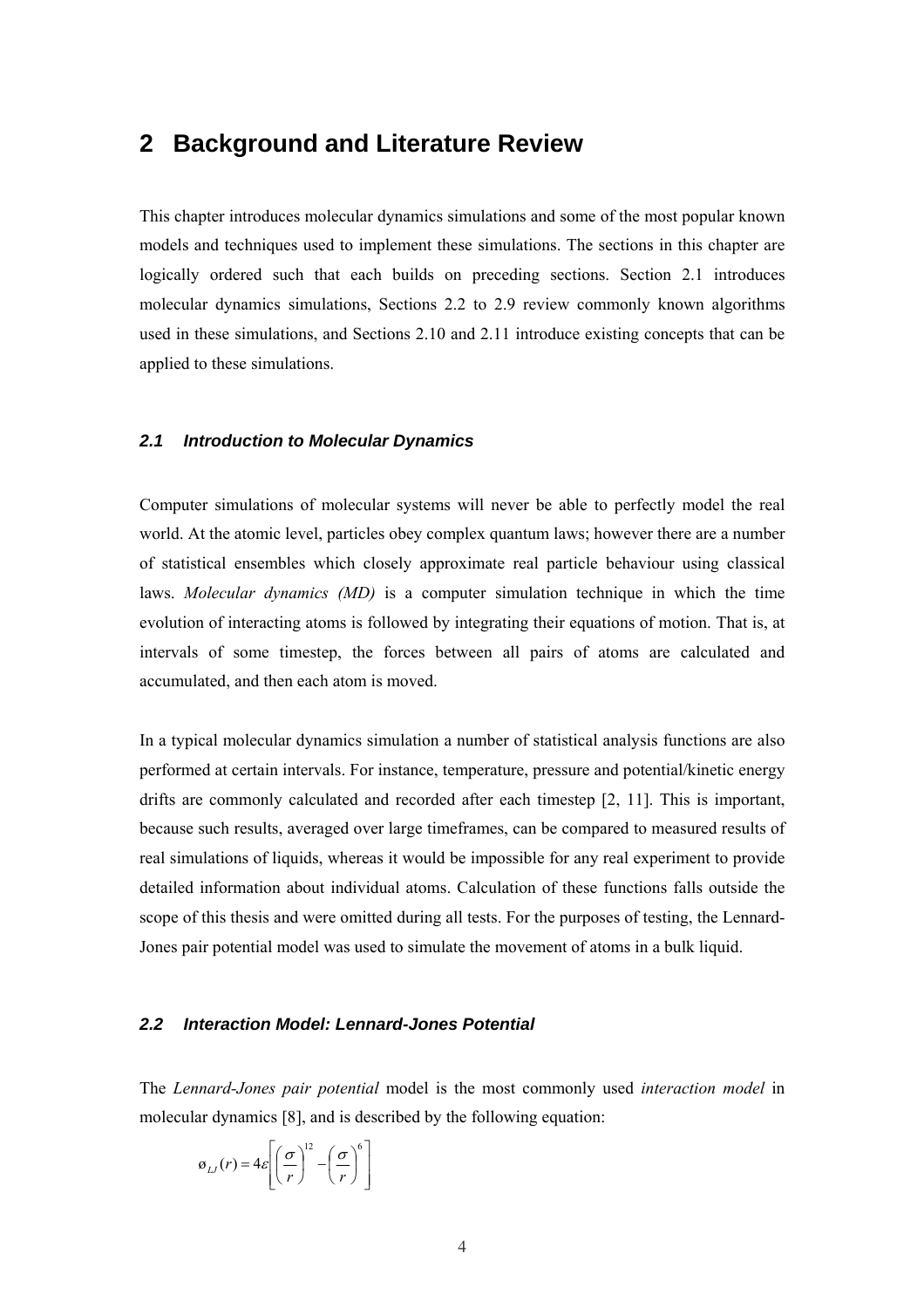

<span id="page-13-1"></span>**Figure 2.1. Lennard-Jones potential vs. separating distance.** 

The parameter *r* represents the distance between the centres of two particles. [Figure 2.1 s](#page-13-1)hows that if particles are far away from each other the force is negligible. Closer particles have weak attraction, but if they get too close they repel with exponentially increasing force. The parameters ε (characteristic distance) and  $\sigma$  (characteristic energy) are chosen to fit the physical properties of the simulated material/particles, but it is customary to work in a system of units where  $\varepsilon$ =1 and  $\sigma$ =1 [8].

#### <span id="page-13-0"></span>*2.3 Periodic Boundary Condition*

Simulating bulk matter is difficult, because most molecular simulations can only handle so many thousands, perhaps millions, of molecules. Using these quantities is only enough to simulate a small liquid droplet or microcrystal; whereby molecules on surface boundaries have fewer neighbours and experience different forces from molecules further inside.



<span id="page-13-2"></span>**Figure 2.2. Periodic boundary condition.** 

The *periodic boundary condition (PBC)* is a method to simulate bulk matter and eliminate surface effects. Using PBC, a cubic box is replicated throughout space to form an infinite lattice. Forces and moving particles effectively wrap around the boundaries, so that a particle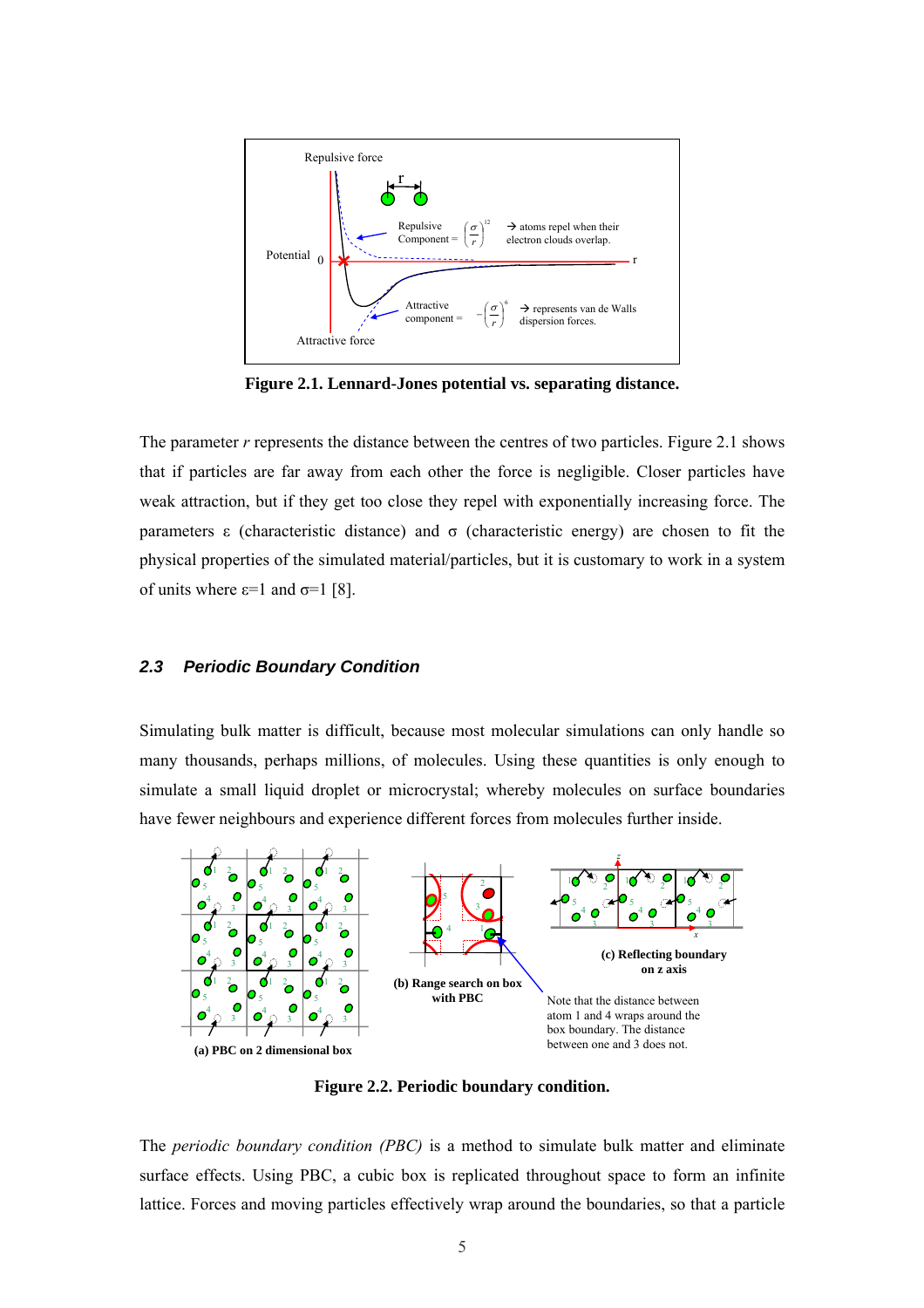which leaves one face will enter through the opposite face as shown in [Figure 2.2.a](#page-13-2). There are a few variations on PBC [2], and in some experiments ([Figure 2.2.c](#page-13-2)) this condition is removed along certain axes [8], but the method illustrated in [Figure 2.2.a](#page-13-2) is the most common, and is the method used in this thesis.

Note that if PBC is used, the distance from point *i* to *j* along each dimension should be defined as the closest distance whereby the distance may or may not wrap around the box boundary ([Figure 2.2.](#page-13-2)b). This can be computed as follows:

 $\overline{\mathcal{L}}$  $distIf Using PBC = \begin{cases} distNoWrap + boxLen, & if distNoWrap < -(boxLen/2) \end{cases}$  $\int distNoWrap - boxLen, \quad \text{if } distNoWrap > (boxLen/2)$  $distNoWrap$ ,  $if - (boxLen/2) \leq distNoWrap \leq (boxLen/2)$  $distNoWrap = j_x - i_x$ 

#### <span id="page-14-0"></span>*2.4 N-body Solutions*

A molecular dynamics simulation is a classic N-body problem. The classical *N-body problem* simulates the evolution of a system of *N* bodies, whereby force is exerted on each body due to its interaction with all the other bodies in the system [5]. N-body problems are quite specialised, and many papers propose quite specialised algorithms to solve such problems. To compare all particles to all other particles (the *brute force approach*) is not scalable. However if a set of nearby particles is far enough away from an individual particle, the set can be treated as a single particle with a composite mass, at the centre of the array. This principle gave birth to a number of solutions based on specialised data structures which approximate long range forces. The *O(N log N) Barnes-Hut algorithm* [3], is possibly the simplest of these, and uses a quad-tree structure, as does the *O(N) Fast Multipole Method (FMM)* [13] and *Parallel Multipole Tree Algorithm (PMTA)* [5]. Other solutions, such as the *O(N log N) Particle Mesh Ewald (PME)* algorithm and the *O(N) Multigrid Summation technique (MG)*, are based on grid structures.

Although these approaches are suitable for star simulations, molecules exhibit strong directional forces, and there is no easy way to approximate these. Instead, the typical approach used in molecular simulations is to choose a cutoff radius  $(r_c)$  beyond which forces are considered negligible and ignored. Each timestep, all pairs of particles (neighbours) within this radius must be determined. Searching a given radius from a single point is called a *range query*; more specifically, this problem is a *moving self-spatial join query* [26].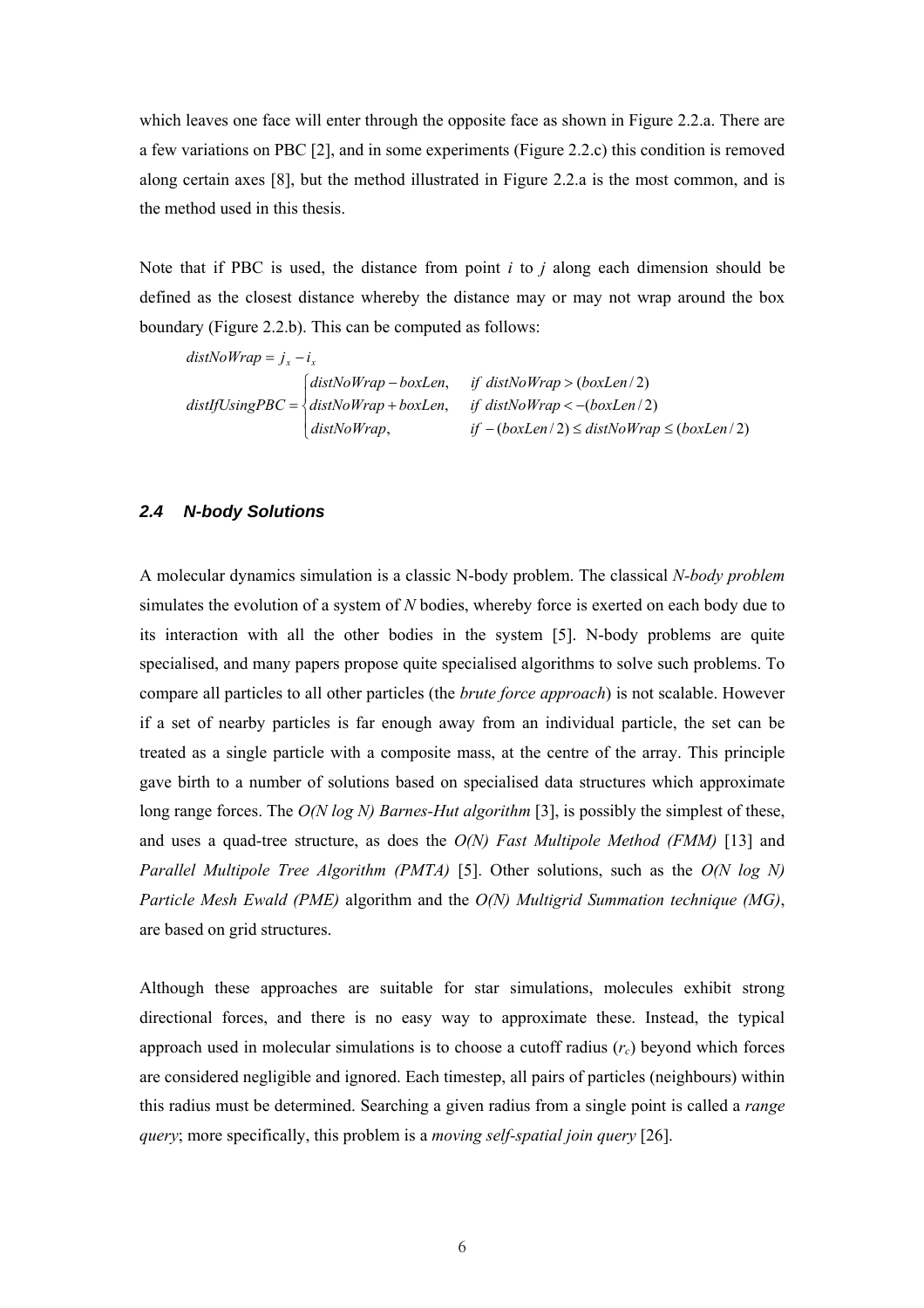#### <span id="page-15-0"></span>*2.5 Spatial Data Structures: Fixed Grid*

Building a list of neighbours quickly is of critical importance, because it usually forms a bottle-neck in the processing time of a molecular dynamics simulation [11]. To determine which atoms are in range without resorting to a brute force, objects must be sorted. A *spatial data structure* (also known as an *index*, *spatial access method* or *multidimensional access method*), is a structure used to sort data in *k* dimension space [12]. Many types of spatial data structures exist, and most of these are tree-based structures with *O(N log N)* build times. Many papers investigate different types of indexes [16, 4, 12, 6, 31]. However unless the dataset is extremely skewed, the best performing structure is the fixed grid, the simplest of all structures, which builds in *O(N)* [17]. In a liquid, particles are evenly distributed, and the number of particles is fixed throughout the simulation, so a fixed grid is ideal.

The fixed grid, not to be confused with the grid file [18, 23], has a fixed number of equal sized cells along each axis, as shown in [Figure 2.3.](#page-15-2) Unlike other structures, the cell which contains an atom can be determined in constant time by dividing the atom's position by the cell length along each dimension. A fixed grid is typically stored as an array of cells, where each cell contains a pointer to the list of atoms it contains.



<span id="page-15-2"></span>**Figure 2.3. Fixed grid showing range search.** 

#### <span id="page-15-1"></span>*2.6 Atom List*

To perform a range search, all atoms in a cell within  $r_c$  of the root atoms, are candidate neighbours. In [Figure 2.3,](#page-15-2) only the shaded cells need to be searched, although often this list is approximated to a rectangular region (i.e.: the top right cell will be included).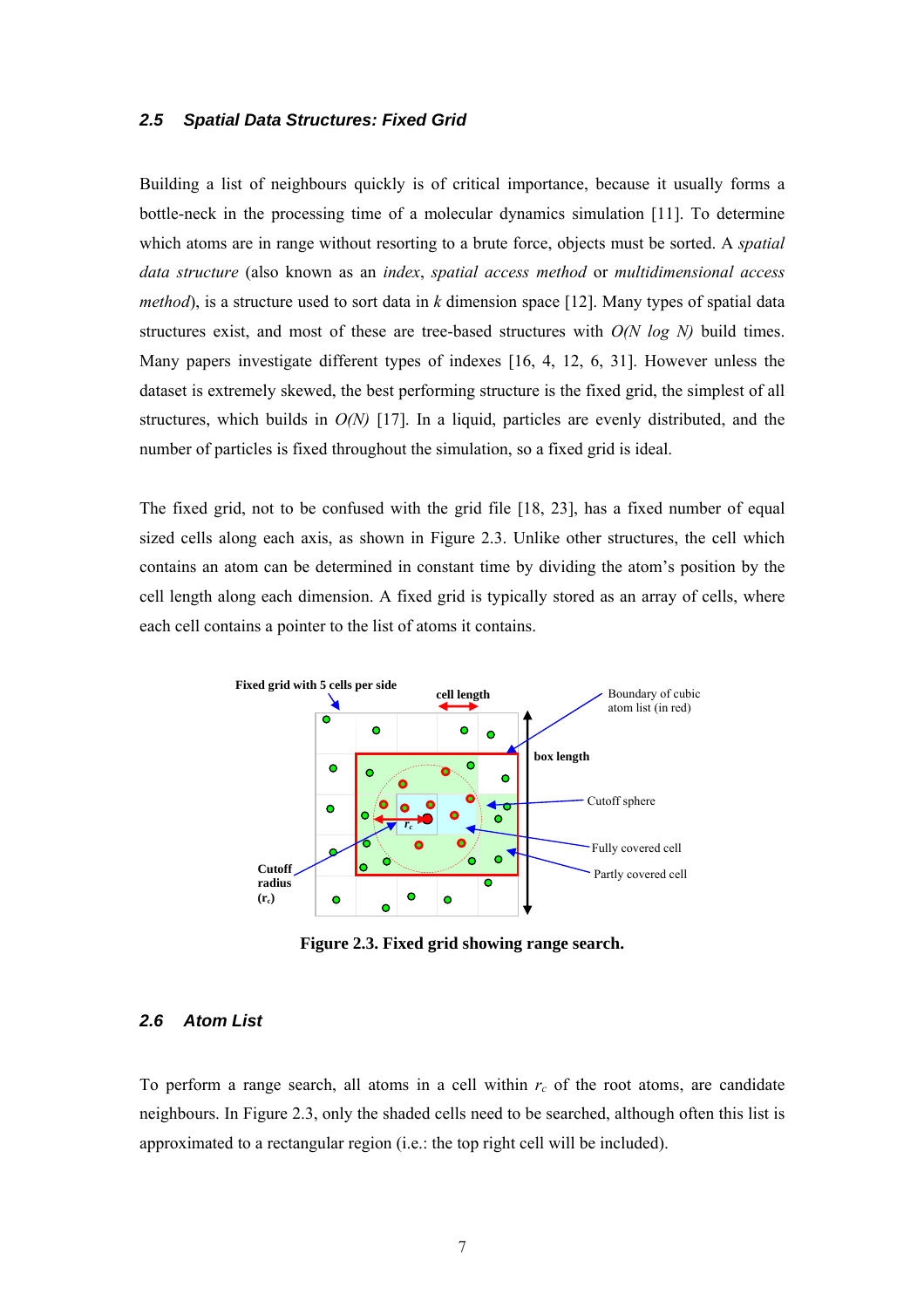<span id="page-16-3"></span>**Definition 1.** Let cubic atom list refer to a list of all cells within plus and minus  $r_c$  of a given *atom along each dimension.* 

<span id="page-16-4"></span>**Definition 2.** Let minimum atom list refer to a cubic atom list whereby all cells outside  $r_c$  are *removed.* 

Notice that, a cubic atom list will not always be symmetrical about the *root cell* (the cell which the atom resides in). Also notice that some cells are fully covered while others are only partly covered. A disadvantage of atom lists is they involve determining which cells are in range of each atom, and this must be done every iteration. For this reason, the cell list was created.

#### <span id="page-16-0"></span>*2.7 Cell List*

The *cell list* is a commonly used technique in molecular dynamics and builds on the fixed grid data structure [2]. In this technique, a fixed grid is set up such that the size of each cubic cell side is slightly larger or equal to the cutoff radius  $r_c$  ([Figure 2.4\)](#page-16-2). Each particle in a given cell therefore only interacts with particles in neighbouring cells. The same list of neighbouring cells is used as a candidate list for each particle in the same cell, but the disadvantage is that a high proportion of candidate particles will be rejected.



<span id="page-16-2"></span>**Figure 2.4. Cell list.** 

#### <span id="page-16-1"></span>*2.8 Verlet Neighbours List*

The most effective and commonly used time integration algorithm in molecular dynamics is the *verlet neighbour list* [2]. In this technique the cutoff sphere (with radius  $r_c$ ) around each molecule is surrounded by a larger sphere, called a "skin" with radius  $r_v$ . During the first timestep a large neighbours list is constructed, containing all pairs of neighbours within  $r_v$  of each other, and this list is rebuilt at intervals. Between these intervals, the neighbours list is simply updated by recalculating distances between neighbours and determining which are within the actual cutoff radius  $r_c$ . Rebuild intervals of 10-20 timesteps are common [2]. The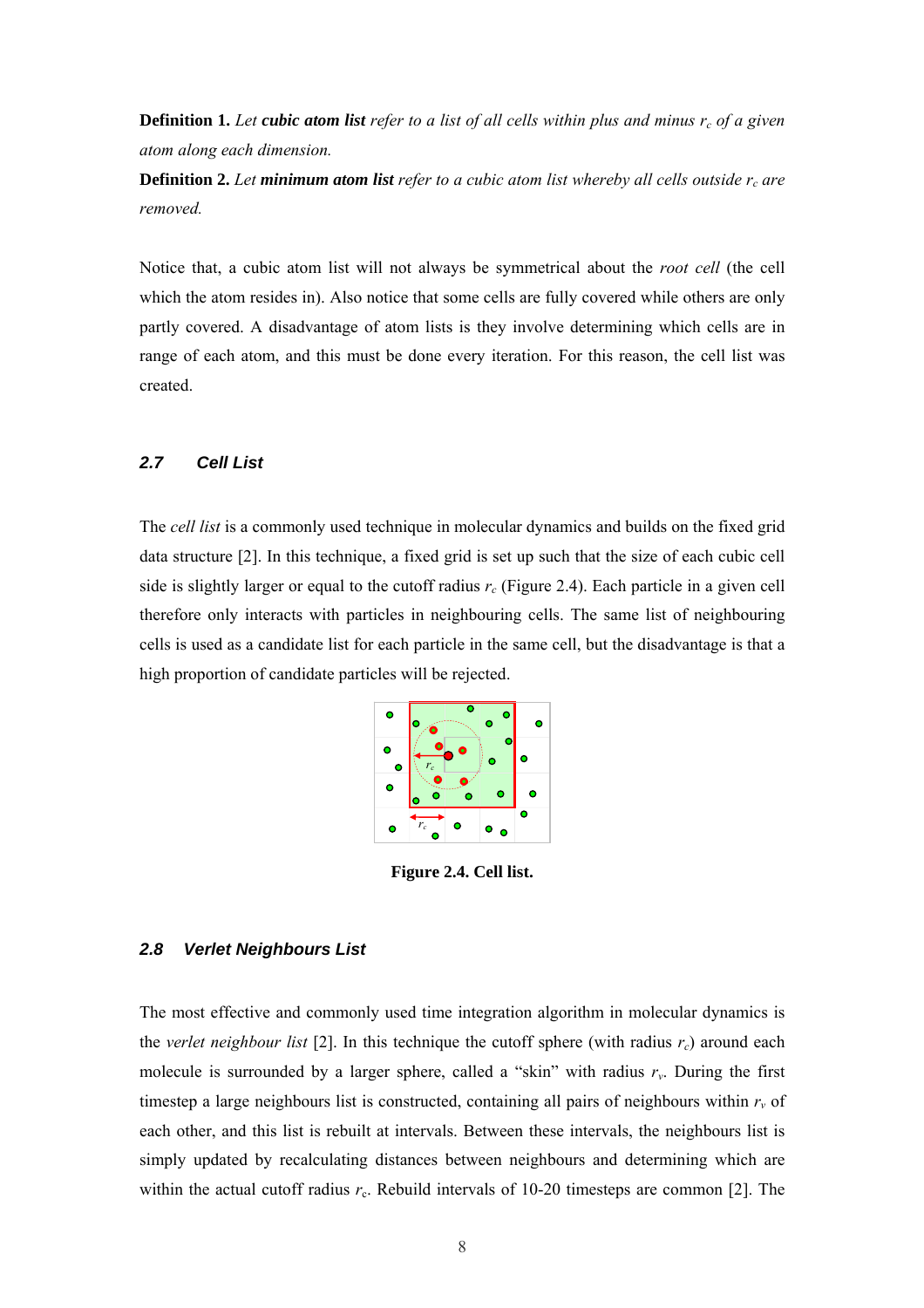algorithm is successful because the skin is chosen to be thick enough that no molecule can penetrate through the skin and into the cutoff sphere between these intervals. For instance, in [Figure 2.5,](#page-17-1) point 2 will never be able to get further than the position 2', and penetrate the cutoff sphere before the list is rebuilt.



<span id="page-17-1"></span>**Figure 2.5. Cutoff sphere and skin around an atom.** 

A refinement of this technique is to store the total displacement for each atom since the last rebuild and only rebuild the neighbours list again when the sum of the two largest displacements exceeds  $r_v$  -  $r_c$ . It has been shown that a typical simulation using this verlet scheme requires 16 times less pair distance calculations than a pure cell list technique [15]. However, to build the verlet neighbour list itself the cell list technique is commonly used. Each rebuild is accomplished by placing all atoms into cells, and using a cell list to determine which atoms are within  $r_v$  (instead of  $r_c$ ) of each other. Between rebuilds it is unnecessary to place atoms into cells. This combined technique yields the best performance results [15].

#### <span id="page-17-0"></span>*2.9 Indexing Pair Potentials*



<span id="page-17-2"></span>**Figure 2.6. Resolving distances to pre-calculated pair-potential force.** 

Pair potential force must be calculated on the separating distances between every neighbour pair found each timestep. Rather than calculate this every time, a useful technique is to precalculate forces for a large series of distance measurements. Distances can then be indexed to an array and an approximated force value resolved. A problem with indexing points at evenly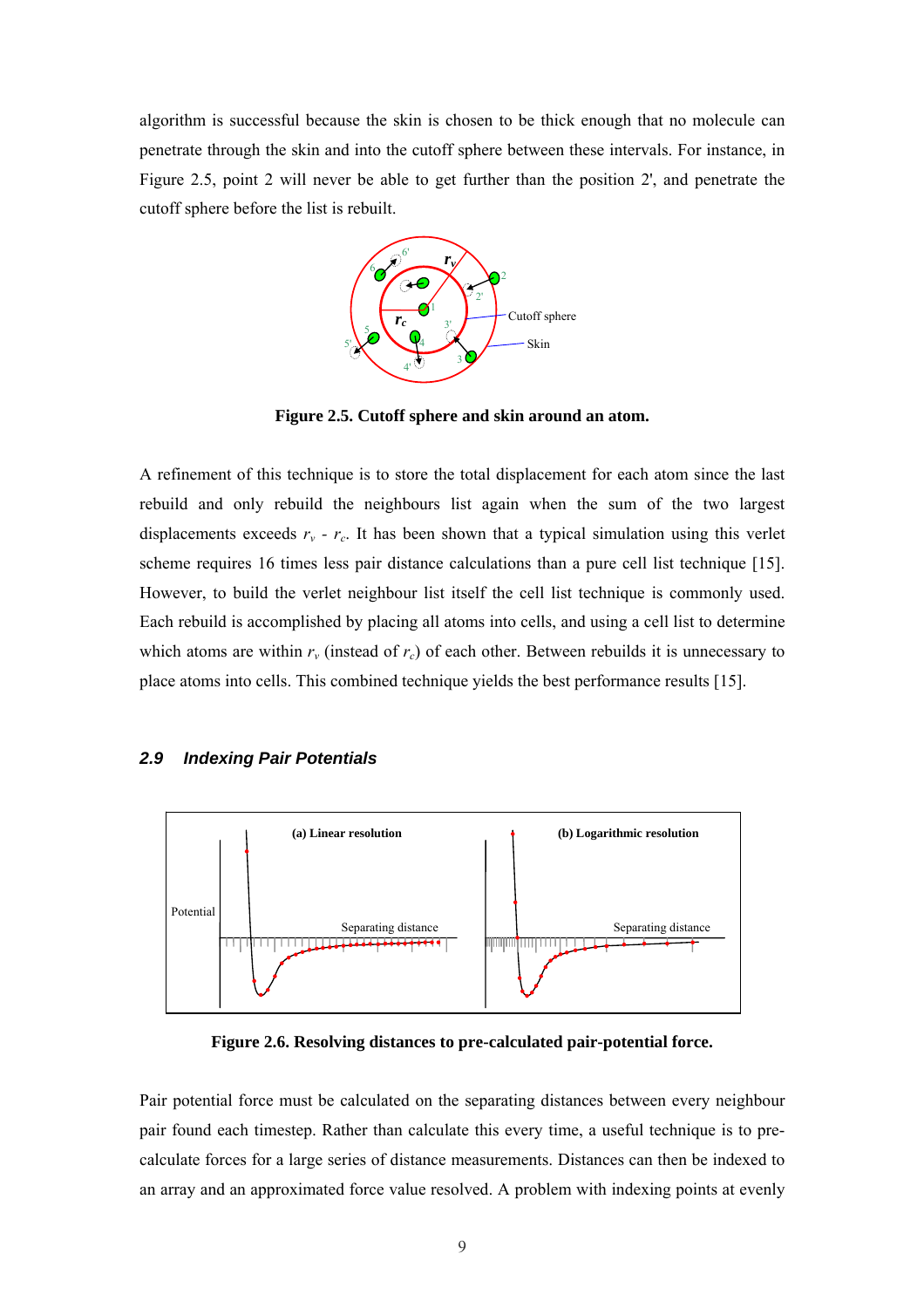spaced intervals (i.e.: *index = distance between atoms / constant*) is this results in poor accuracy in regions where the curve changes sharply ([Figure 2.6.](#page-17-2)a). A better index resolution strategy would have points (representing pre-calculated distances) closer together near the origin, where the curve changes sharply, and much fewer points toward the cutoff radius. [Figure 2.6.](#page-17-2)b. demonstrates what the effective distribution of points might look like if a logarithmic function was used to resolve distances to the index, resulting in many more points near the origin. It has been demonstrated that using approximate non-linear sampling of the separation distance, only 440 points are needed to create an accurate molecular dynamics simulation [9]. The disadvantage is that logarithmic functions can be expensive ([Figure 7.3 i](#page-76-2)n Appendix B), although this too can be determined using a lookup table.<sup>1</sup>

#### <span id="page-18-0"></span>*2.10 Improving Spatial Locality with Space-Filling Curves*

The algorithm used to build the neighbour list, like most spatial algorithms, will typically require processing of all points in any given cell at a time, and then points in nearby cells in sequence. If the actual array which contains the locations of points is unsorted, it is likely that two nearby points within the same cell will be far apart in memory and accessing one after the other will result in a processor cache miss.

*Spatial locality principle: It is probable that objects close to referred ones will be requested again in the future.* 

To improve spatial locality, an obvious step is to group points in cells together, but main memory performance can be even further improved by sorting points and/or cells using a space-filling curve. A *space-filling curve* is a line passing once through every point in a space, in some order, according to some algorithm. All techniques first partition the universe, in this case the box, into a grid and then assign an order to all cells. The points in the given data set are then sorted and indexed according to the grid cell in which they are contained.



<span id="page-18-1"></span>**Figure 2.7. Space-filling curves.** 

<span id="page-18-2"></span><sup>&</sup>lt;sup>1</sup> The accuracy and performance of these methods were not tested, since the focus of this thesis was only to improve dynamic self-spatial joins.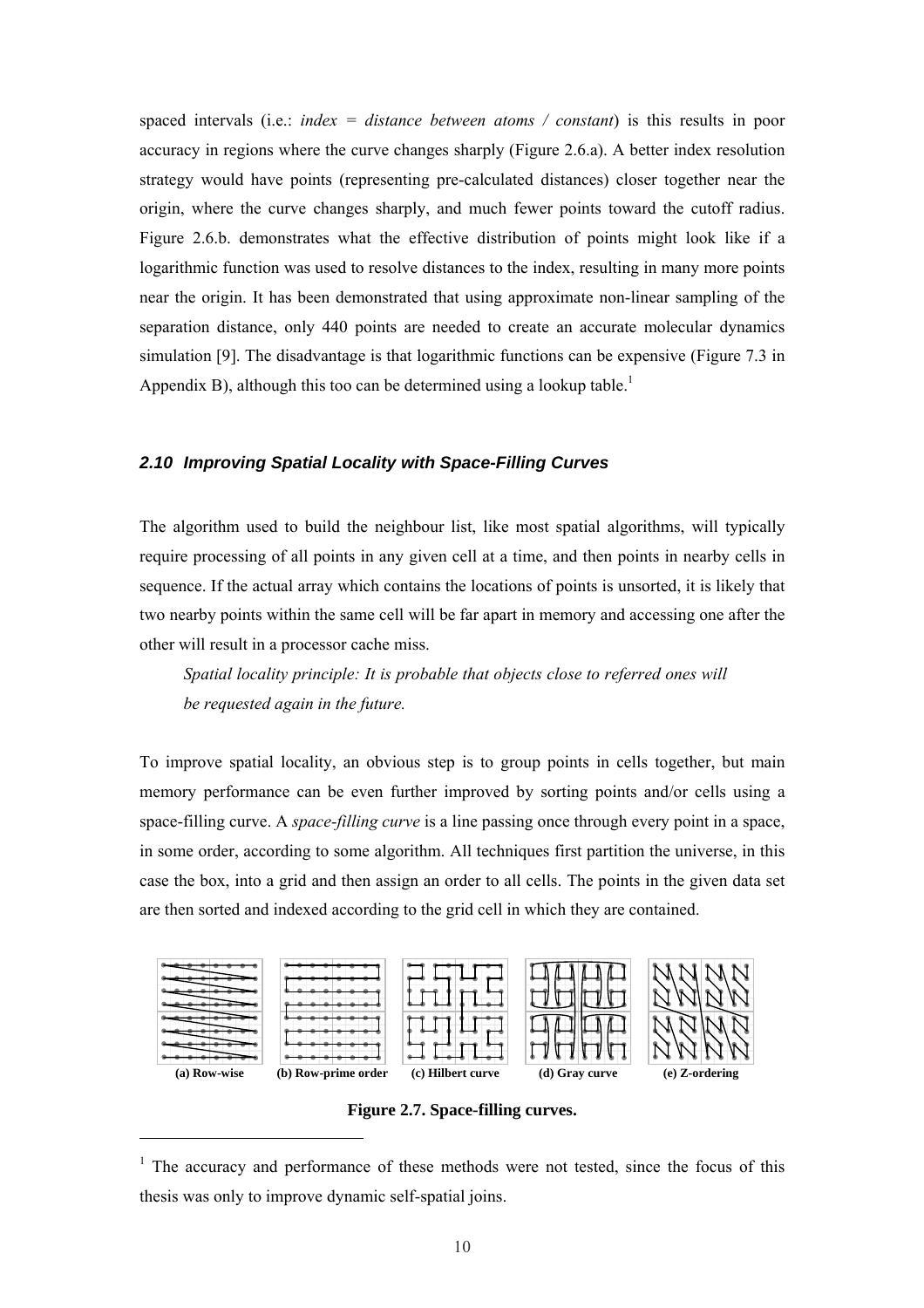[Figure 2.7](#page-18-1) illustrates five common space-filling curves: *row-wise ordering* (which may occur along any dimension), *row-prime ordering* (a slight improvement), *z-ordering* (also known as the *Peano curve* or *quad codes*), the *Hilbert curve* and the *Gray curve*. A good overview of space-filling curves, is provided in [29], and references to algorithms are provided in [12]. All space-filling curves can be applied to any number of dimensions. Studies show that the *Hilbert curve* and *z-ordering* (which is simpler, but slightly less efficient) are the most effective methods [1, 22].

Space-filling curves lend themselves well to fixed grids. However, a characteristic of spacefilling curves in moving point environments is that, if points (or atoms in this case) are only ordered once, performance degrades as points move away from their original positions [17]. To prevent this, the points are often re-ordered periodically. Results of using space-filling curves in this thesis are investigated in Section [5.12.](#page-51-2)

#### <span id="page-19-0"></span>*2.11 Spatial Data Structures for Skewed Data*

Exploring the skewed data set is outside the scope of this thesis; however an important disadvantage of the simple fixed grid is that it does not deal well with "dead space" – large regions of space with no points. [Figure 2.8](#page-19-1) shows the use of a fixed grid for a uniform and skewed set of points. In order to optimise performance and prevent too many atoms falling in a single cell, the number of cells per side in a skewed distribution will be greater than that for a uniform distribution with the same number of points. In [Figure 2.8.](#page-19-1)b, the number of cells per side has been doubled for the skewed distribution. However, even with four times as many cells, certain cells still contain numerous points, which will slow down processing every time that cell is found in range of an atom. More importantly, most cells are completely empty, and therefore represent wasted data storage.



<span id="page-19-1"></span>**Figure 2.8. Fixed grid for skewed and uniform particle distribution.**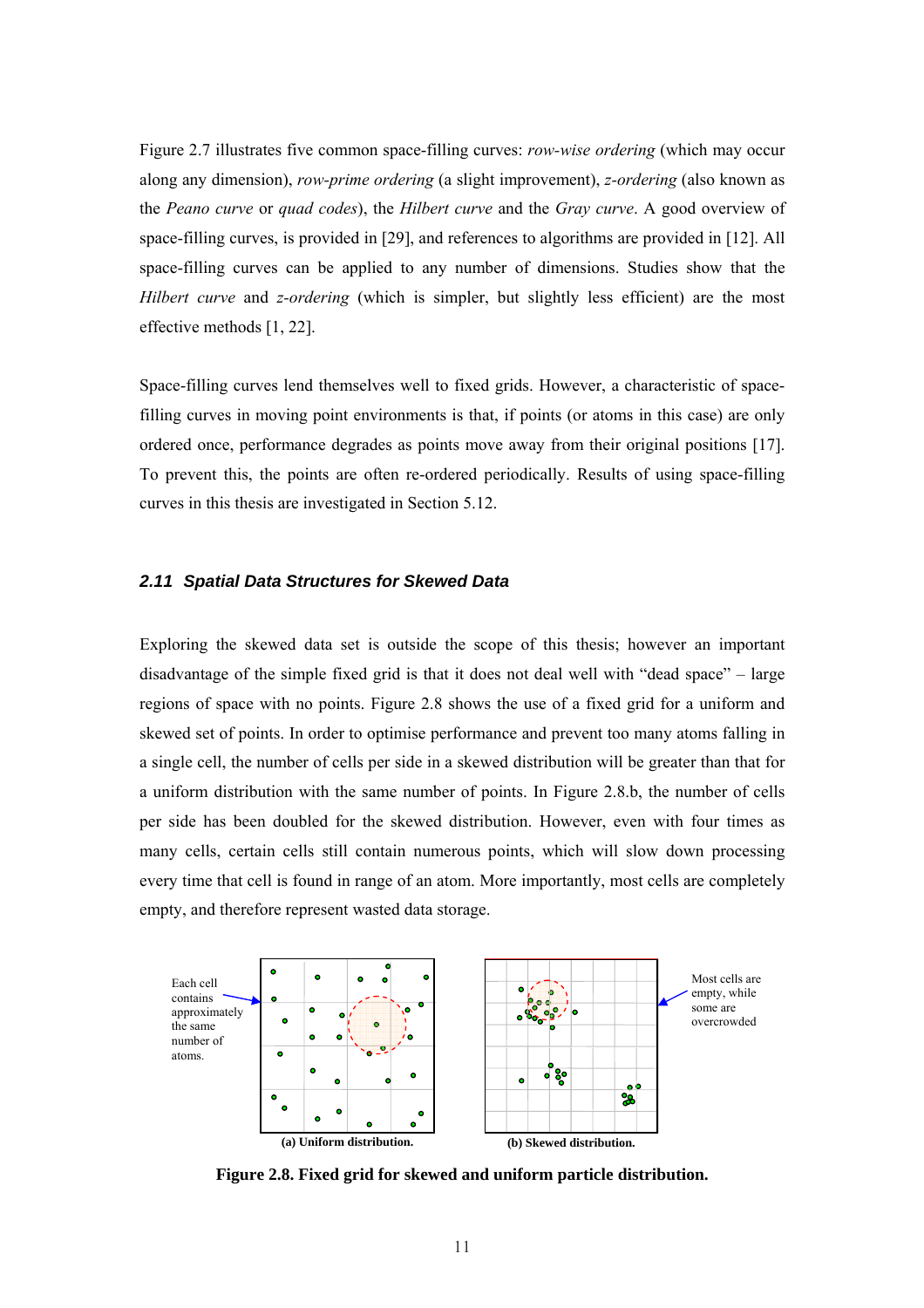<span id="page-20-2"></span>**Definition 3.** *A minimum bounding rectangle (MBR) is the smallest rectangle completely enclosing a set of points and whose sides are parallel to the coordinate axes. MBRs are typically represented by two points, the lowest point (minimum edge along each dimension) and the highest (maximum edge along each dimension).*

Unlike the fixed grid, most tree-based structures, including kd-trees [10] and quad-trees [28], greatly minimise wasted storage of dead space. For the simulation of extremely skewed data, such as a galaxy of stars, the R-tree is particularly effective [14]. The R-tree is a balanced tree whereby each subtree groups nearby objects together inside a *minimum bounding rectangle (MBR)*, as shown in [Figure 2.9.](#page-20-1) In liquid, however, particle distribution is uniform; therefore MBRs occupy larger volumes. Furthermore, hierarchical data structures are much more expensive to rebuild each timestep than a fixed grid.



<span id="page-20-1"></span>**Figure 2.9. R-tree for skewed and uniform particle distribution.** 

Notably, it has been discovered that, even for highly skewed data, a fixed grid performs orders of magnitude better than hierarchical data structures including the R-tree, R\*-tree and quad-tree for the simulation of moving points in two dimensions [17]. Furthermore, a special variation of the fixed grid called a "two-tier grid", which is similar to a quad-tree, has been designed to better deal with highly skewed data [17].

#### <span id="page-20-0"></span>*2.12 Summary*

In this chapter, an overview of molecular dynamics was provided, including the popular Lennard-Jones potential pair algorithm, periodic boundary condition and the use of a fixed grid to perform range searches. Two methods to execute range searches over a fixed grid, the traditional cell list and an "atom list", were also introduced, as was the verlet neighbour list technique. Furthermore, this chapter reviewed several popular space-filling curves and concepts related to a skewed distribution of points.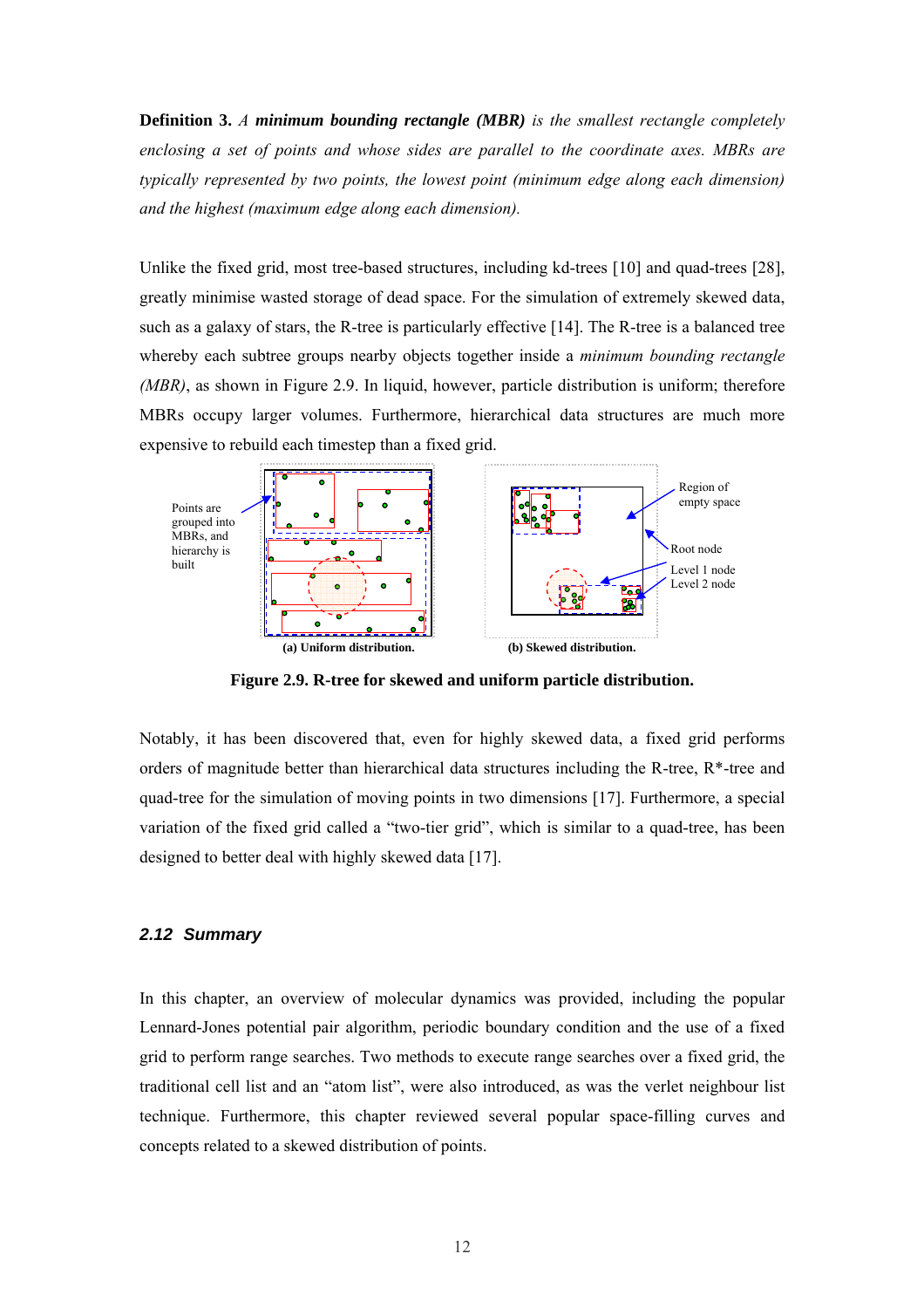### <span id="page-21-0"></span>**3 Proposed Techniques to Improve Self-Spatial Joins**

In this chapter, several new optimisation techniques for spatial join queries on a fixed grid are proposed and explained. Note that the performance result of each technique appears under the corresponding sub-heading in Chapter [5.](#page-32-3) A fundamental approach to increasing query speed is to reduce the search space, which is what many of these techniques attempt to achieve. Immediately following are the definitions of some important values used throughout the rest of the thesis.

<span id="page-21-2"></span>**Definition 4.** Let  $r_s$  be defined as the search radius  $r_s$  used to find neighbour pairs. Note that *this value of r<sub>s</sub> will depend on whether the verlet technique is used (Section [2.8\)](#page-16-1) as follows:* 

<span id="page-21-3"></span>
$$
r_s = \begin{cases} r_v, & \text{if verlet technique is used} \\ r_c, & \text{if verlet technique is not used} \end{cases}
$$

**Definition 5.** *Let cellSidesPerRs be defined as the side length of a single cell in the fixed grid divided by the search radius rs as follows:*

<span id="page-21-4"></span>*sr length of cell side cellSidesPerRs* <sup>=</sup>

<span id="page-21-5"></span>**Definition 6.** *Let cellListSpan be the number of cells which a cell list will span in each direction, as given by:*

 $cellListSpan = 2 \times \sqrt{cellSidesPerRs} + 1$ 

**Definition 7.** *Any atom checked against another atom (to check if it is within*  $r_c$  *and therefore a neighbour) will be called a candidate neighbour, and the fraction of candidates in range, denoted by fractCandidatesInRange, will be given by:*

*volume of average cells searched per atom volume of cutoff sphere total # of candidate neighbours total # of candidate neighbours in range* ≈  $fractC and idates InRange =$ *cellLen rs cellListSpan (in cells)*   $r_s = r_c = 5$ *cellLength* = 2 *cellSidesPerRs = 5/2 = 1.5*   $cellListSpan = 2\sqrt{1.5} + 1 = 5$  cells  $frac{C}{2}$ *fractCandidatesInRange*  $\approx$  4/3 $\pi$ ×1.5<sup>3</sup> / 5<sup>3</sup> = 11%  *(assuming cubic cell list used)* 

<span id="page-21-6"></span><span id="page-21-1"></span>**Figure 3.1. Example of cell list illustrating definitions 5-7.**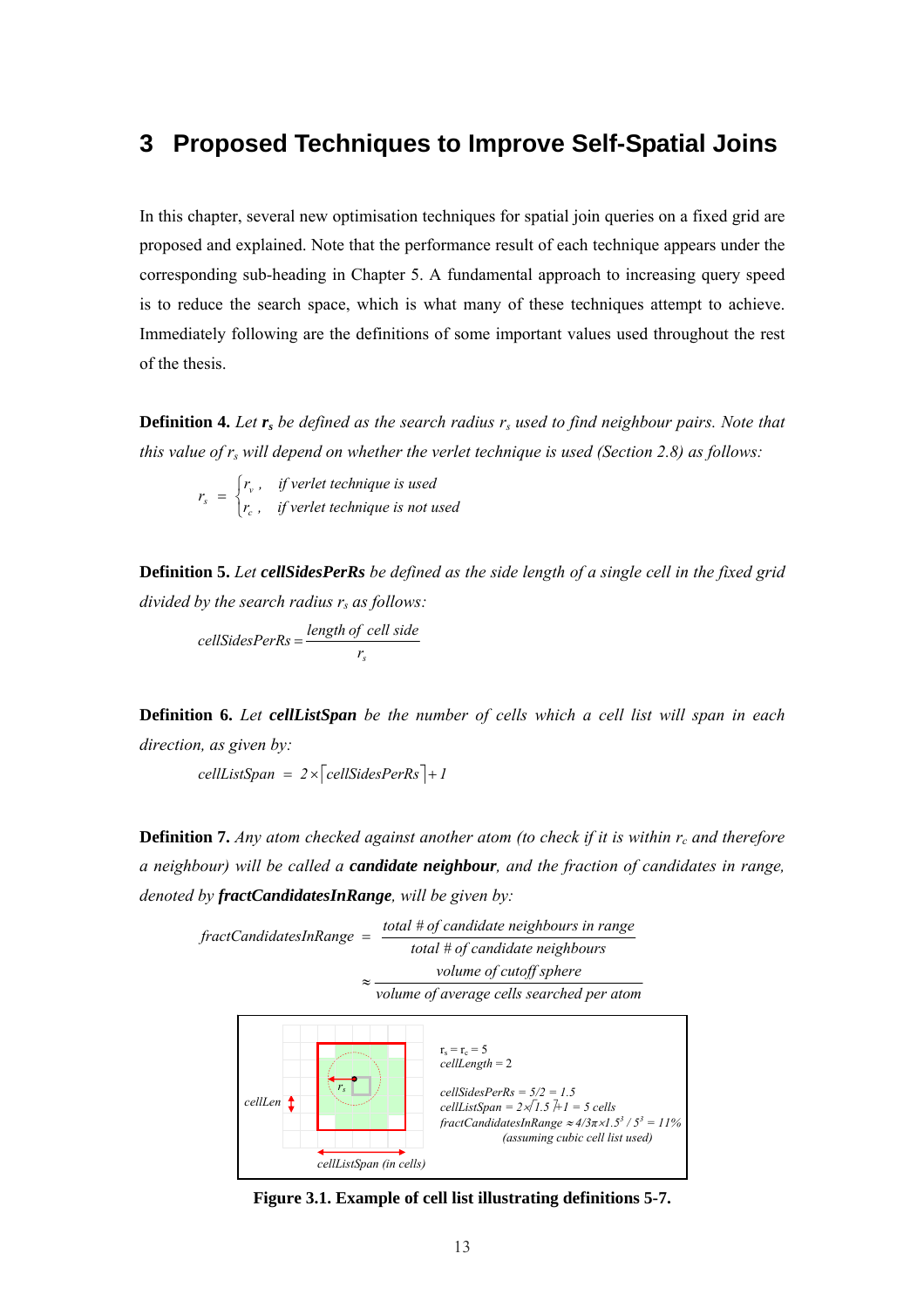#### <span id="page-22-0"></span>*3.1 Minimum Cell List*

The original cell list technique (Section [2.7\)](#page-16-0) proposes choosing a *cell length*  $\leq r_c$ . This effectively means executing each range search over a cube with a volume of at least  $3<sup>3</sup> \times r_c$ , which is 6.45 times the volume of the cutoff sphere  $(4/3\pi\times r_c^3)$  when  $r_c$  = cell length. On average, only 15.5% of candidates will be in range. A way to improve on this is to make a finer grid by choosing a cell length greater than  $r_c$ . The cell list will now span more than 3 cells along each dimension ([Definition 6\)](#page-21-4).

A cell list spanning more than three cells can be refined to eliminate any cells beyond  $r_c$  of the root cell; this effectively describes a box with rounded edges, as illustrated in [Figure 3.2.](#page-22-1) To avoid confusion with the original cell list, this technique will be called a *minimum cell list*, and a cell list which has not been refined will be called a *cubic cell list*.

<span id="page-22-2"></span>**Definition 8.** *Let cubic cell list denote a traditional cell list which includes all cells within plus and minus rs of a root cell along each dimension.*

<span id="page-22-3"></span>**Definition 9.** *Let minimum cell list denote a cubic cell list which has been refined to exclude any cells further than rs from the root cell.*

Notice that the difference in volume between the minimum cell list and cutoff sphere reduces as the grid becomes finer. Whereas a circle occupies 78% of the area of its bounding square, a sphere only occupies 52% of the volume of its bounding cube. Generation of a minimum cell list only needs to occur once at the start of each simulation (or each time  $r_c$  changes relative to the cell length), and the same single list can be used like a template for each range search from any cell. Results of using a minimum cell list as opposed to a cubic cell list technique are investigated in Section [5.4.](#page-36-0) 



<span id="page-22-1"></span>**Figure 3.2. Minimum cell list.**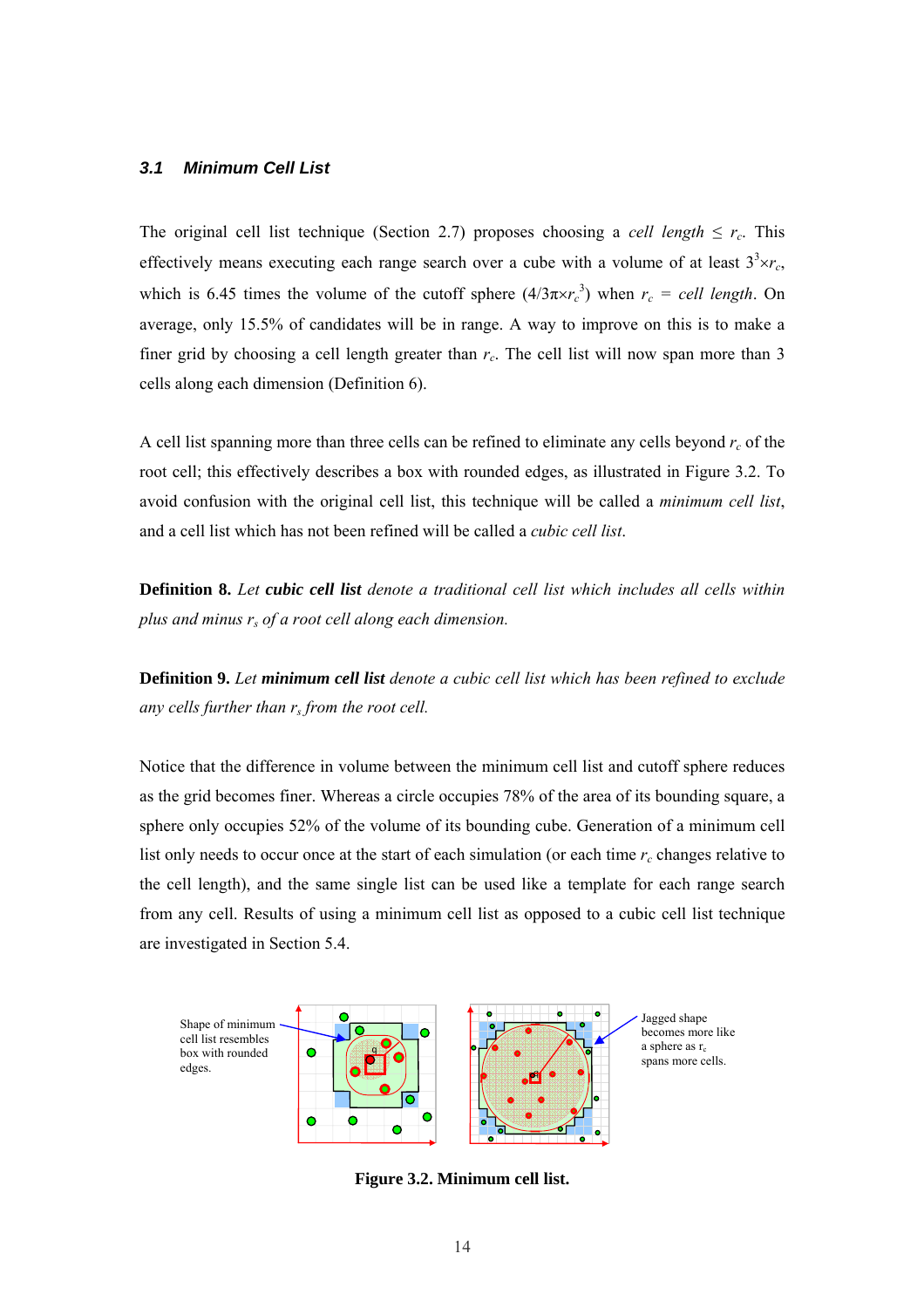#### <span id="page-23-0"></span>*3.2 Half Range Searches*

Often it may be desired to store a list of neighbours of each atom separately, but in molecular dynamics simulations it is more efficient to find/store a single exhaustive list of all unique neighbour pairs. A problem with the original cell list is that each pair is captured twice; making it necessary to check for duplicates. In [Figure 3.3.](#page-24-1)a, point *j* will be captured when searching from point *i*, and point *i* will be captured when considering point *j*.

The proposed solution is to restrict range searches so that all points on a chosen side of a chosen axis are ignored, thereby only searching one half of the cutoff sphere. This technique will be called *half range search* and half range searches can be used to resolve self-spatial join queries, since the radius of each range search is the same.

<span id="page-23-1"></span>**Definition 10.** *Let half range search denote a range search which excludes a chosen side of a chosen dimension. In the case of three dimensions, only a hemisphere is searched.* 

So now, instead of generating a perfectly symmetrical minimum cell list, all cells above or below the root cell, along one chosen axis, can be safely eliminated. [Figure 3.3.b](#page-24-1) shows a half range search whereby only the upper hemisphere is searched. When considering *j*, the lower point *i* can be ignored, since it will obviously be captured when considering *i* to *j*.

<span id="page-23-2"></span>**Definition 11.** *Let half minimum cell list denote a minimum cell list ([Definition 9\)](#page-22-3) designed to execute half range searches ([Definition 10\)](#page-23-1) by excluding all cells above or below the root cell along a chosen axis.*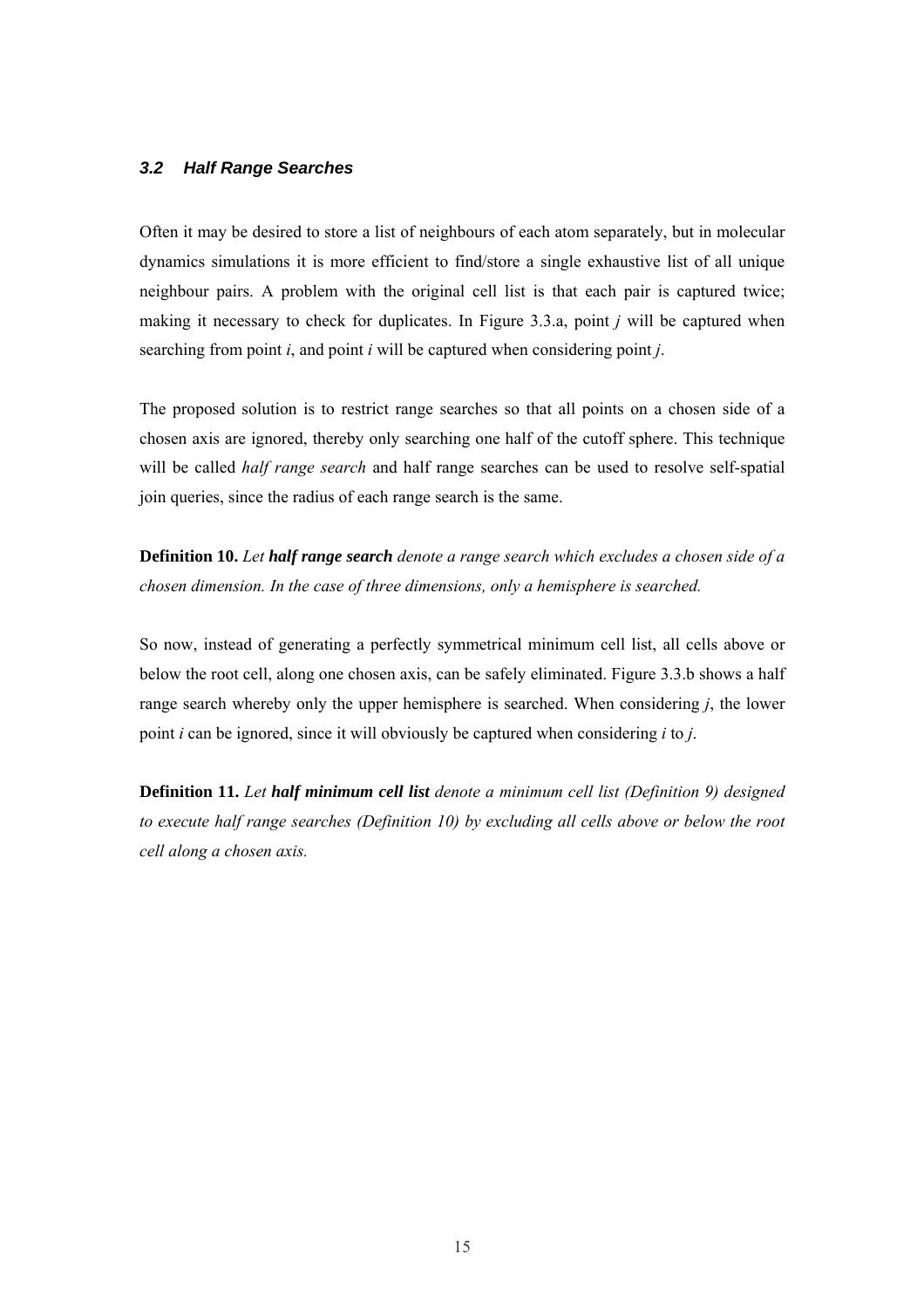

<span id="page-24-1"></span>**Figure 3.3. Use of full range search vs. half range search.** 

Note that the axis which is "halved" should be chosen carefully to improve spatial locality. For instance, the code used in testing [24] stored the master cell array as a one-dimensional vector such that the cell at location  $(x, y, z)$  maps to the element at index  $(x \times \text{cellsPerSide}^2 +$ *y*×*cellsPerSide* + *z*). By halving along the x-axis instead of the y or z axis, each half range search will be spread across a smaller, more contiguous, range in memory. Results of using half ranges searches versus full range searches are investigated in Section [5.7.](#page-42-0) 

#### <span id="page-24-0"></span>*3.3 Early Elimination of Non-Neighbours*

For any given search, even one with a high value of *cellSidesPerRs* ([Figure 5.7\)](#page-38-1), the fraction of candidates in range [\(Definition 7\)](#page-21-5) is usually low. Normally, to check the distance between points<sup>[2](#page-24-2)</sup>, the programmer would simply calculate:

$$
dist\{i, j\} = \sqrt{(j_x - i_x)^2 + (j_y - i_y)^2 + (j_z - i_z)^2}.
$$

To reduce the cost of "*neighbour misses*", the programmer should first discard any candidate pair where *j* is above *i* according to half range search criteria (i.e. if  $j_v > i_v$ ), using some

<span id="page-24-2"></span><sup>&</sup>lt;sup>2</sup> For the sake of simplicity all distances are represented as  $j_y - i_y$ . Notice however, that if periodic boundary condition is used (as it was in this thesis) distances along each dimension are determined by first checking if they wraps around the box boundary (Section 2.3).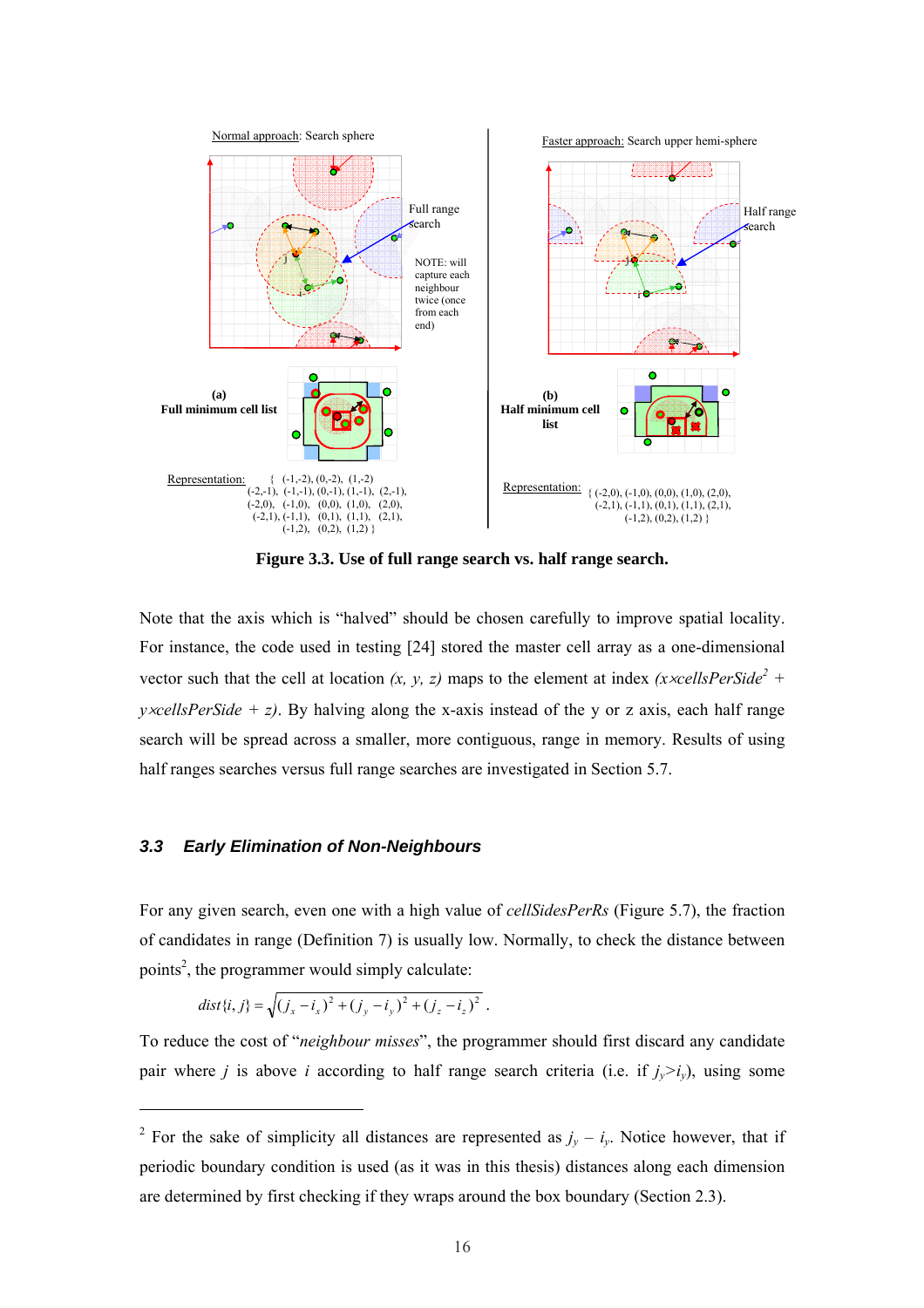tiebreaker if  $j_y=i_y$ . Next, the distance along each axis can be calculated and checked against  $r_c$ separately; and the pair discarded immediately if any distance is greater than  $r_c$  (i.e. if  $j_x-i_x$ ) *rc*). The latter step will be referred to as the *early elimination*.

<span id="page-25-1"></span>**Definition 12.** *Let early elimination describe the process of eliminate a candidate pair early if the distance along any axis is greater than the cutoff radius, rather than waiting to calculate the final distance.* 

<span id="page-25-2"></span>**Definition 13.** *Let fractionAtomsEliminatedEarly denote the fraction of atoms subject to early elimination. If a rectangular region of cells is searched, this is given by:*

*fraction atoms eliminated early* =  $I$  -  $\frac{(2 \times r_c)^3}{volume \ of \ cells \ searched}$ 

For instance, using a full cubic cell list and the common case of *cellSidesPerRs=1*, the *fractionAtomsEliminatedEarly* is 70%  $({2 \times}1)$ <sup>3</sup> / 3<sup>3</sup>), which is considerable, although one should note that if a minimum cell list is used, *fractionAtomsEliminatedEarly* decreases quickly as *cellSidesPerRs* increases, since a minimum cell list cuts out most of the cells outside *rc*.

Finally, the distance squared should be calculated {i.e.:  $dist^2\{i,j\} = (j_x - i_x)^2 + (j_y - i_y)^2 + (j_z - i_y)^2$  $i_z$ )<sup>2</sup> } and discarded if greater than  $r_c$  squared (i.e. if  $dist^2 > r_c^2$ ). The reason for this is that square root operations are expensive ([Figure 7.3](#page-76-2) in Appendix B) and should be avoided wherever possible. Notice that, using the Lennard-Jones equation, it is possible to use the distance squared directly and avoid ever calculating the actual distance (Section [2.2\)](#page-12-2). Results of using the early elimination of non-neighbours technique are investigated in Section [5.8.](#page-44-0)

#### <span id="page-25-0"></span>*3.4 Sub-grids and Cell List Template Guides*

In the half range search shown in [Figure 3.4,](#page-26-1) it is obviously a waste of time to check over the points in the shaded adjacent cells. Although they are in range of the root cell, they are not in range of the root atom. However, calculating the minimum distance from every atom to every adjacent cell can be expensive. The idea of a sub-grid is that every cell in the main grid is divided into a smaller sub-grid and, for every range search, the appropriate sub-cell for each root atom is determined in constant time. Notice that atoms are stored and sorted in cells, but not stored in sub-cells. For each sub-cell, an array is pre-computed before the simulation begins, whereby each element corresponds to a cell in the cell list and effectively says true or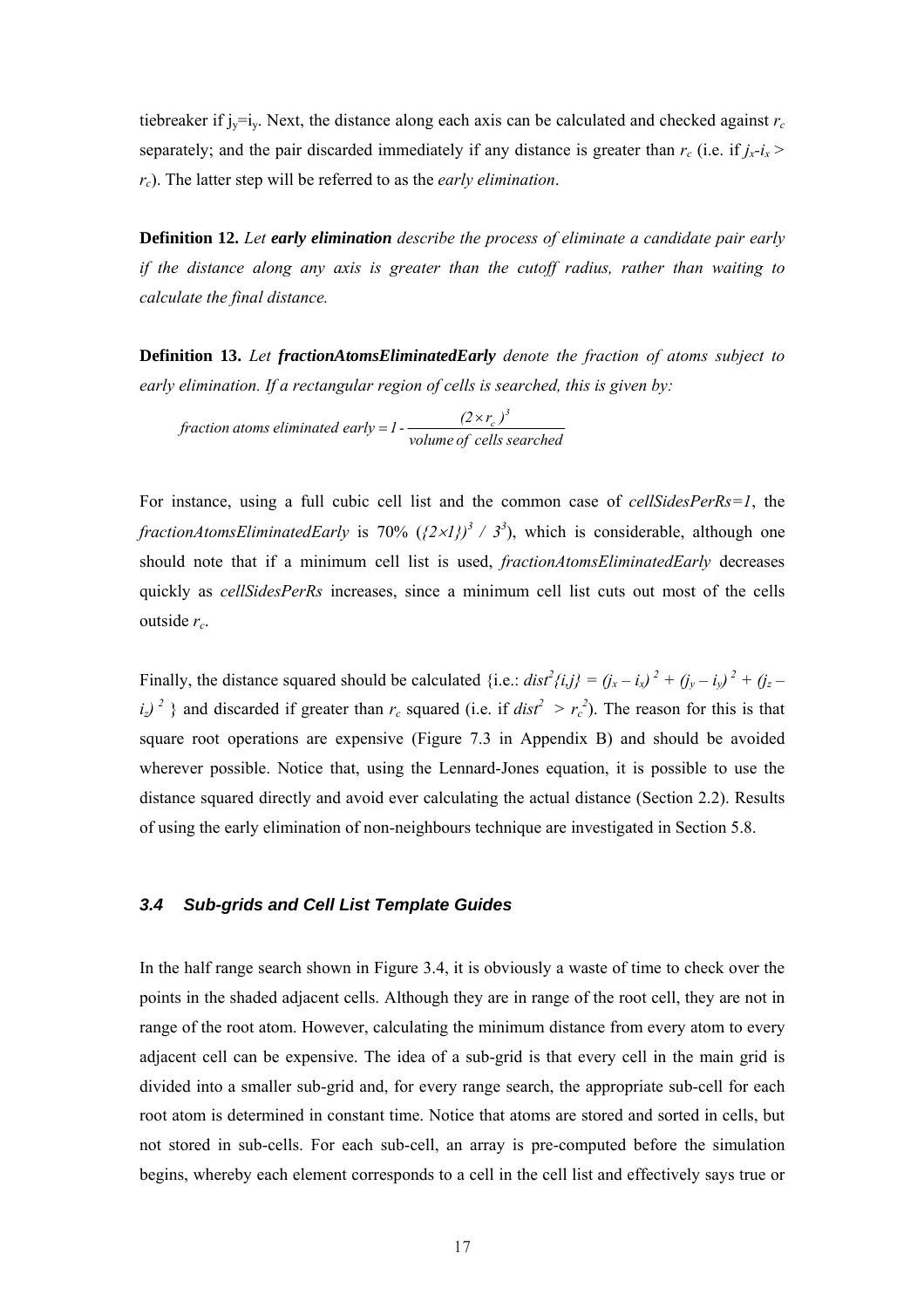false: is this adjacent cell in range. For instance, in [Figure 3.4](#page-26-1) only two of the six adjacent cells (33%) are in range of the bottom left sub-cell.



<span id="page-26-1"></span>**Figure 3.4. Use of sub-grid to refine search.** 

The reason for using a sub-grid instead of just using a finer main grid is primarily due to storage requirements. Although making a grid with 100 cells per side sounds trivial, it means storing 1 million  $(100^3)$  cells. Note that the optimal number of cells per side is much higher if points are highly skewed (Section [2.11\)](#page-19-0). Results of using sub-grid cell list template guides are investigated in Section [5.9.](#page-44-1)

#### <span id="page-26-0"></span>*3.5 Minimum Bounding Rectangles in Cells*

R-trees are a hierarchical spatial data structure built using MBRs ([Definition 3\)](#page-20-2). However it was realised that the use of MBRs can also be applied to fixed grid. Specifically, a MBR can be kept for each cell and updated whenever a point moves within that cell. [Figure 3.5](#page-27-1) shows the use of MBRs in cells for an evenly and skewed distributed set of points. *Minimum bounding spheres (MBS)* could also be kept and used, but these would be more expensive to compute [33].

For each range search (on every atom), there will always be a considerable proportion of cells only just tipped/overlapped by the cutoff radius ([Figure 3.5.](#page-27-1)a) – depending on the number of *cellSidesPerRs*. Such cells can be indicated, and for these cells, it is possible to check if the distance from the root atom to the MBR is greater than the cutoff radius, in which case the exhaustive checking of these atoms could be bypassed.

This method can be combined with the minimum cell list and sub-grid method. One idea is that each sub-cell could store a pre-computed array of values, whereby each value corresponds to an adjacent cell and indicates what percentage of the cell overlaps the cutoff boundaries. All cells below a certain value could have their MBRs checked.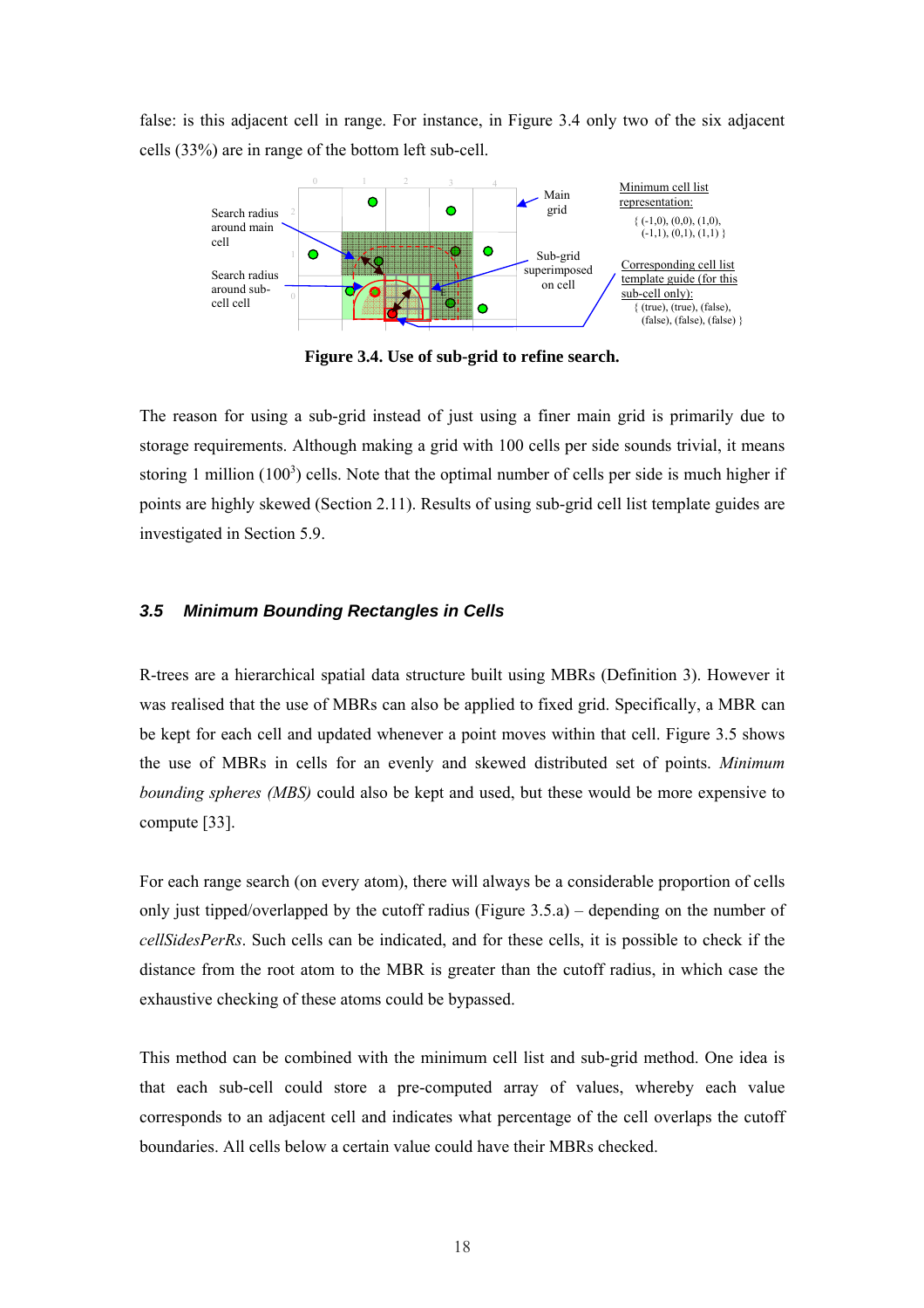However, whether or not this method can produce a timesaving depends on many factors. If there are too few particles/points per cell, it will be quicker to check the root atom against each of these particles, rather than their MBR. The other factors are the fraction of cells just tipped, and the number of these with MBRs out of range. Furthermore, if the points have a skewed distribution, MBR are likely to be smaller (on average). In liquid, where particle distribution is very even, each MBR is likely to occupy a large volume of each cell, depending on the number of atoms per cell. Results of using MBRs in cells are investigated in Section [5.10.](#page-47-0)



<span id="page-27-1"></span>**Figure 3.5 The use of MBR in grid cells for two different data sets.** 

#### <span id="page-27-0"></span>*3.6 Selective Checking of Verlet Neighbours*

The verlet neighbour list (Section [2.8\)](#page-16-1) is effective, because the cost of updating a list is much cheaper than rebuilding it. To reduce the cost of updating the neighbour list further, this thesis proposes two methods. Firstly, it was thought that, rather than check displacement of all atoms every timestep, a more efficient algorithm could measure the number of iterations between rebuilds, and only check displacements at sensible intervals, which would decrease towards once per iteration as the sum of the two largest displacements approaches  $r_v$  -  $r_c$ (Section [2.8\)](#page-16-1). For example, if it takes twenty iterations before a rebuild is needed, chances are it will take about twenty iterations before the next rebuild. Instead of checking every timestep, the algorithm might check after the tenth iteration, and depending on the maximum displacements, might decide that it is safe to delay the next check for another four timesteps.

Moreover, a similar approach could be used to avoid checking neighbours which are within the verlet shell radius  $r_v$ , but not within  $r_c$  of each other, every timestep. In [Figure 2.5](#page-17-1) for example, atom 3 is just within  $r_v$  of atom 1, and will presumably take several timesteps before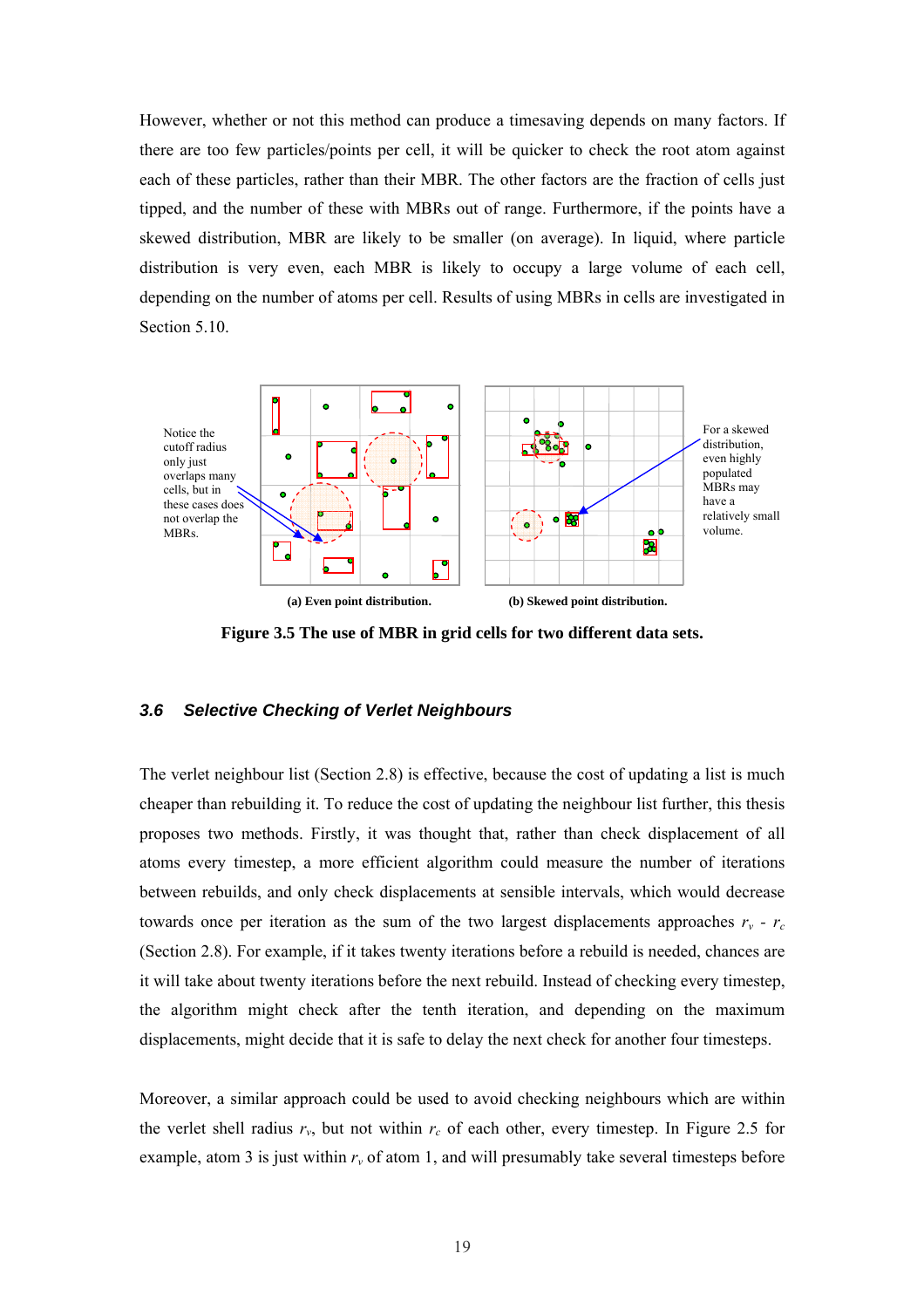it can move within range of *rc*. This technique could be successful because the number of atoms which are within  $r_v$  but outside  $r_c$ , can be significant, especially if a large  $r_v$  is used.

<span id="page-28-2"></span><span id="page-28-1"></span>**Definition 14.** *Let fractNeigOutsideRc be the fraction of all neighbours in a verlet list which are not within the cutoff radius distance of each other, which can be approximated as:*

$$
\text{fractNeiOutsideRc} = \frac{4/3 \pi \times r_v^3 - 4/3 \pi \times r_c^3}{4/3 \pi \times r_v^3} = \frac{r_v^3 - r_c^3}{r_v^3} = \frac{(r_v/r_c)^3 - 1}{(r_v/r_c)^3}
$$

**Definition 15.** *Let safeDist be the minimum distance two atoms must travel before they can become in range of each other, as given by:*  $\alpha$  *safeDist* = *distance between atoms* -  $r_a$ 

Instead of calculating the distance between all neighbours each timestep, the *safeDist* can be used to determine how long to delay checking the distance between any neighbours outside *rc*. To decide when the distance between these atoms should be checked again a number of schemes may be appropriate and two of these are proposed below.

The first scheme may be to record the maximum velocity of any particle in the system each timestep, and use this to determine exactly how many iterations to wait before checking the distance between those neighbours, as shown in [Figure 3.6](#page-28-0) and the following equation:

*iterations before next check of neighbours pair*  $=$   $\frac{safeDist}{2 \times (max velocity \times timestep)}$ 

| determine max velocity of any atom for this iteration<br>For each verlet neighbour:<br>If (iterations before next check $> 0$ ):<br>decrement iterations before next check                                      |  |  |  |
|-----------------------------------------------------------------------------------------------------------------------------------------------------------------------------------------------------------------|--|--|--|
| Else:                                                                                                                                                                                                           |  |  |  |
| update distance between neighbours<br>$\mathcal{U}$ (expensive step)<br>safeDist = distance between neighbours - $r_c$<br>iterations before next check = safeDist / $(2 \times max$ velocity $\times$ timestep) |  |  |  |
|                                                                                                                                                                                                                 |  |  |  |

<span id="page-28-0"></span>**Figure 3.6. Pseudo code for selective checking of neighbours using maximum velocity.** 

A more sophisticated scheme would be to record the *safeDist* for each neighbour pair, and decrement this each iteration. When the *safeDist* for any pair becomes less than zero, the distance between neighbours would be computed again. Initially it was thought the velocity of both atoms in a neighbour pair could be used to decrement the *safeDist* each timestep, however many interaction models also take acceleration into account when moving atoms, or may not even want to record velocity at all. For this reason, using the displacement of atoms between timesteps is much safer. Each timestep, the displacement of all atoms since the last timestep would be calculated and recorded. The verlet neighbour list would then be updated,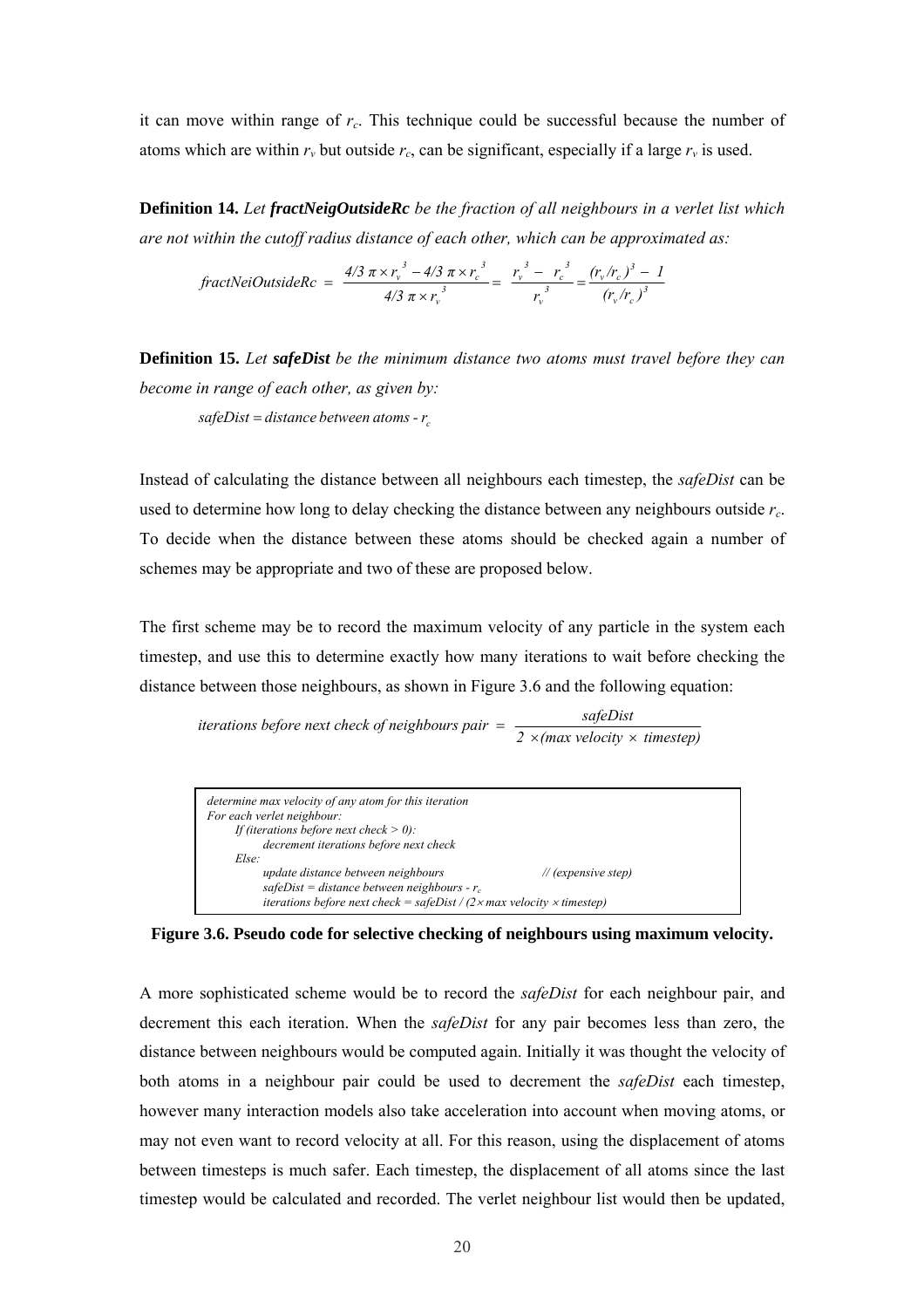such that any neighbour pair with a *safeDist* greater than zero would have its *safeDist* value decremented by the sum of the displacement of both atoms since the last timestep. Finally, if the *safeDist* is less than zero, the distance between neighbours and *safeDist* would be recalculated. [Figure 3.7](#page-29-0) helps illustrate this process using pseudo code. Results of using these selective neighbour checking techniques are investigated in Section [5.15.](#page-62-0)



<span id="page-29-0"></span>**Figure 3.7. Pseudo code for selective checking of neighbours using atom displacement.**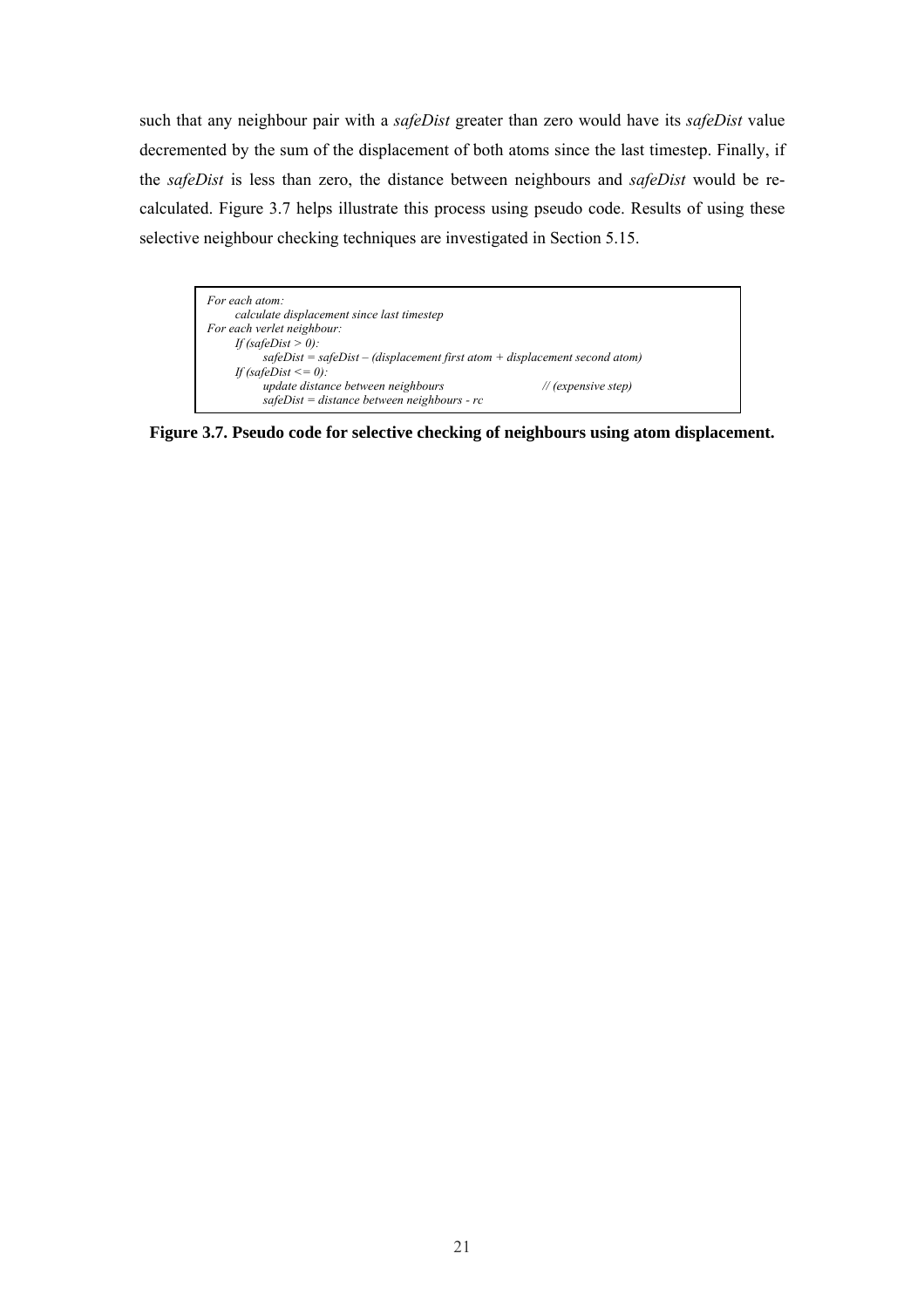## <span id="page-30-0"></span>**4 Implementation**

This chapter gives an overview of how simulations were implemented and results obtained. Test code is available at  $\frac{\text{http://manning.it.jcu.edu.au/~jc130551/thesis/}}{24}$ .

#### <span id="page-30-1"></span>*4.1 Simulation Testing Sequence*

The following is the sequence of main events involved in each simulation.

- <span id="page-30-2"></span>1. Initial setup:
	- 1.1. All atoms were placed into a perfect lattice formation, and given slight random offsets.
	- 1.2. All atoms were given random velocities (Appendix D).
	- 1.3. The vector of cells forming the grid was initialised (using some number of cells per side).
		- o *NOTE: This step often included generation of a minimum cell lists template, loading of cell lists and several other setup functions.*
- 2. For each iteration (until the desired number of timesteps had elapsed):
	- 2.1. A list of all neighbours was compiled.
		- o *NOTE: This was achieved by placing all atoms into cells then executing a complete self-spatial join using*  $r_v$  *if verlet was used, or*  $r_c$  *if verlet was not used. For a verlet update, this step involved checking distance between atoms in the verlet neighbours list.*
	- 2.2. Forces between neighbours were calculated and accumulated on each atom using the neighbours list.
		- o *NOTE: Lennard-Jones pair potential was used.*
	- 2.3. Atoms were moved, which included checking if coordinates fell outside the box, in which case they were wrapped around.
	- 2.4. Timestep was incremented.

This is standard procedure for molecular dynamics simulations. Typically, the step of building the neighbours list is by far the most time consuming part of a molecular dynamics simulation [11].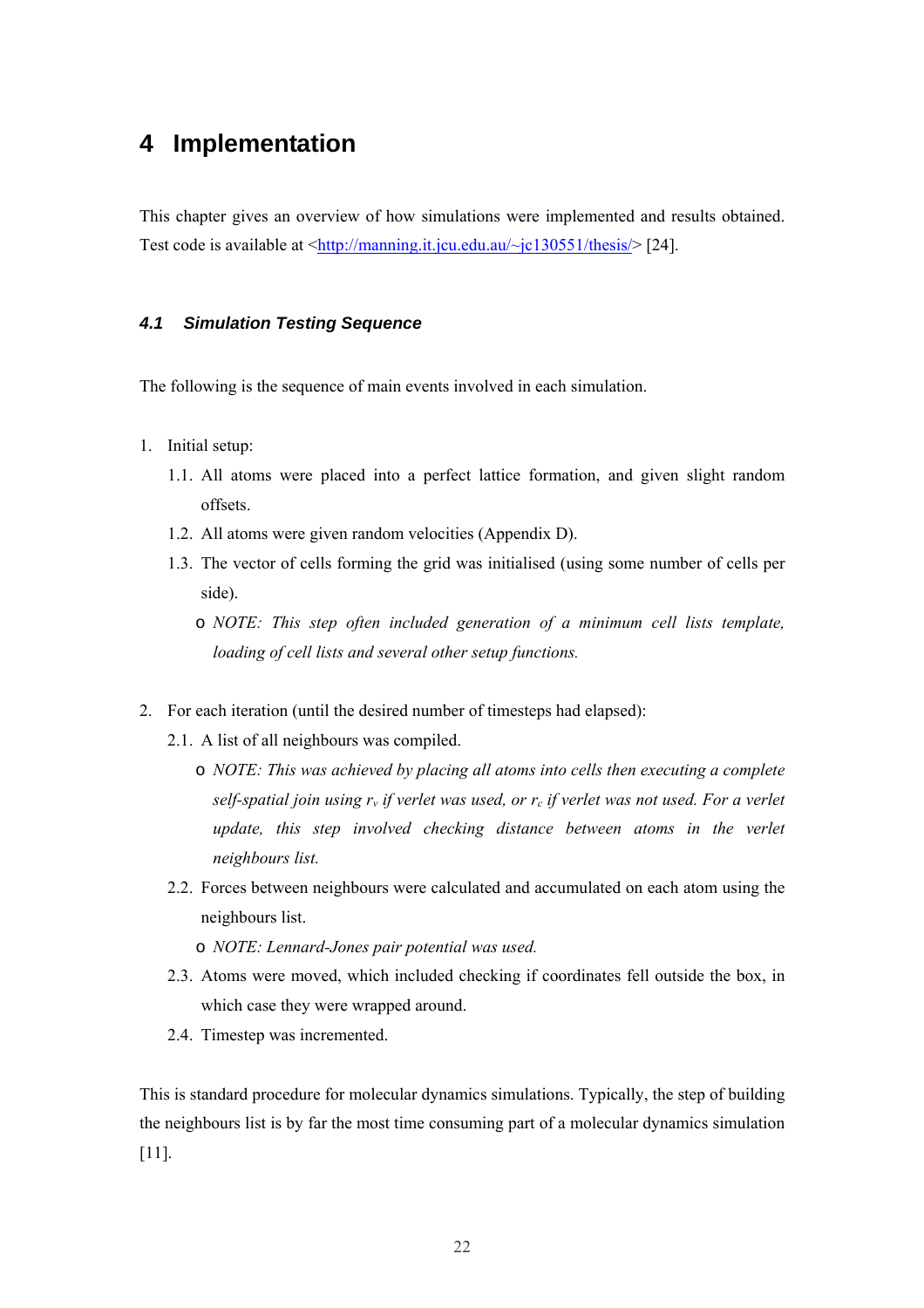#### <span id="page-31-0"></span>*4.2 Scientific Testing Process*

All experiments were run on the same computer, a 2.6 GHz Pentium 4 machine with 512 MB of RAM and 512kB of L2 cache. The molecular dynamics system tested was implemented as a C<sup>++</sup> console application written, compiled and executed using Microsoft Visual C<sup>++</sup> 6 [30]. Each graph of results in Chapter [5](#page-32-3) represents a series of simulations, executed in batch. The number of timestep/iterations used in different simulations was varied, since simulating over fifty thousand atoms could take several minutes per iteration, but simulating five hundred took less than a second per iteration. For this reason, a time limit of about one minute was set for most simulations, at which point they were terminated, even if the desired number of iterations had not completed. Results of the simulations were appended to a CSV file, and analysed using Microsoft Excel.

Many metrics and tallies, including the number of distance calculations, were recorded, but the main metric of performance presented in results was the average number of CPU tics elapsed per iteration. On the test machine each CPU tic was approximately 0.015 of a second (approximately 67 tics per second). Since the goal of this thesis was to improve overall simulation speed, CPU tics was the most practical metric for comparing different methods. However, while the simulation times lead to reasonably accurate estimates of relative speedup between competing algorithms, the absolute measure of CPU time is dependent on compiler tools, programming language, and the underlying computer hardware used to run simulations. Running the same batch of simulations on a machine with different specifications is likely to produce different results. For example, the performance improvement of space-filling curves (Section [5.12\)](#page-51-2) should be significantly better on a machine with better cache. Furthermore, the best implementation techniques on one compiler might not necessarily yield the best results on a different compiler. All simulations presented were small enough to fit entirely in memory.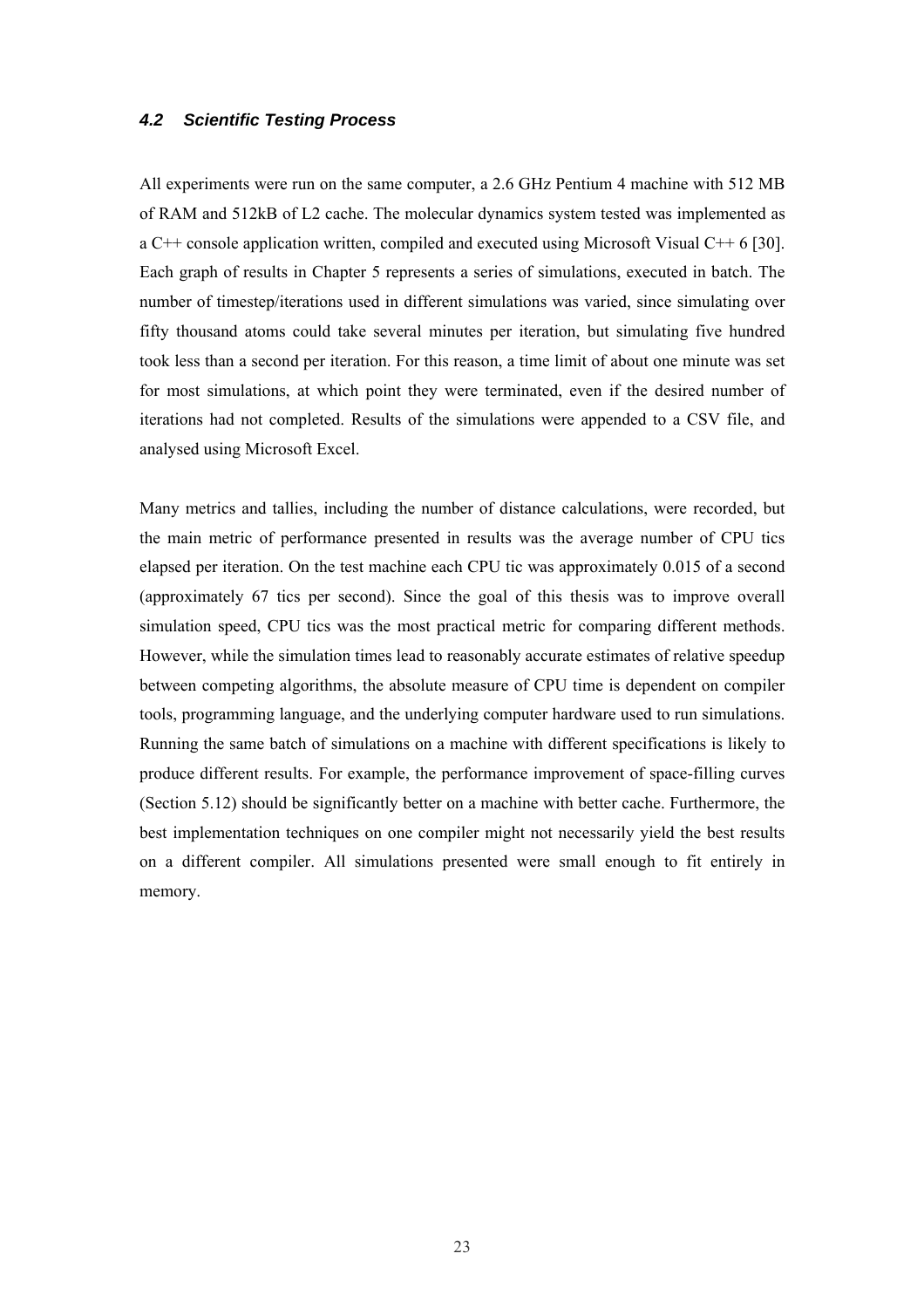### <span id="page-32-0"></span>**5 Experimental Results and Discussion**

In this chapter, the performance results of various techniques and implementation options, including all techniques proposed in Chapter [3,](#page-21-6) are presented. The sections and techniques tested are arranged in a logical sequence, such that the most successful techniques discovered in one section are generally adopted in all subsequent sections. Most unsuccessful techniques were abandoned immediately. Sections [5.2](#page-34-3) to [5.13](#page-53-0) are focussed on optimising the build time for the neighbours list and do not use the verlet neighbour list technique; only Sections [5.14](#page-57-0)  and [5.15](#page-62-0) use the verlet list technique. The final two sections, Sections [5.16](#page-64-0) and [5.17,](#page-67-0) test accuracy relationships specific to a molecular dynamics simulation using the Lennard-Jones interaction model.

#### <span id="page-32-1"></span>*5.1 Guide to Results*

Each graph in this chapter shows the values of the main input parameters used in the simulation, hence allowing replication of results. A guide to these variables is provided below. [Table 1](#page-32-2) shows the main input variables defined at the beginning of each simulation, [Table 2](#page-33-0) shows several variables which were useful in analysis of results, and [Table 3 s](#page-33-1)hows a few of the most important variables calculated at the end of every simulation, many of which represent performance metrics. Many of the names for these variables are used throughout the rest of the thesis. Appendix A details the properties of the data types shown. In all tests atom coordinates and forces are represented as doubles (Appendix C).

<span id="page-32-3"></span>

| <b>Variable Name</b> | <b>Description</b>                                               | Data Type | Comment                                                                                                                                   |
|----------------------|------------------------------------------------------------------|-----------|-------------------------------------------------------------------------------------------------------------------------------------------|
| numAtoms             | Number of atoms used in the                                      | integer   | In all simulations atoms were evenly                                                                                                      |
|                      | simulation.                                                      |           | distributed; never clustered.                                                                                                             |
| rc                   | Cutoff radius                                                    | double    | Cutoff radius was never allowed to exceed                                                                                                 |
| boxLen               | Length of the cubic box sides                                    | double    | $boxLen/2$ .                                                                                                                              |
| <b>CPS</b>           | Cells per side used in the simulation                            | integer   | Many graphs show how performance varies<br>as CPS varies. Other results attempted to find<br>an optimal CPS, and then ran the simulation. |
| timeStep             | Duration of each timestep                                        | double    | Notice the effective duration of a simulation<br>is equal to <i>timeStep</i> xtimeStepsToExe.                                             |
| timeStepsToExe       | Number of timesteps to execute                                   | integer   | Many simulations were ended early if they<br>exceeded some time limit.                                                                    |
| useVerlet            | Shows whether or not verlet<br>neighbour list technique was used | bool      | Note that only the last few sub-sections of<br>results use the verlet list technique.                                                     |
| rv                   | Verlet radius used is above was true                             | double    |                                                                                                                                           |

<span id="page-32-2"></span>**Table 1: Main input variables.**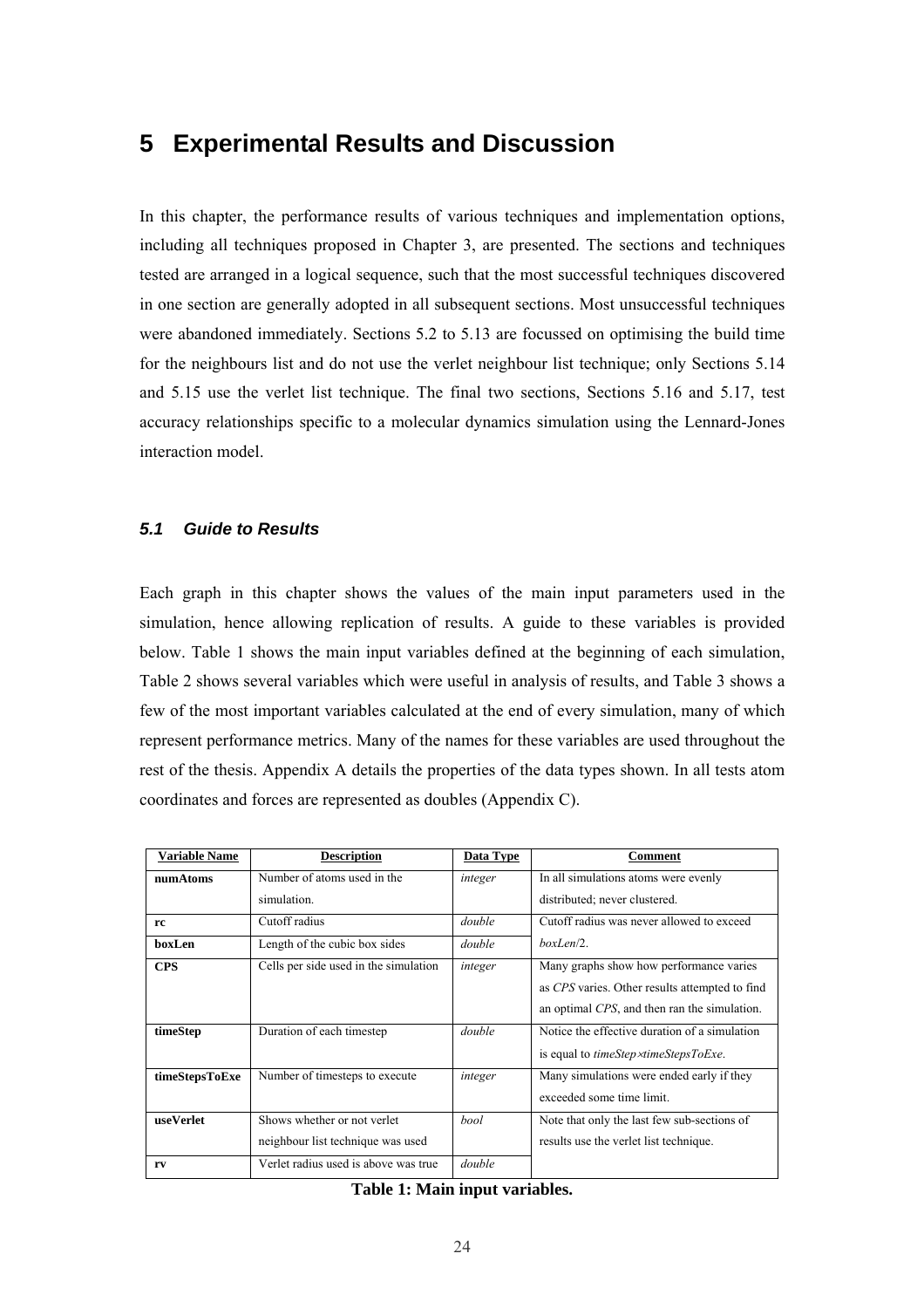| <b>Variable Name</b>  | <b>Description</b>            | <b>Data Type</b> | <b>Value</b>                | Comment                    |
|-----------------------|-------------------------------|------------------|-----------------------------|----------------------------|
| cellLen               | Length of each cell side      | double           | boxLen/CPS                  | $\sim$                     |
| boxVol                | Volume of the box             | double           | $boxLen^3$                  | $\overline{a}$             |
| density               | Density of atoms (number of   | double           | numAtoms/boxVol             | Often boxLen was set       |
|                       | atoms per unit volume)        |                  |                             | such that density would    |
|                       |                               |                  |                             | stay constant across a set |
|                       |                               |                  |                             | of simulations.            |
| numCells              | Number of cells in the grid   | integer          | $CPS^3$                     | ÷.                         |
| avgAtomsPerCell       | Average number of atoms       | double           | numAtoms/numCells           | $\overline{a}$             |
|                       | per cell.                     |                  |                             |                            |
| rs                    | Represents the search radius  | double           | if useVerlet is true        | Helps eliminate            |
|                       | used to build the neighbour   |                  | $rs = rc$                   | confusion.                 |
|                       | list, and depends on whether  |                  | else                        |                            |
|                       | the verlet technique is used. |                  | $rs = rv$                   |                            |
| rvDivRc               | The verlet radius compared    | double           | rc/rv                       | Best way to measure $rv$   |
|                       | to the cutoff radius          |                  |                             | in results.                |
| avgLatticeSpacing     | Distance between adjacent     | double           | $numAtoms$ <sup>1/3</sup> / | Useful to visualise rough  |
|                       | atoms if set in a lattice     |                  | boxLen                      | separation of atoms.       |
|                       | structure.                    |                  |                             |                            |
| <b>cellSidesPerRs</b> | Number of cell sides covered  | double           | cellLen/rs                  | ÷                          |
|                       | by rs.                        |                  |                             |                            |

<span id="page-33-0"></span>**Table 2: Useful derived variables.** 

| <b>Variable Name</b> | <b>Description</b>               | <b>Data Type</b> | Comment                                                   |
|----------------------|----------------------------------|------------------|-----------------------------------------------------------|
| avgTicsPerIt         | Average number of tics elapsed   | double           | The most common metric of performance used in             |
|                      | during each iteration. Note that |                  | this thesis. Does not include setup time, but does        |
|                      | every 100 tics took              |                  | include building the neighbour list, calculating          |
|                      | approximately 1.5 seconds.       |                  | forces and moving atoms etc.                              |
| <b>UavgTicsPerIt</b> | Average number of tics for       | double           | Includes building neighbour lists, and updating           |
|                      | each iteration not including     |                  | verlet list if the verlet technique is used.              |
|                      | calculating forces and moving    |                  |                                                           |
|                      | atoms.                           |                  |                                                           |
| avgNeiSize           | Average size of the neighbours   | double           | If verlet neighbour list is used, <i>avgNeiSize</i> will  |
|                      | list.                            |                  | typically be greater than the actual average              |
|                      |                                  |                  | number of true neighbours found each iteration.           |
| avgInRc              | Average number of neighbour      | double           | If verlet technique is not used, this will be equal to    |
|                      | pairs within rc found each       |                  | avgNeiSize.                                               |
|                      | iteration.                       |                  |                                                           |
| avgNeiPerAtom        | Average number of neighbours     | double           | Is equal to 2xavgInRc/numAtoms, but can be                |
|                      | per atom                         |                  | estimated/approximated before the simulation by           |
|                      |                                  |                  | (numAtoms-1) $\times$ { $(4/3\pi \times r_c^3)$ / boxVol} |

<span id="page-33-1"></span>**Table 3: Results and performance measures.**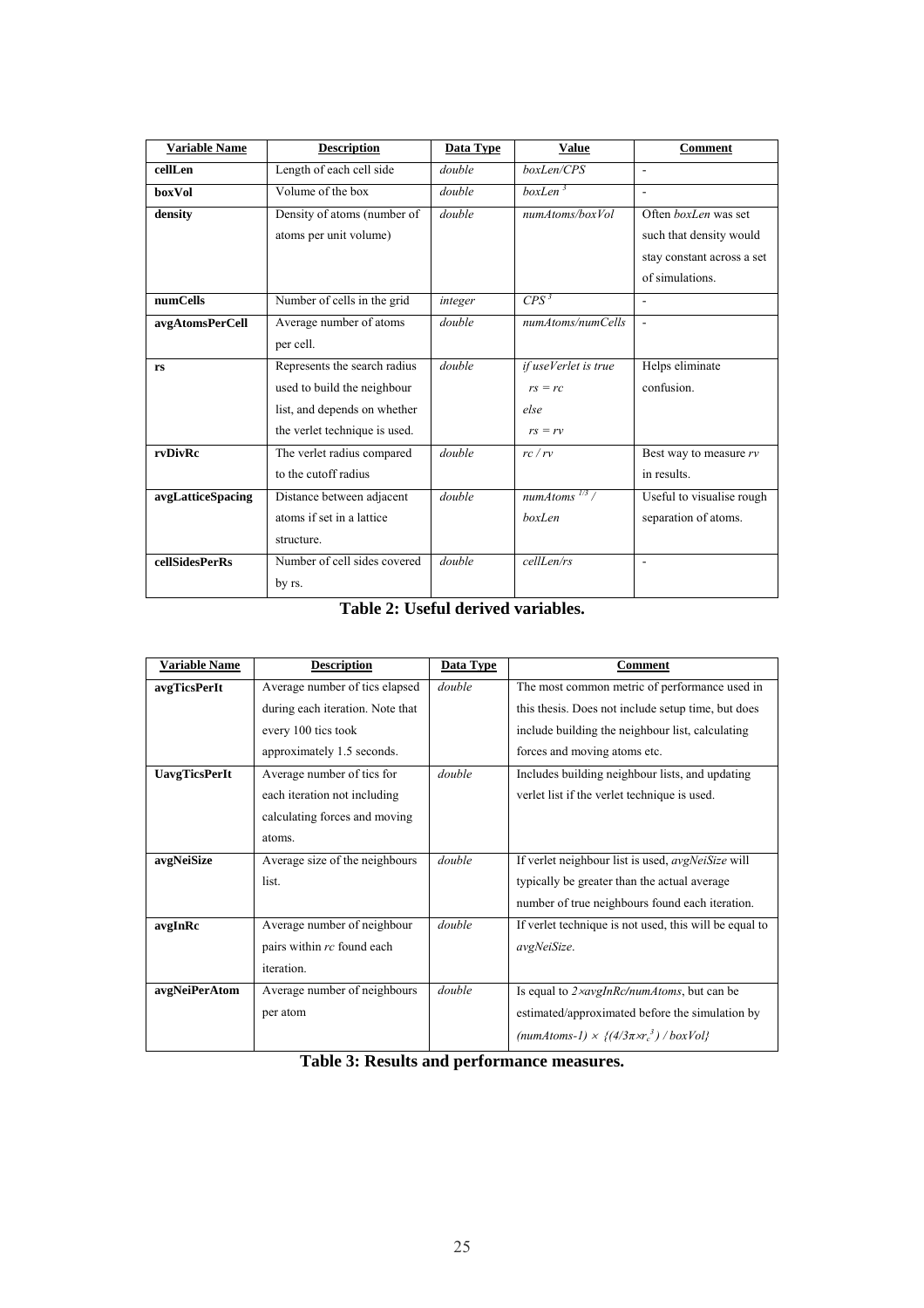#### <span id="page-34-0"></span>*5.2 Scalability of Fixed Grid*

There is a slight misconception in molecular dynamics simulations that performance of any even distribution simulation, using a fixed grid, scales linearly with the number of particles. Results in [Figure 5.1](#page-34-1) and [Figure 5.2](#page-34-2) show this is only true if the density of atoms stays constant relative to  $r_c$ . In [Figure 5.2,](#page-34-2)  $r_c$  was kept constant, but the box length and number of cells per side increases such that the length of each cell and the average number of atoms per cell stayed constant. Therefore, in reality, this type of molecular dynamics simulation scales  $O(N)$  whereby  $N = numAtoms \times (1+avgNeiPerAtom)$ . This relationship is shown in Figure 5.1 where performance increases roughly proportionally with the volume of the cutoff sphere and therefore the average number of neighbours found each iteration.



<span id="page-34-1"></span>**Figure 5.1. Performance when increasing the number of atoms in a fixed size box.** 



<span id="page-34-3"></span><span id="page-34-2"></span>**Figure 5.2. Performance when keeping atom density and atoms per cell constant.**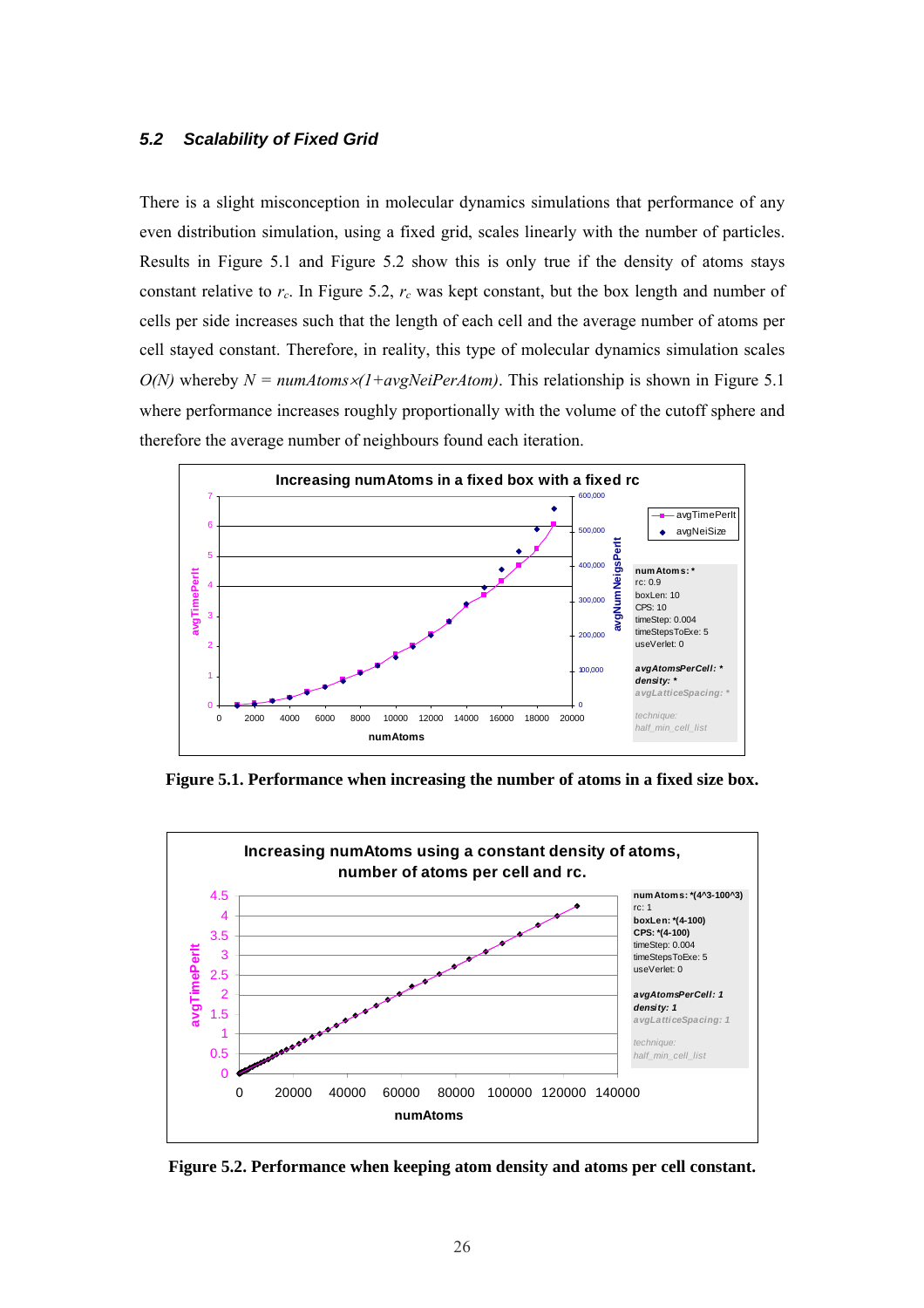#### <span id="page-35-0"></span>*5.3 Breakdown of Costs*

The following experiments demonstrate the cost of performing each of the steps involved in a single timestep/iteration in the simulation (Section [4.1\)](#page-30-1). [Figure 5.3](#page-35-1) and [Figure 5.4](#page-36-1) show the same set of results, whereby 10000 atoms were simulated using the Lennard-Jones pair potential model using a half atom list technique and a range of cutoff radius values. Varying the number of atoms had negligible affect on this performance breakdown, meaning results in [Figure 5.4](#page-36-1) were representative of simulations with any number of atoms. These results show that time to build the neighbours list took the bulk of processor time. As  $r_c$  increases and *avgNeiPerAtom* increases, the proportional cost of placing atoms in cells and repositioning atoms reduces. In these simulations, total build time (which includes putting atoms into cells) took about 85-90% of the total cost per iteration. Calculating forces, velocity and positions for each iteration took the remainder of the time.

Note these results are just a rough guideline; the performance breakdown depends largely on the cost per neighbour of the interaction model used, not to mention the cost of and frequency of any scientific functions which might be used. In these tests a simple implementation of the Lennard-Jones potential algorithm was used to calculate forces, but the performance of this could have been significantly improved by implementing techniques described in Section [2.9.](#page-17-0)



<span id="page-35-1"></span>**Figure 5.3. Various costs of using atom list.**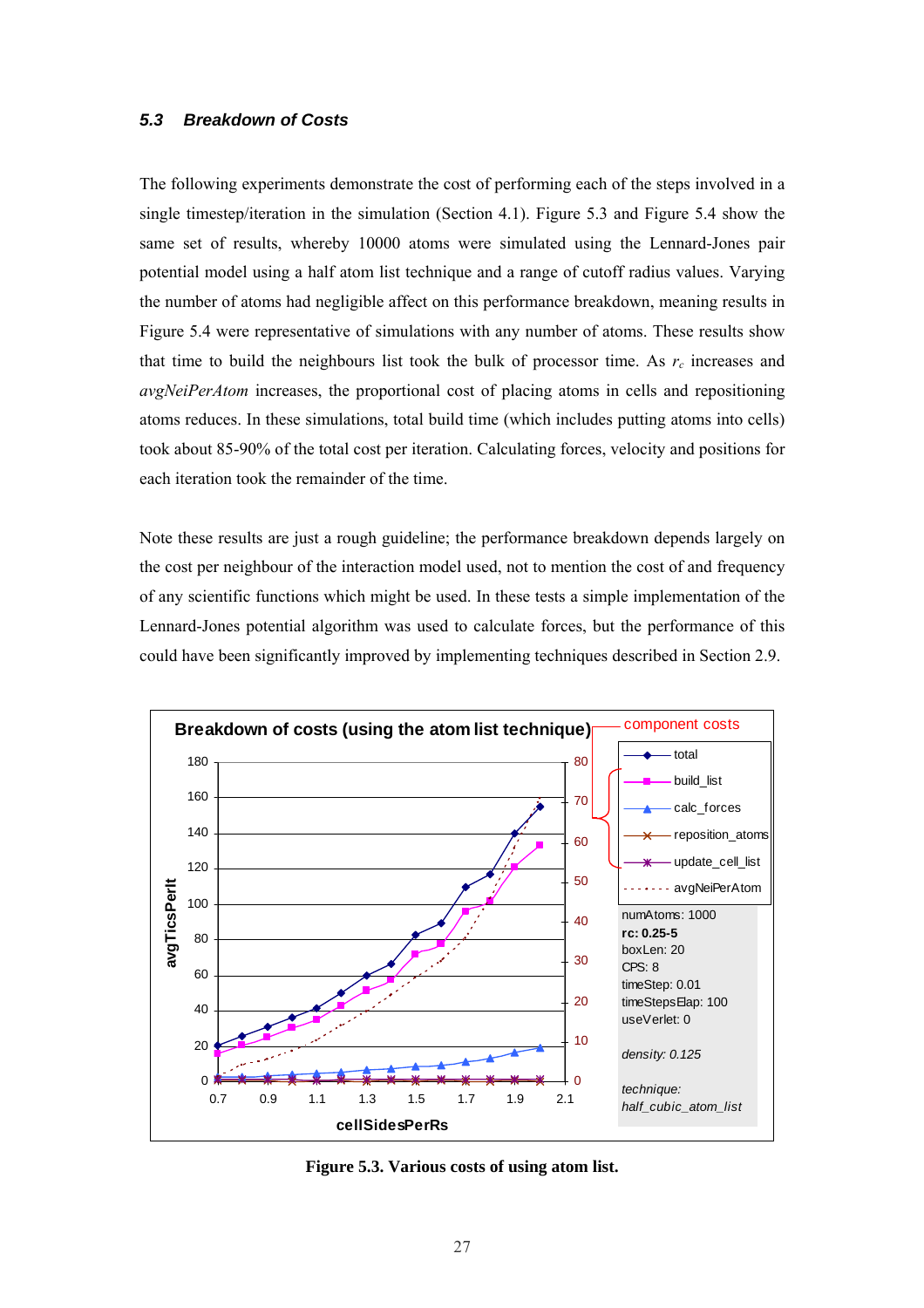

**Figure 5.4. Breakdown of costs using atom list.** 

## *5.4 Minimum Cell List*

The following graphs show the difference in volume (the number of cells) between four different types of cell lists outlined in Sections [3.1](#page-22-0) and [3.2.](#page-23-0) The number of cells was calculated by a small fragment of code, which first generated the cubic cell lists and then eliminated any cell outside of *rc* to create the corresponding minimum cell list. [Figure 5.5 a](#page-37-0)nd [Figure 5.6](#page-37-1) show the volume of the minimum cell list increases quite smoothly compared to the volume of the cubic cell list. [Figure 5.5](#page-37-0) shows that the volume of the minimum cell lists compared to the volume of the cubic cell lists slowly approaches 52% as *cellSidesPerRs* increases, although the trend is very jagged. The difference is always greatest just after the number of cells in the cubic cell list increases. Obviously, refining cubic cell lists into minimum cell lists is well worth the effort of coding if *cellSidesPerRs* is greater than one. [Figure 5.7](#page-38-0) shows the fraction of candidates in range ([Definition 7\)](#page-21-0) for each type of cell list. Even for high values of *cellSidesPerRs*, the fraction of candidates not in range is large, thus representing a large detriment to performance.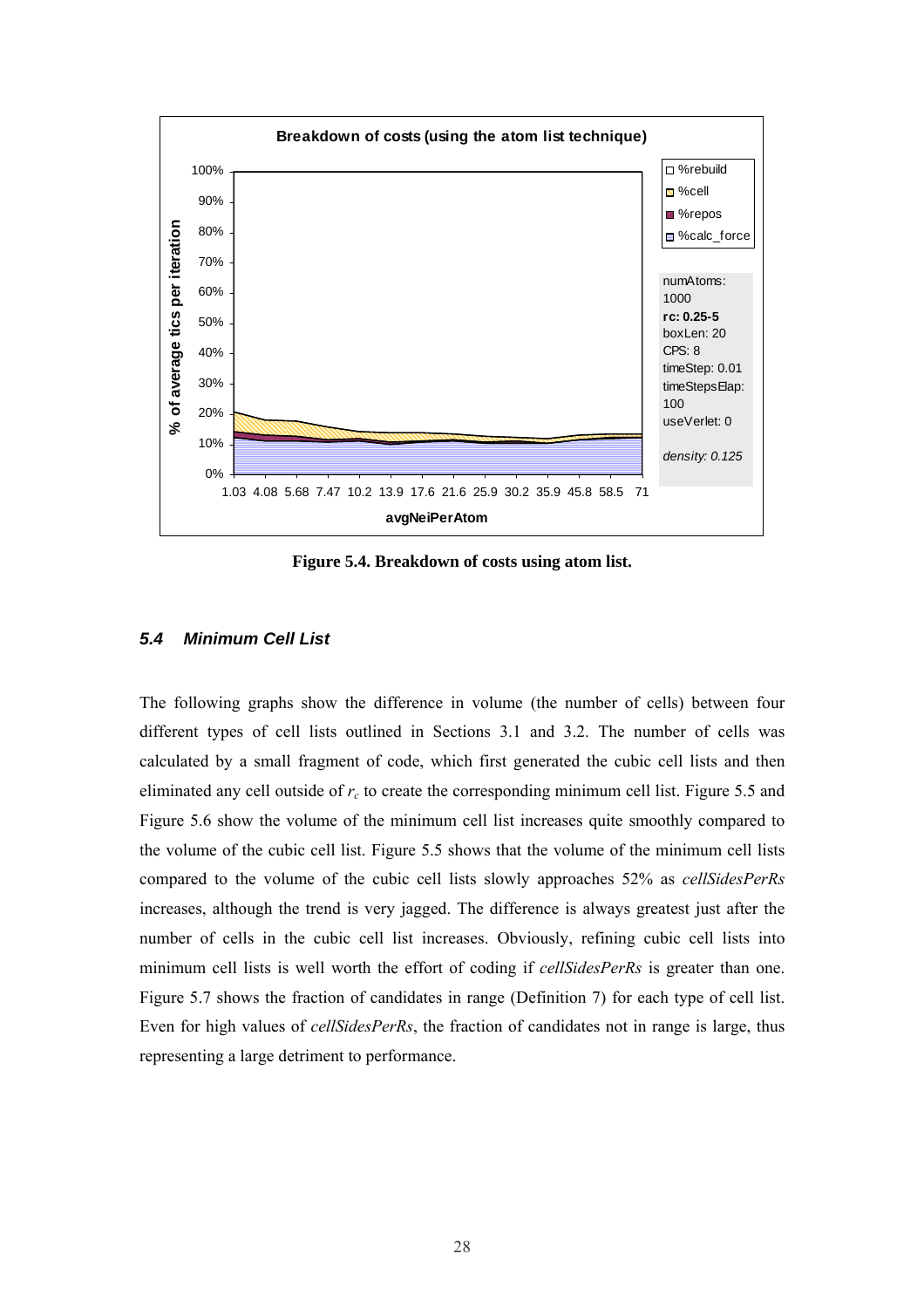

<span id="page-37-0"></span>**Figure 5.5. Number of cells of minimum cell lists vs. cubic cell lists.** 



<span id="page-37-1"></span>**Figure 5.6. Number of cells in different cell lists.**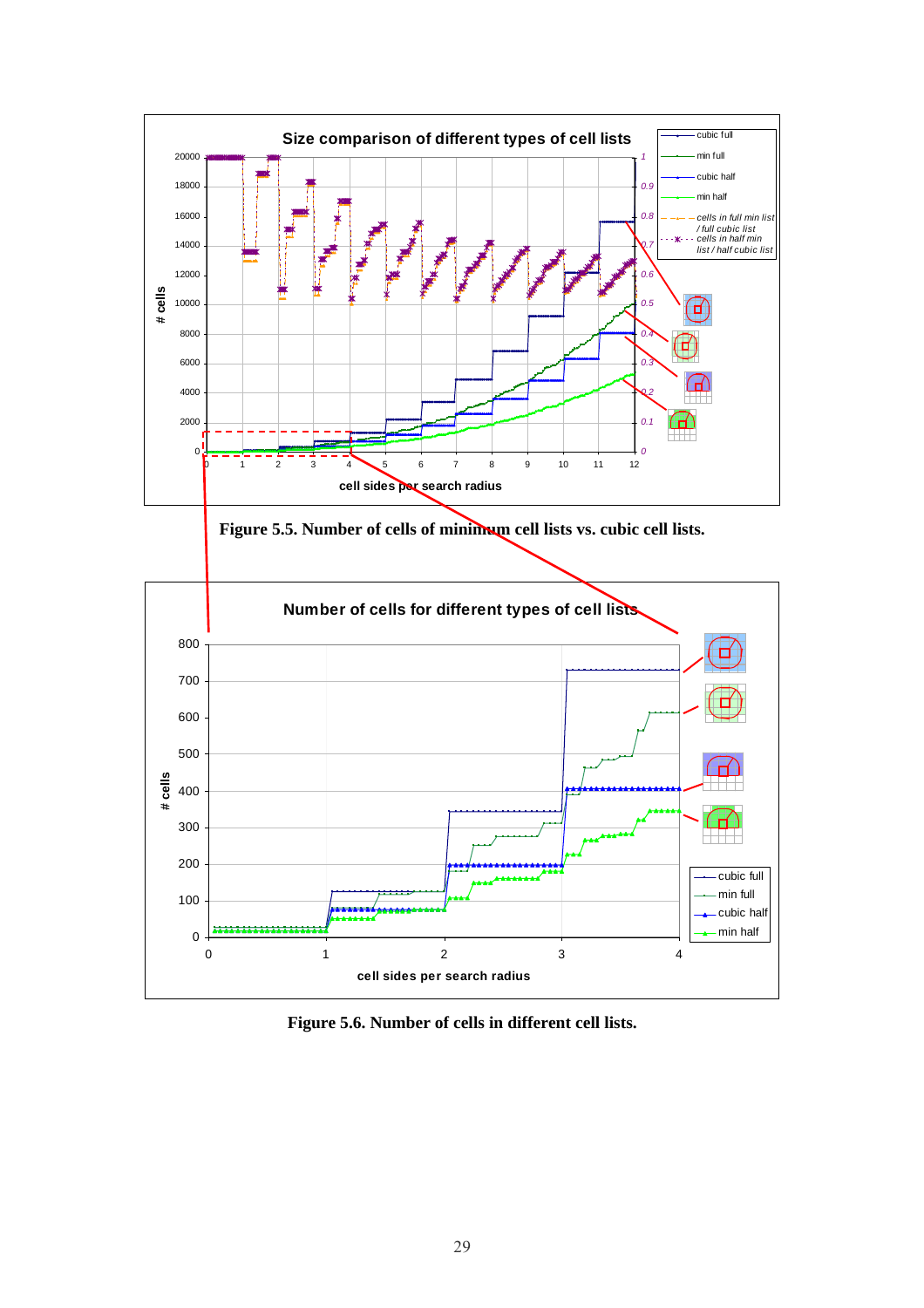

<span id="page-38-0"></span>**Figure 5.7. Fraction of candidates in range for cell lists.** 

## *5.5 Loaded Cell List vs. Unloaded Cell List*

In the following experiment, two methods of implementing minimum cell lists ([Definition 9\)](#page-22-1) were compared. When considering each cell, the indexes of all other cells in range can be recalculated (using a single minimum cell list template) for each iteration, or can be calculated and stored for each cell at the start of the simulation before the first iteration. These techniques have been labelled as "*unloaded min cell list*" and "*loaded min cell list*" respectively. Calculating each cell index is not just adding the coordinates of the cell to the cell list template value, but also checking if these values wrap around the boundaries.

Test results show a loaded minimum cell list yields much better performance than an unloaded implementation. [Figure 5.8](#page-39-0) shows that storing values can reduce cost per iteration significantly – more than halving it for *cellSidesPerRs* values of four or more. The performance saving increases roughly proportional to the number of cells in the cell list itself ([Figure 5.6\)](#page-37-1). However, it is worth noting that it often takes a long time to load a cell list and it can also occupy a lot of storage space. For each cell, a cell list must be loaded. [Figure 5.5](#page-37-0)  shows the number of cells in a half minimum cell list. The total number of indexes that must be stored in a grid using the loaded cell list technique has a lower bound of  $CPS^3 \times (4/3 \pi)$ *cellSidesPerRs*<sup>3</sup> $)$  / 2, (if using a half minimum cell list) and therefore does not scale well for large simulations where both these values would be high.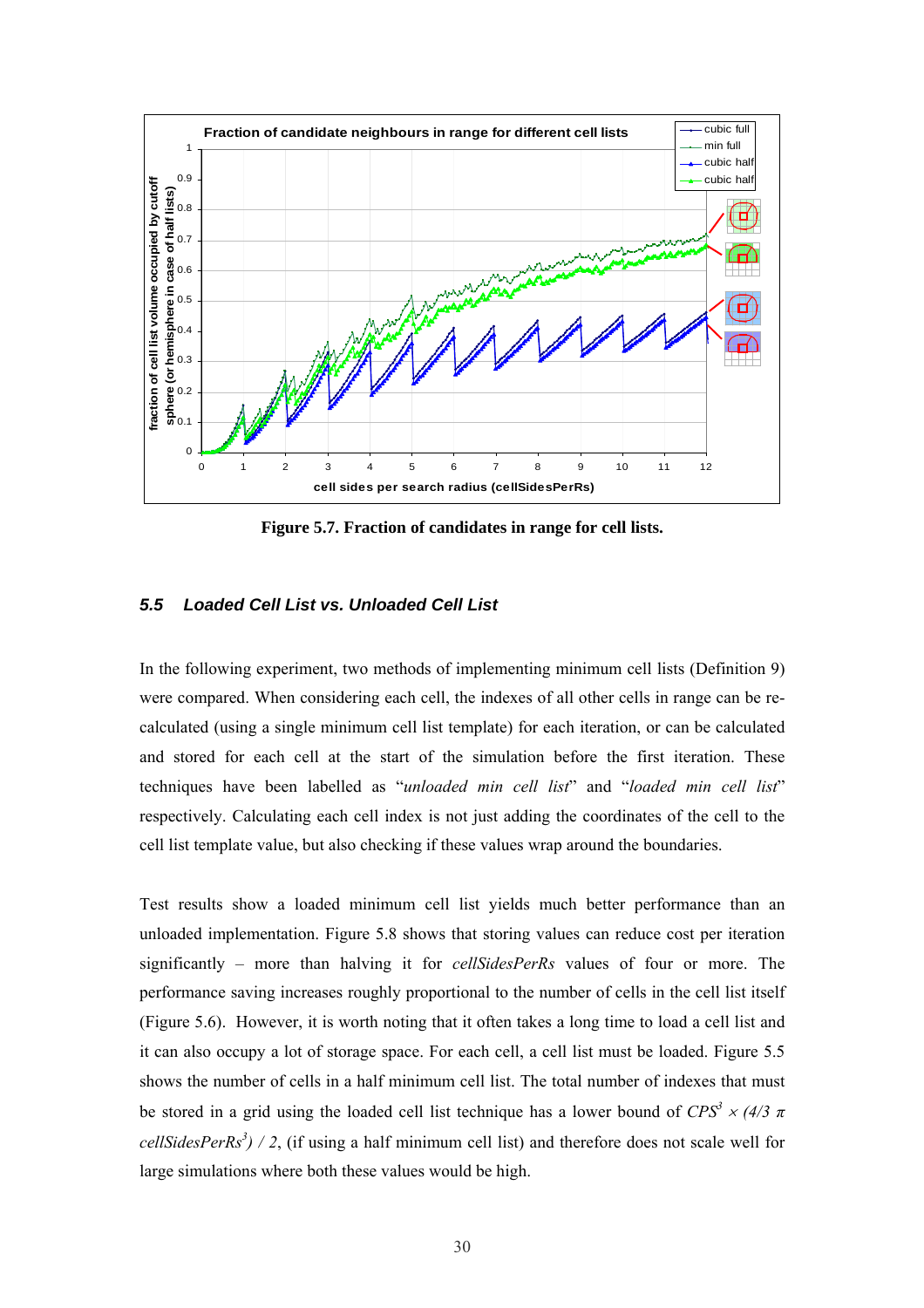As an example, if *cellSidesPerRs*=1 and *CPS*=11 then only 23,958 (18×11<sup>3</sup>) indexes must be stored but if *cellSidesPerRs*=3.15 and *CPS*=35 then  $9,646,875$  (225×35<sup>3</sup>) indexes must be stored. These two examples took 31 tics (half a second) and 7985 tics (2 minutes) respectively ([Figure 5.8\)](#page-39-0). Although initial setup cost is usually not considered in these experiments it represents a substantial time penalty (many minutes for larger simulations) and storage penalty for loaded cell lists. Furthermore, if during the simulation either  $r_c$  or the number of cells per side were changed, then the cell list would need to be reloaded, and this cost incurred again. The inability to easily and dynamically change these values is a significant disadvantage of the loaded cell list technique.



<span id="page-39-0"></span>**Figure 5.8. Performance improvement of storing adjacent indexes for each cell.**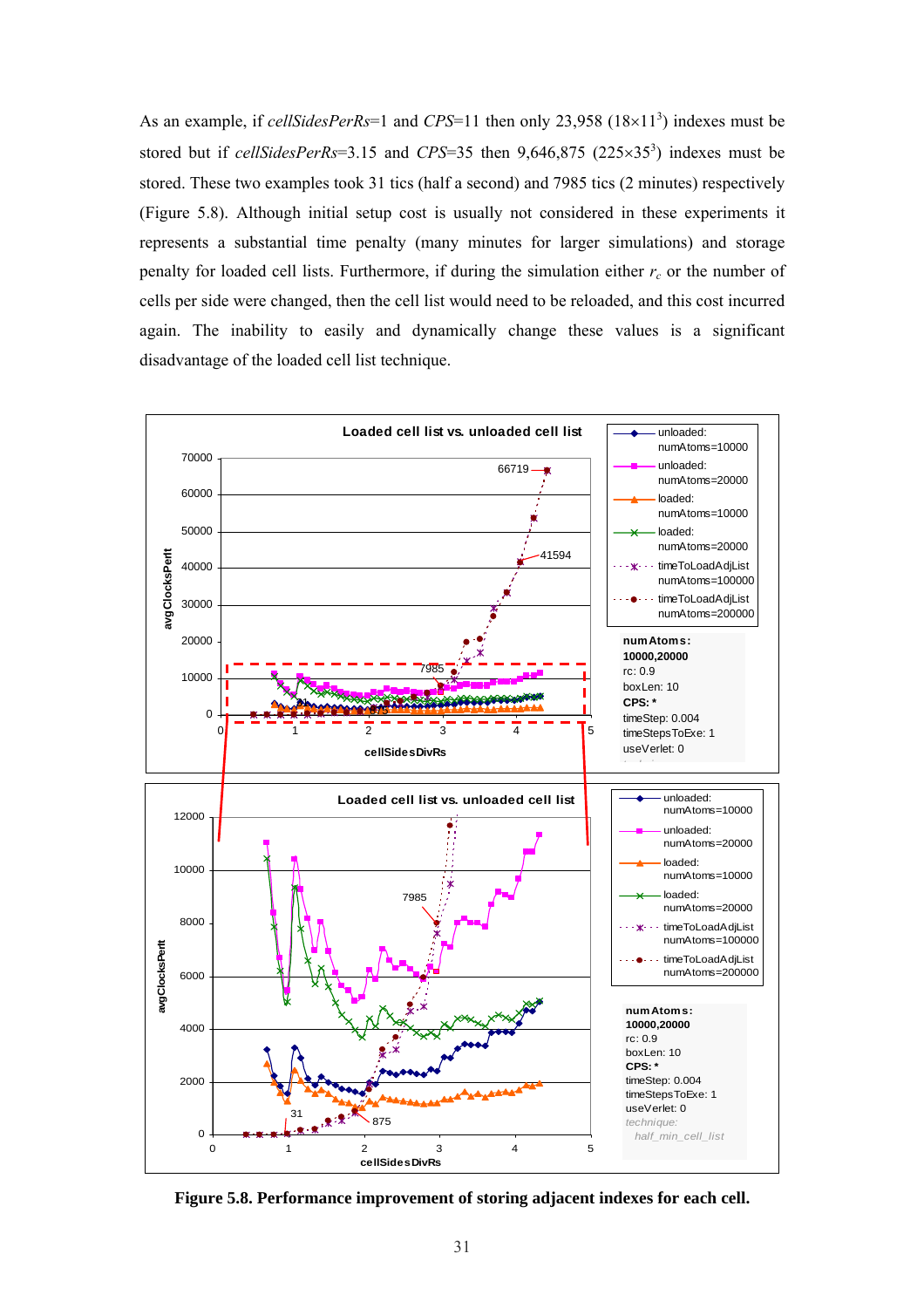## *5.6 Atom List vs. Cell List*

The following preliminary experiments were intended to show when it is preferable to use an atom list (Section [2.6\)](#page-15-0), calculating which cell indexes are in a rectangular range of each atom individually, rather than a minimum cell list (Section [3.1\)](#page-22-0).

As expected, results showed that for small values of *cellSidesPerRs* the half atom list performs much better than the half cell list, because only cells within a minimum bounding rectangle of each atom itself are considered ([Figure 2.3\)](#page-15-1), whereas, a minimum cell list always searches at least eighteen cells. All these simulations were run a number of times using a range of cell per side values, so that the optimal speed could be determined ([Figure 5.9\)](#page-41-0). Due to the nature of cell lists, the optimal number of cells per side for a cell list would typically be such that the length of cells was some multiple of *rc*. Atom lists on the other hand exhibited a much smoother trend.

Using an optimal number of cells per side for each technique, the loaded cell list usually performed better than the atom list. However improvement margins were much less than anticipated. In some cases the loaded cell list performed worse; even though the atom list requires each cell index to be calculated and searches a cubic area, whilst the cell list searches a roughly semi-spherical area. In [Figure 5.10,](#page-41-1) using 50,000 atoms and a cutoff radius about 10% of the box length, the minimum loaded cell list only produced a performance improvement of about 5.2% over the atom list.

Note that the value of  $r<sub>s</sub>$  with respect to the box length is of critical importance. The larger the optimal *cellSidesPerRs* is likely to be, the more the shape of the minimum cell list approximates a sphere, and eliminates unnecessary cells ([Figure 5.5\)](#page-37-0). The optimal number of cells per side and performance difference between using a loaded cell list and atom list also fluctuated significantly if  $r_c$  and the box length remained constant but the number of atoms was changed. A more detailed analysis of optimal number of cells per side is provided in Section [5.13.](#page-53-0)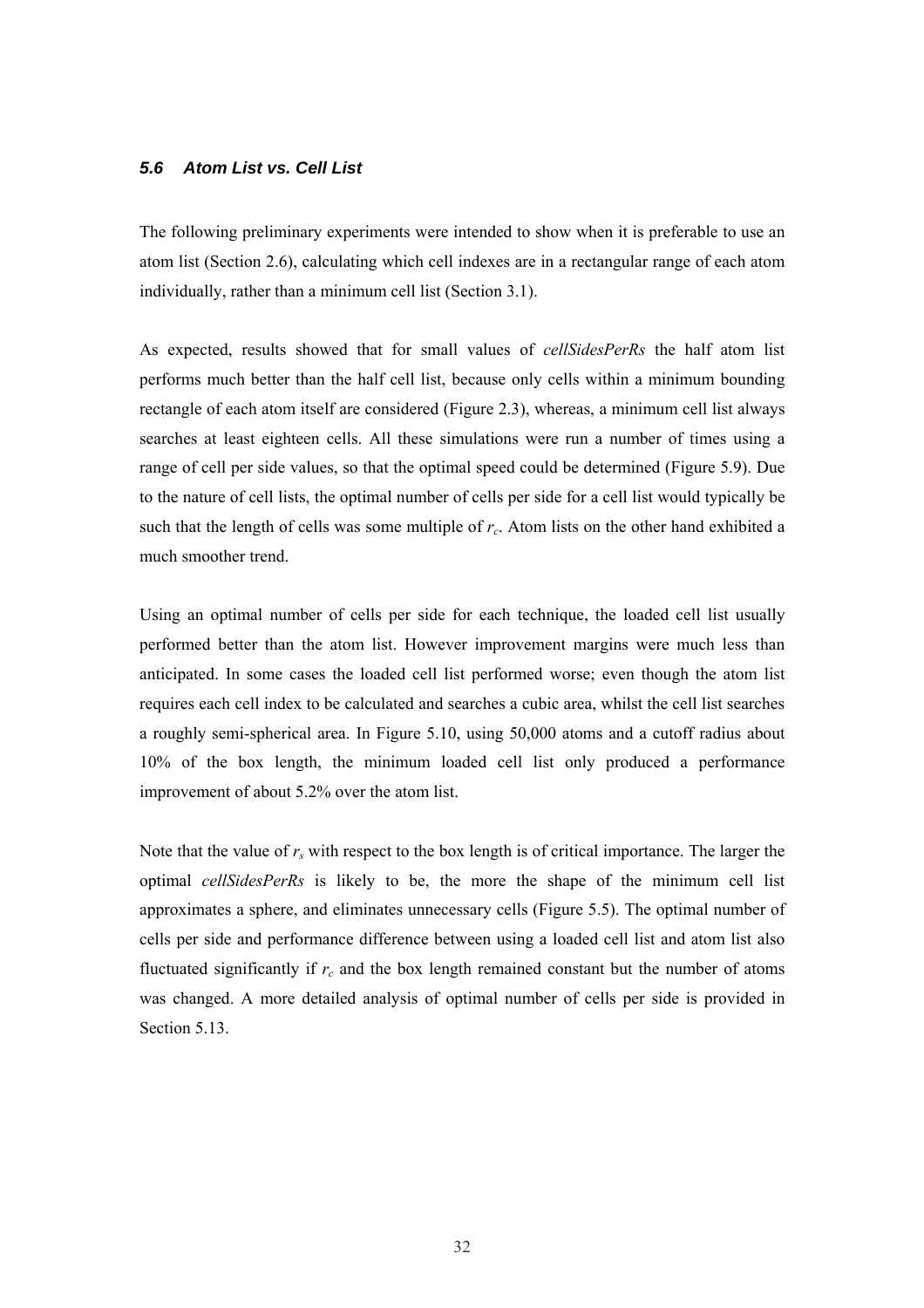

<span id="page-41-0"></span>**Figure 5.9. Performance of minimum cell list vs. half cubic atom list.** 



<span id="page-41-1"></span>**Figure 5.10. Performance of minimum cell list vs. cubic atom list.**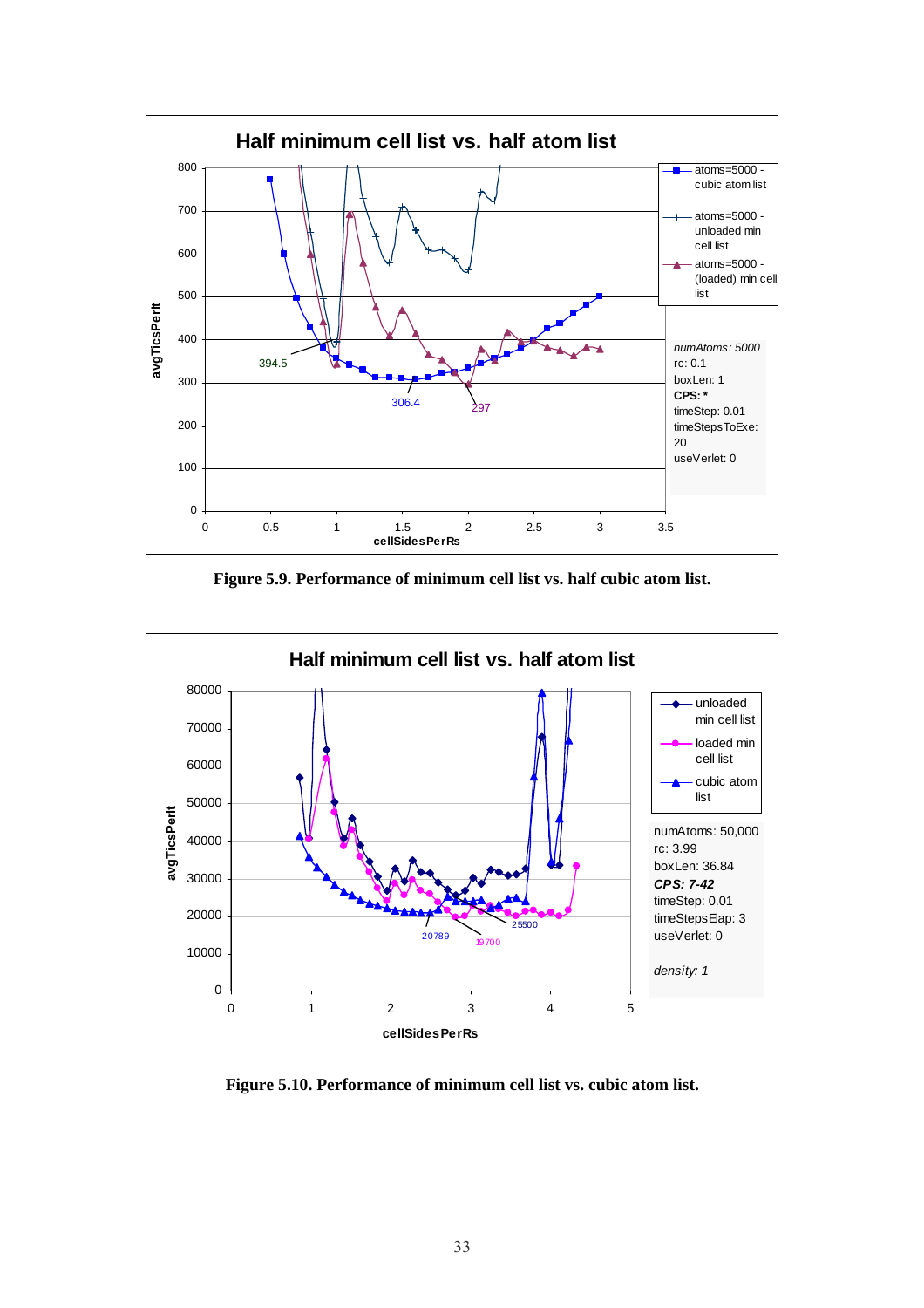## *5.7 Half Range Searches*

The following experiments compare the performance of simulations using the half range search technique proposed in Section [3.2 t](#page-23-0)o a normal range search technique. Each atom was given a unique integer id. For the full range search (using a minimum cell list), candidate neighbour atoms were rejected if their id was greater than the atom being considered. For the half range search ([Definition 10\)](#page-23-1), no cells to the left of the root cell were searched, and candidate neighbours atoms were immediately rejected if they had a smaller x coordinate than the atom in question. If both atoms had the same x coordinate, atom id was used as a tiebreaker; the neighbour atom was rejected if it had a greater atom id. Both techniques ensured each neighbour pair was captured only once.

[Figure 5.11 s](#page-43-0)hows the performance of a cubic atom list using full range search and half range search techniques. In this particular simulation, the half range search clearly outperforms a full range search technique – using optimal performance the full list is about 65% slower in this case. Notice the full range search attains its best performance with a lower number of cells per side than the half range search. This was consistent with most collected results for cell lists. As *cellSidesPerRs* increases so too does the performance difference between full and half range search. A higher *cellSidesPerRs* value means more cells outside of the atom's cell (in every direction) will be captured during each search, and the number of cells captured by a full range search will slowly approach double that captured by the half range search. The difference in the number of cells between the half and full cell lists dictated improvements ([Figure 5.6\)](#page-37-1).

[Figure 5.12](#page-43-1) shows similar results, but using a minimum cell list instead of atom list. Improvements of this technique for cell lists proved to be slightly less than improvements for the atom list, but still significant – using optimal performance, the full list is about 25% slower in this simulation.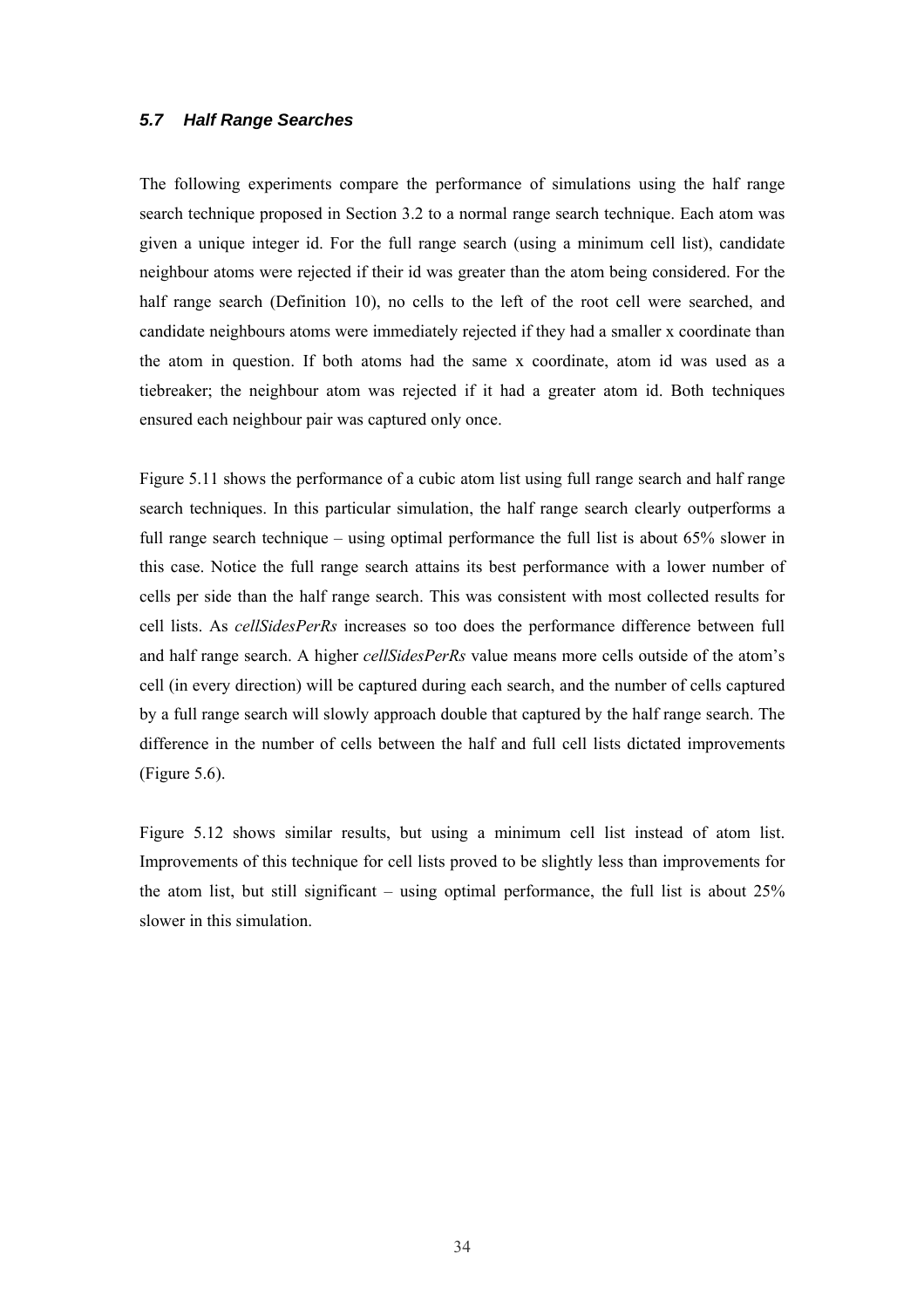

<span id="page-43-0"></span>**Figure 5.11. Performance of full and half range search using atom lists.** 



<span id="page-43-1"></span>**Figure 5.12. Performance of full and half range search using minimum cell lists.**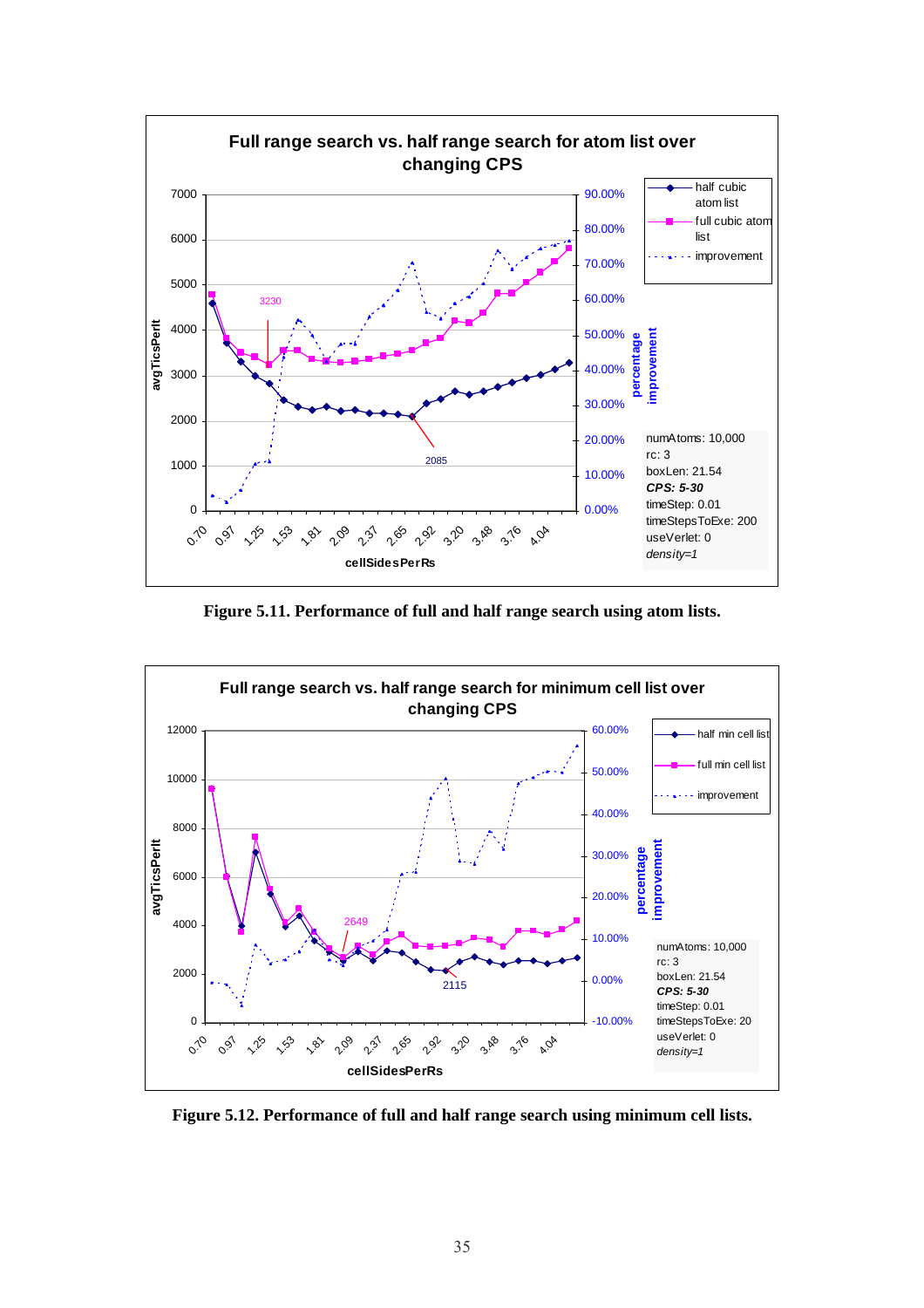#### *5.8 Early Elimination of Non-Neighbours*

[Figure 5.13](#page-44-0) shows performance of using the different early elimination techniques described in Section [3.3](#page-24-0) using a half minimum cell list. Results show that using early elimination (checking the distance between each atom along each axis is less than the cutoff, before calculating total distance) gave negligible performance improvements, and in some cases cost more. Although it was proved a high fraction of candidate neighbours are subject to early elimination, it was not worth the cost of checking for early elimination, implemented in code. Avoiding the use of square root gave an efficiency increase of up to approximately 3%. The author recommends that the early elimination technique is not worthwhile, especially if using a half cell list. However, avoiding square root unless/until required is still recommended.



<span id="page-44-0"></span>**Figure 5.13. Performance improvement of early elimination and using distance squared.** 

#### *5.9 Sub-grids and Cell List Template Guides*

The sub-grid technique described in Section [3.4](#page-25-0) was implemented as follows. A half minimum cell list template was generated and used to calculate and store the indexes of the corresponding adjacent cells of each cell. A "sub-grid template guide" was generated such that each sub-cell identified which cells in the cell list template were not in range, using a vector of integers (since this is more efficient than using a vector of booleans in C++ [20]).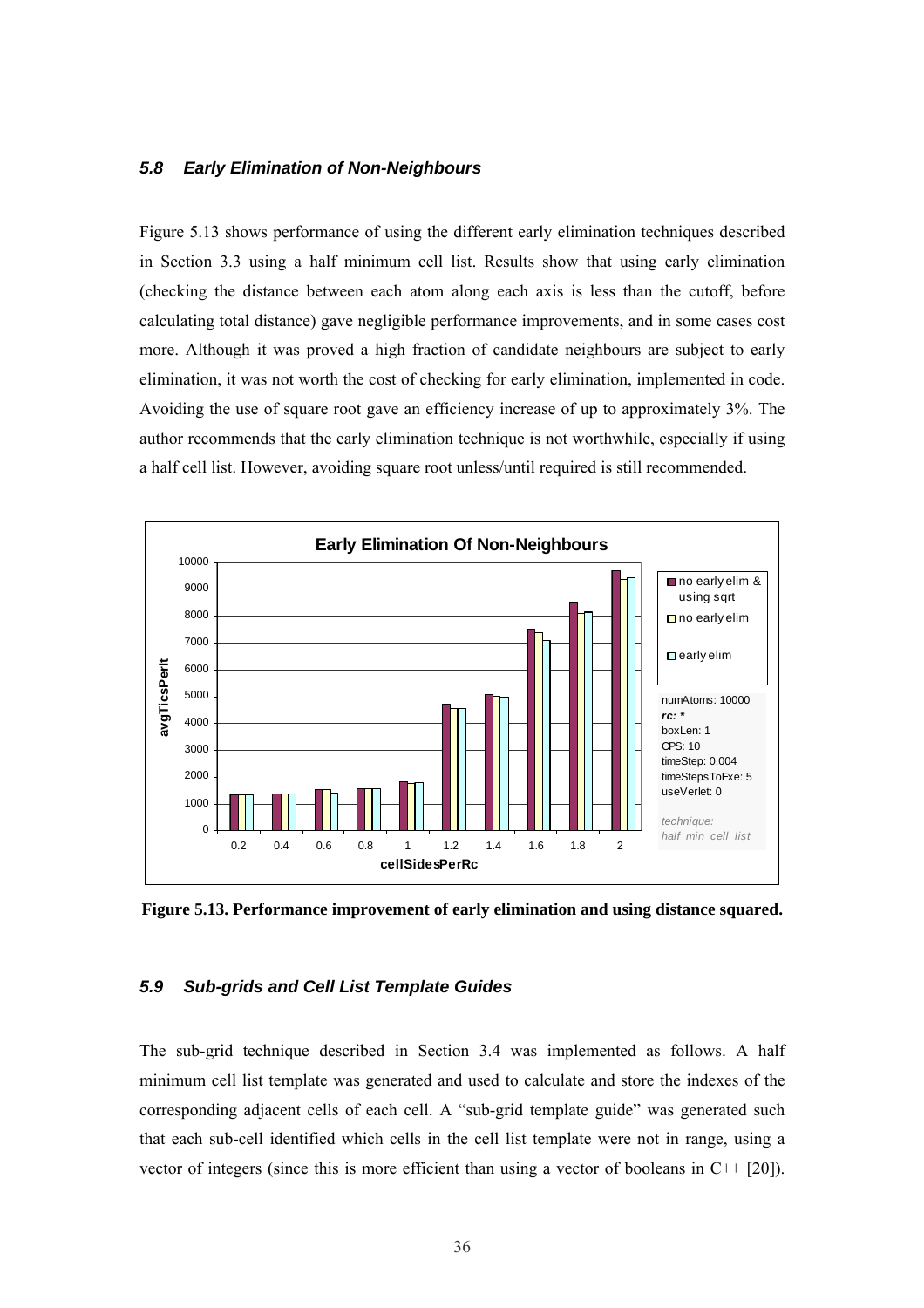For each half range search, the atom was placed into a sub-cell, and only cells for which the matching integer value was true were searched.



<span id="page-45-0"></span>**Figure 5.14. Sub-grid effectiveness over varying** *cellSidesPerRs***.** 

[Figure 5.14 s](#page-45-0)hows the average fraction of cells in a half minimum cell list which are included for randomly placed points. Results for several sub-grids were generated whereby each subgrid used a different number of cells per side. These results show that the sub-grid should be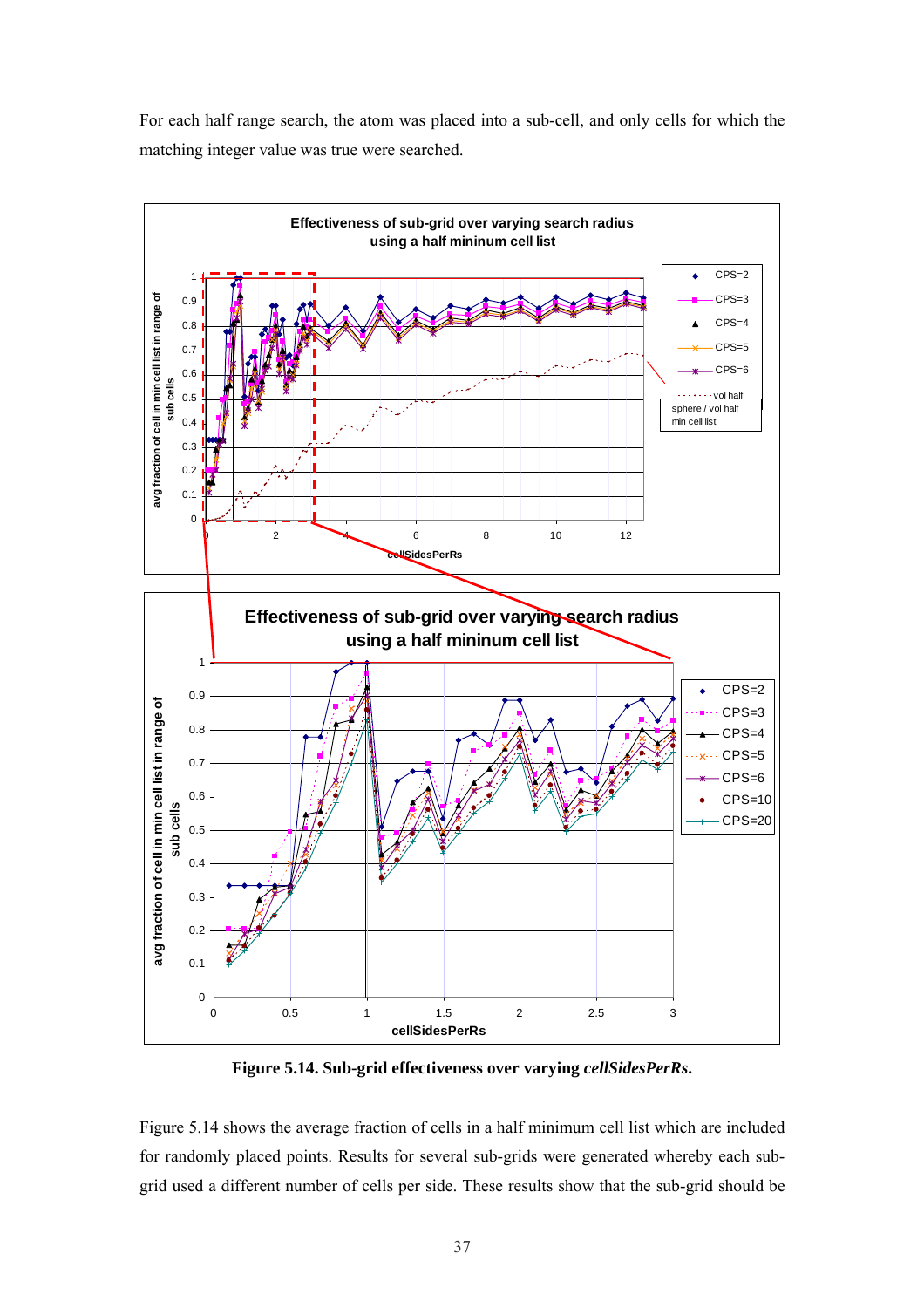most beneficial where the cell length is less than  $r_c$ ; which can often happen in MD simulations where the length of the box will not divide evenly into  $r_c$ . However if  $r_c$  does divide evenly, or almost evenly, into cell length, this approach in unlikely to be effective. Using four to six cells per side in the sub-grid appears sensible, since any more than this only gives negligible improvement, but will cost exponentially more storage. Note that the amount of storage will be at least *(number cells in cell list* × *number of cells per side in the subgrid<sup>3</sup> )*  booleans. For example, a grid with a *cellSidesPerRs* value of 4, and 20 cells per side for the sub-grid, would require approximately 4 million  $(514 \times 20^3)$  integers.

[Figure 5.15](#page-46-0) illustrates how the sub-grid technique has the effect of smoothing bumps in performance of an ordinary loaded cell list when the number of cells in the cell list steps up a notch. [Figure 5.16 s](#page-47-0)hows that, using a sub-grid with just 4 cells per side can be quite effective in these molecular dynamics simulations, but only for systems with over 3 atoms per cell. Notice that results are poor when *cellSidesPerRs* is equal to one ([Figure 5.14\)](#page-45-0).



<span id="page-46-0"></span>**Figure 5.15. Sub-grid technique performance.**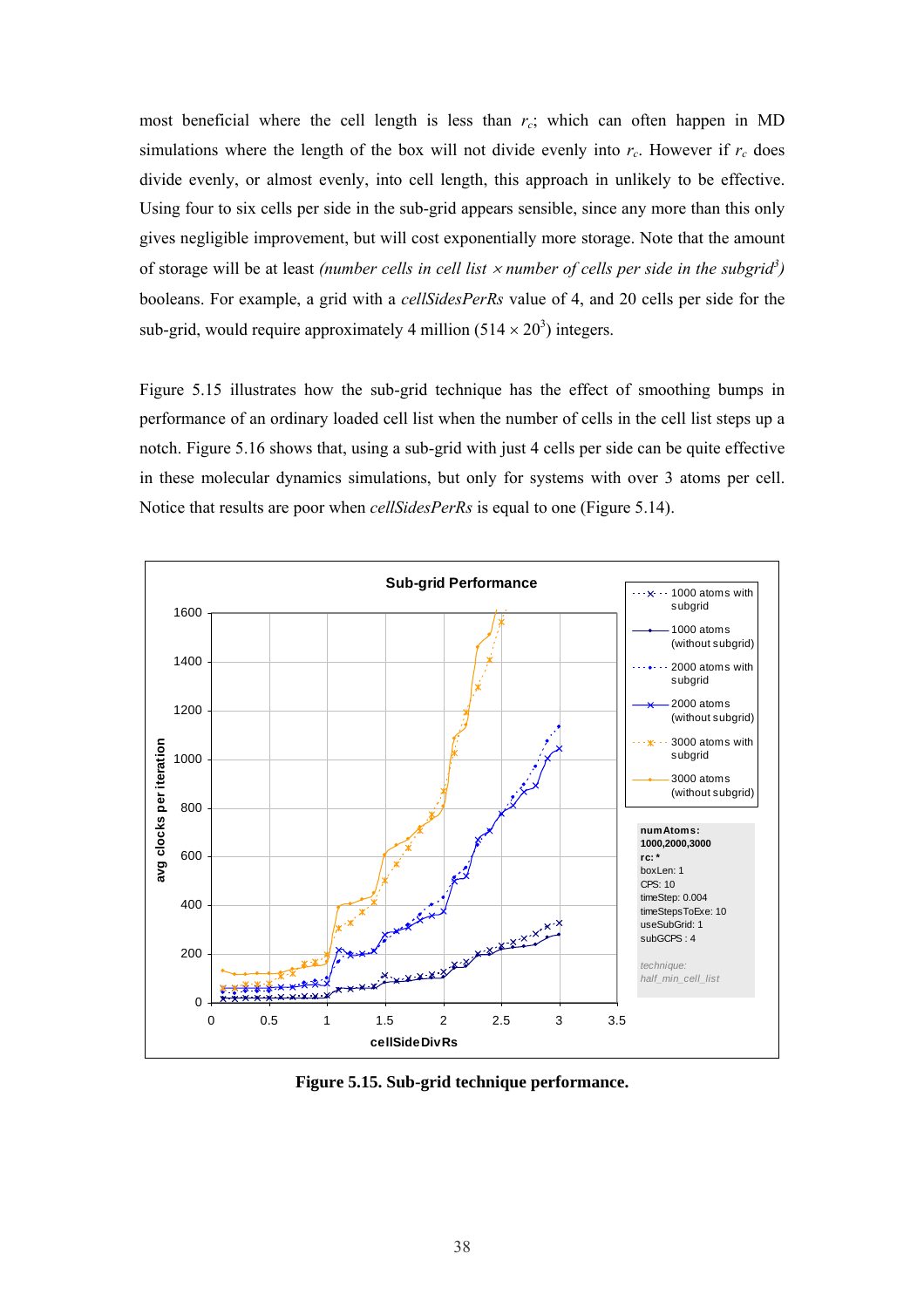

<span id="page-47-0"></span>**Figure 5.16. Sub-grid technique improvements for different numbers of atoms per cell.** 

This author would recommend experimenting with the sub-grid technique if a cell list is already established, there is a high number of atoms per cell and *cellSidesPerRs* is not ideal ([Figure 5.14\)](#page-45-0). However, it is later shown that the optimal grid usually has a low number of atoms per cell, making it advisable to avoid this idea altogether. This sub-grid approach could work well in an application such as a computer game, whereby a fixed master grid is already set up, but a series of small range searches with a relatively small fixed radius (eg: less than half the cell length) are required.

## *5.10 Minimum Bounding Rectangles in Cells*

[Figure 5.17 s](#page-48-0)hows that, for 1000 atoms, using MBRs in each cell was less efficient than using minimum atom lists. Although, MBRs would occasionally allow the skipping of a cell which was in range of the minimum atom list, the cost of building MBRs for each cell was greater.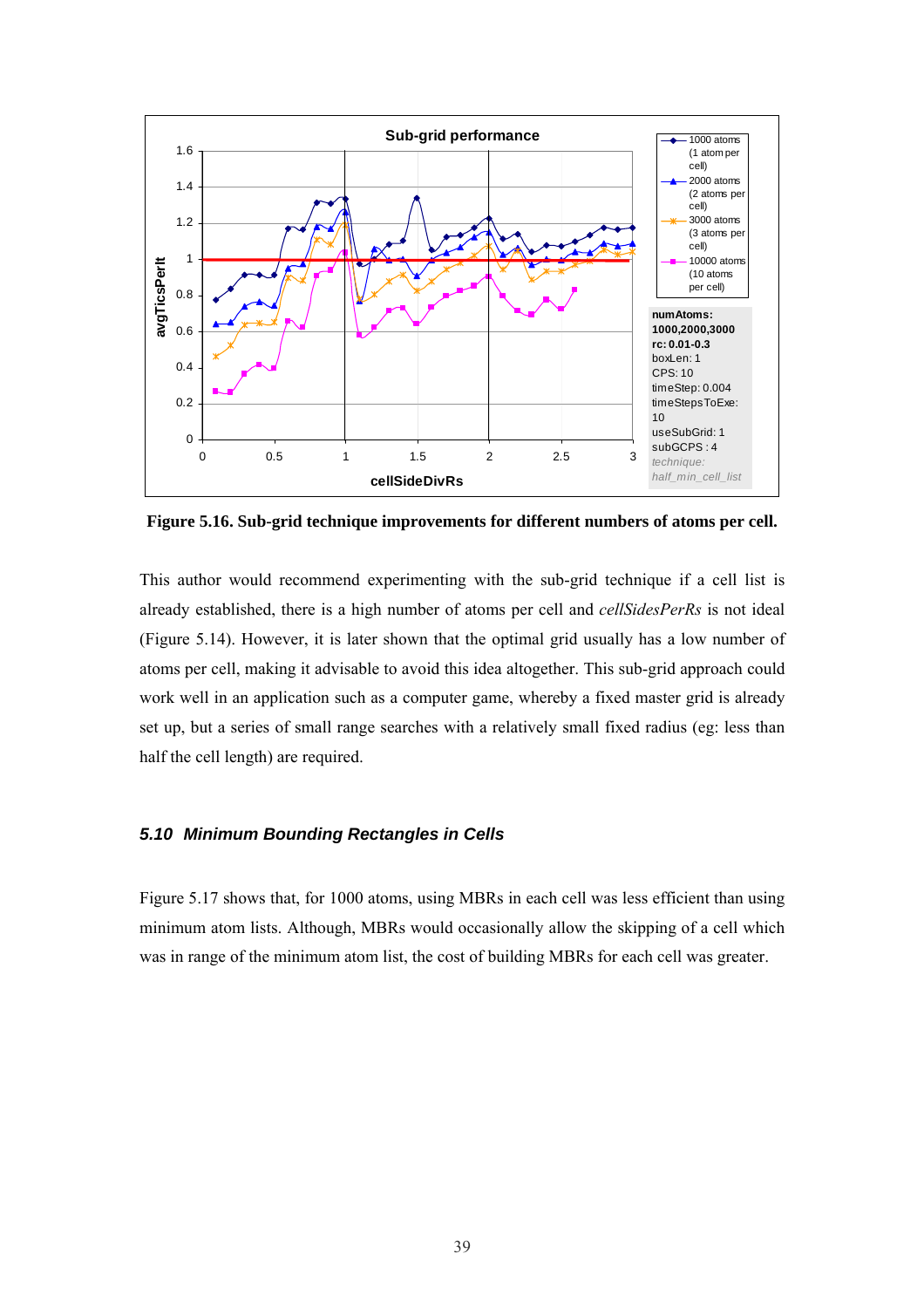

<span id="page-48-0"></span>**Figure 5.17. Performance of using MBRs and minimum atom list vs. cubic atom list.** 

More unexpected, however, was that a cubic atom list performed better than a minimum atom list. In a minimum atom list, for each atom searched, each cell in the cubic range is first tested to see if it is in range of the atom. The computational savings of using a minimum atom list over a cell list can be approximated as follows:

```
comp savings = {(avgAtomsPerCell × time to check candidate pair × fraction cells eliminated) 
    – time to check cell against atom} × numAtoms
```
Checking a cell is outside of *rc* of an atom is relatively inexpensive. Nevertheless, if only a small proportion of cells in the cubic atom list fall outside  $r_c$  and there are not many atoms per cell, then this cost can outweigh the potential savings.

[Figure 5.18](#page-49-0) shows the average fraction of cells in a cubic atom list which are omitted in the case of a minimum atom list. For *cellSidesPerRs*=1 this is about 20%. However, since most optimal simulations have only between 1 and 2 atoms per cell, it is cheaper to check these atoms against the root atom, rather than each cell. Checking the distance between two atoms is always cheaper than checking the minimum distance between an atom and a cell or MBR, because the latter requires determining which side of the box is closest to the atom along each dimension [27].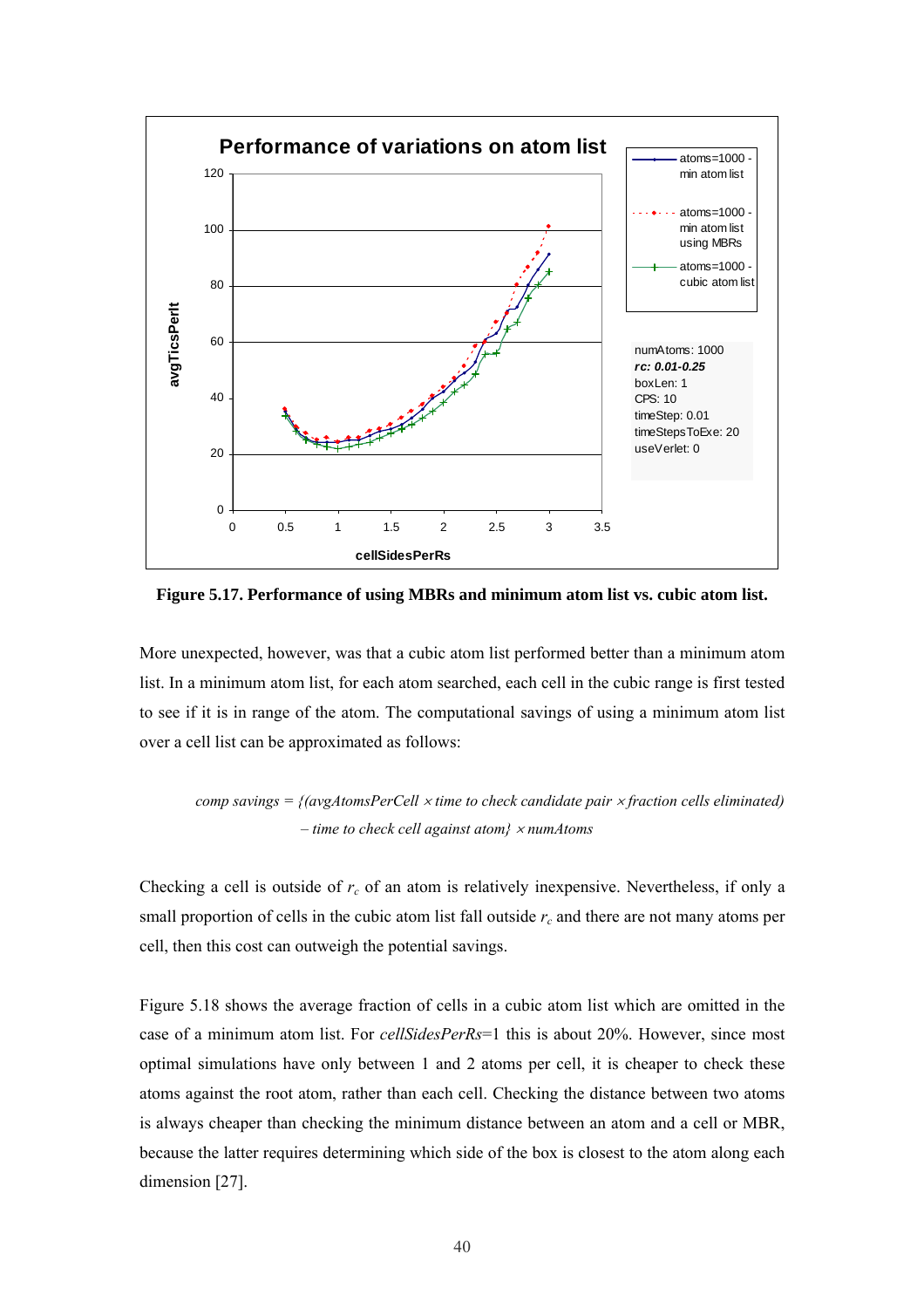

<span id="page-49-0"></span>**Figure 5.18. Fraction of cells in cubic atom list skipped when using minimum atom list.** 

It is reasoned that, if a skewed data set were used, the number of atoms in each cell could be used to decide how to process that cell. There would be a large number of atoms in certain cells and none in others ([Figure 3.5\)](#page-27-0). If the number of atoms in a candidate cell is above some threshold, it would be worthwhile to check if that cell was in range of the atom being considered, because if the cell is out of range checking all atoms individually could be avoided. If the number of atoms in the candidate cell was below the set threshold, checking the few atoms individually would work out cheaper.

It should also be mentioned that the self-spatial join algorithm was implemented such that, each cell was visited, and the range search executed for each atom in that cell. However, if a high proportion of cells are empty, as is the case for skewed distribution, iterating over these cells would result in wasted processor time. In this case it may be faster to execute range searches for each atom in the order in which it appears in the atom array, despite the fact searching atoms in order of cells exhibits better spatial locality.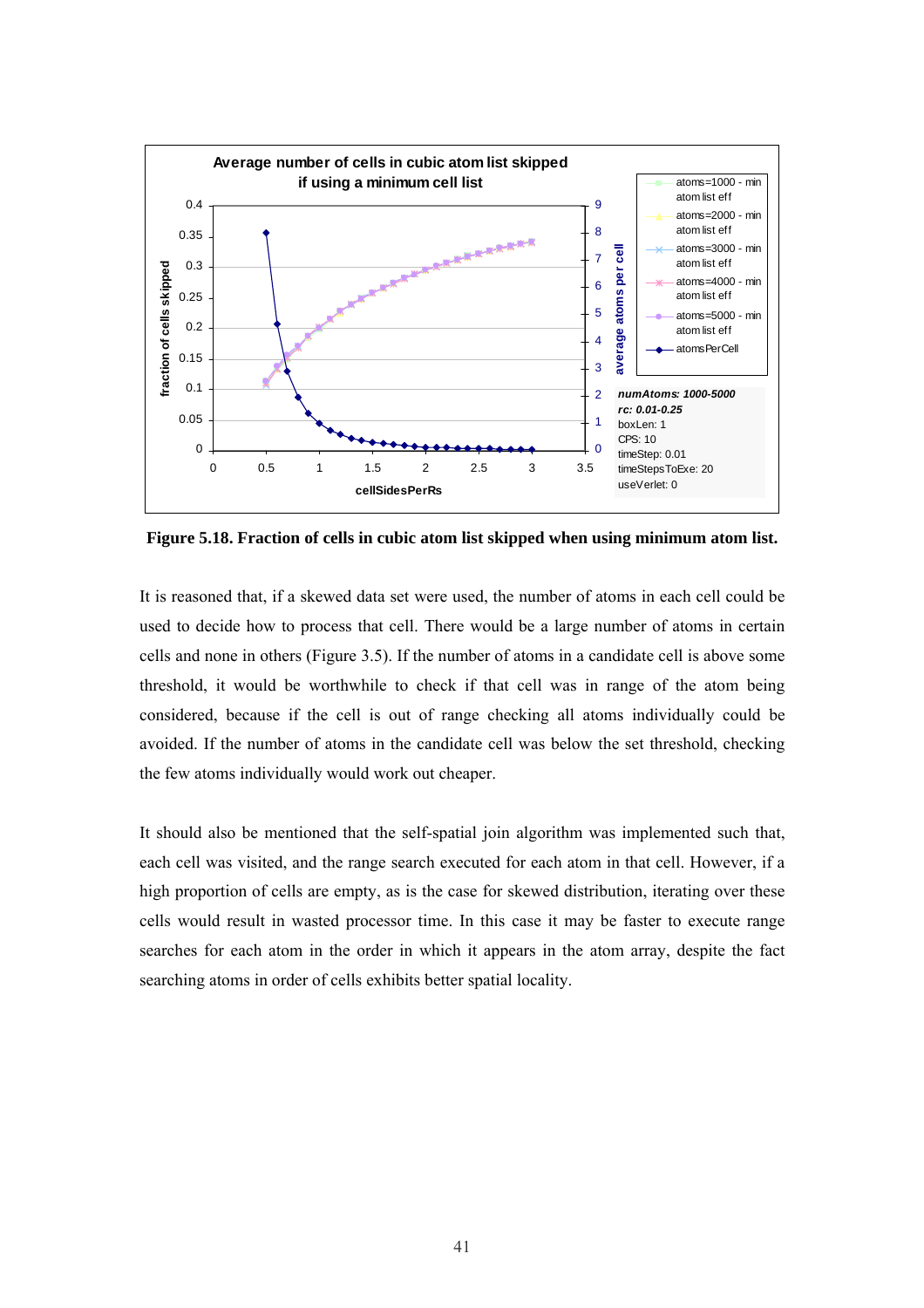## *5.11 Improving Spatial Locality: Single Atom Object vs. Separate Position Array*

An important implementation decision was whether to store location of particles in a separate array from other atom attributes. Storing locations separately means more points should fit into cache at a time, therefore it seems reasonable that cache hits would improve while building neighbours lists. However, results showed that separating the positions resulted in worse overall CPU performance ([Figure 5.19\)](#page-50-0). Seemingly, the step of moving atoms, which involves adjusting each atom's position based on accumulated force and velocity, would result in many cache misses. If molecular dynamics testing functions were added to this simulation, this cost would become even greater, because it is likely that a single atom's position and other attributes would be accessed in close succession. Having a single particle object, containing (x,y,z) position, velocity, forces and perhaps a few other attributes, is not only more object-oriented and easier to code, but exhibits the best spatial locality.



<span id="page-50-0"></span>**Figure 5.19. Result of keeping atom location in a separate array.**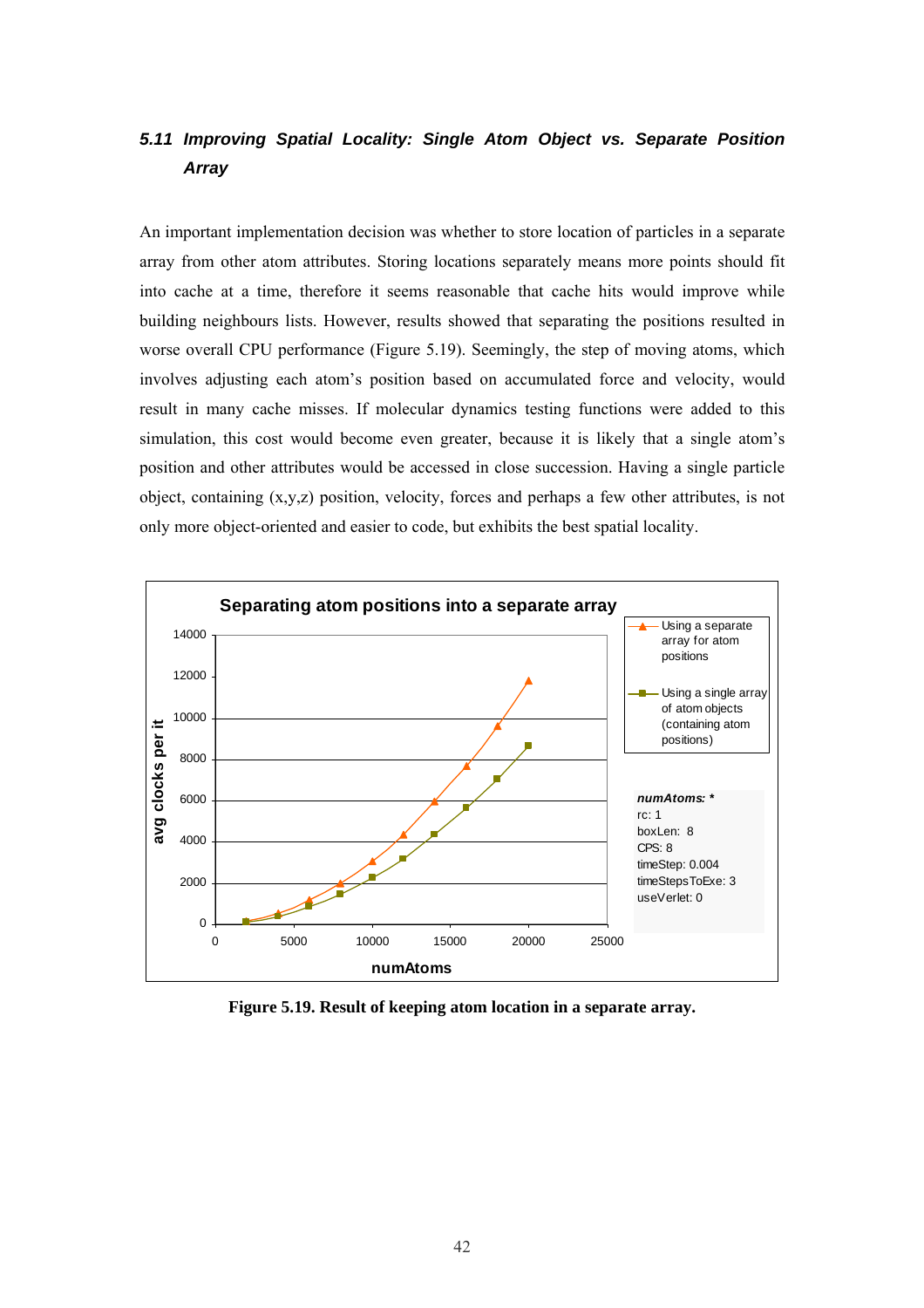#### *5.12 Improving Spatial Locality using Space-filling Curves*

This section tests the performance of using several of the space-filling curves described in Section [2.10.](#page-18-0) A space-filling curve only needs to be generated once to establish an order for the grid cells. Ideally, the number of cells per side is some practical value of  $2<sup>n</sup>$ , or else the pattern of the curve must be broken. [Figure 5.20](#page-51-0) shows the performance improvements of Hilbert curve and Z-order curve compared to random atom distribution. The cost of reordering the points is not included in this set of results. For up to 20,000 atoms, the improvements were low – compared to a totally random order, Z-order performed 2.32% better and Hilbert curve performed 2.45% better on average.



<span id="page-51-0"></span>**Figure 5.20. Ordering atoms using space-filling curves vs. random ordering.** 

Later tests showed that when using much larger numbers of atoms, more than about 200,000 atoms, performance improvements gained using space filling curves were dramatic. Compared to a random order, Z-order performed almost twice as fast and row ordering performed almost as well. It is conjectured that this sizeable difference in performance was due to virtual paging in the virtual memory system when simulations became too large to fit completely in main memory. Unfortunately, it was also found that, in order to get accurate results for these larger atom sets, numerous iterations were required, and to collect a more extensive set of data would have taken many days.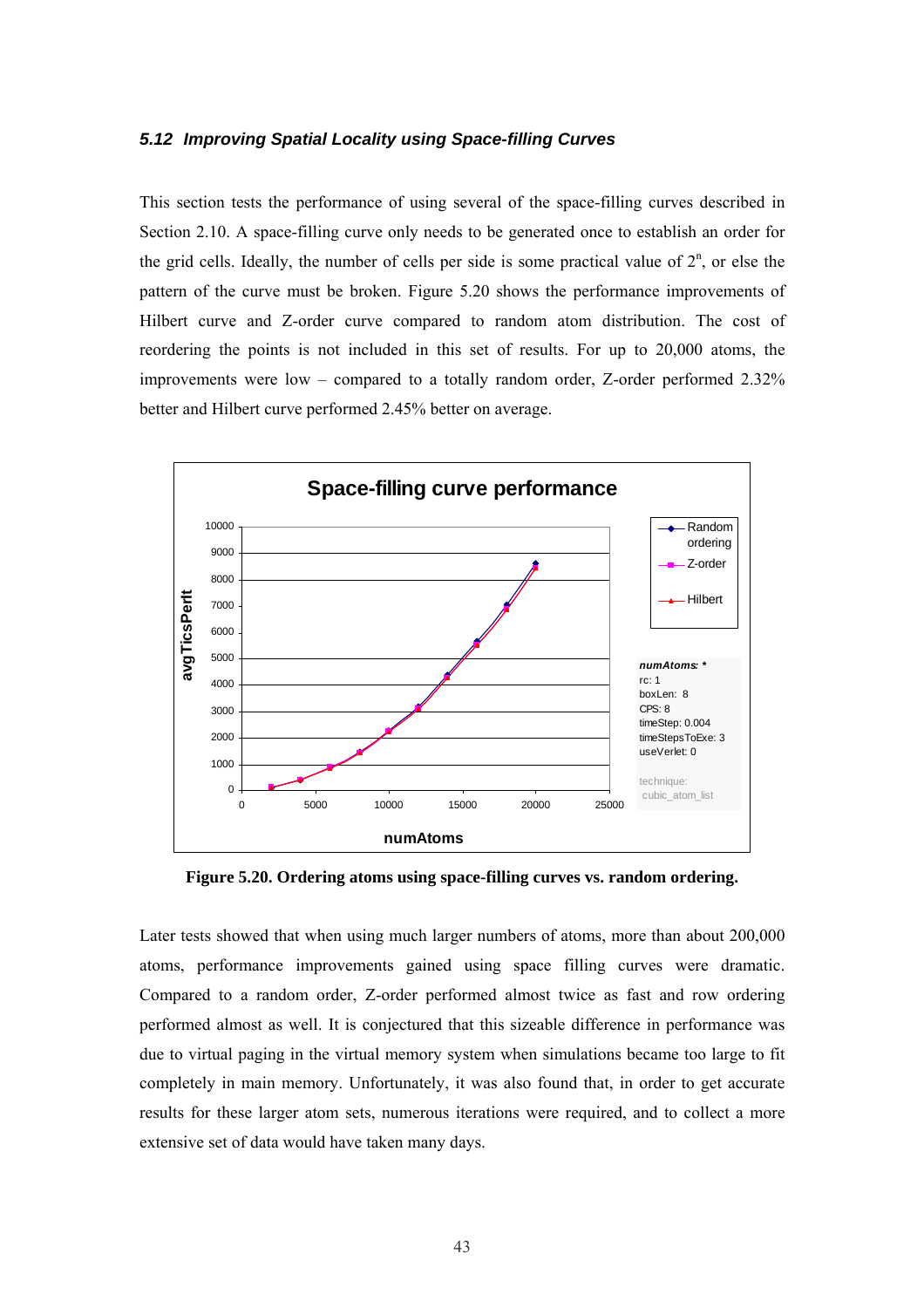The above simulations only measure time to build the neighbour list, and do not include the time to re-order the atom list using the curve. Furthermore, the velocity of each particle was set to almost zero so that atoms were not likely to float out of their original cells during the simulation. If the velocity was higher, atoms would move from one cell to the next, and the performance improvements would reduce faster because the atoms would quickly become out of order again (Section [2.10\)](#page-18-0). Note that, if a verlet neighbour list was used, rebuilds would not occur every iteration. This means particles would move much further between rebuilds of the neighbour list (many will have moved by as much as  $r_v - r_c/2$ ) therefore performance improvements would degrade rapidly. This would make it necessary to re-order the atom list very frequently – possibly forcing a rebuild every second rebuild – in order to prevent the order of atoms in the atom array degrading back to a random ordering. Determining the best moments to reorder points in order to optimise performance is non-trivial, since the reordering itself also bears a cost. Ultimately, the best time to reorder points will depend on the velocity and pattern of movement of atoms. One possible method is to establish a threshold value such that, when performance falls below this value, the list of atoms is re-ordered.

Two methods of re-ordering the atoms array were tested. The first simply made a temporary copy of the entire atom array, and then copied atoms from the temporary copy back into the original array, following the order of cells specified by the space-filling curve. The second method used much less space, by first determining the order of atoms, and then selectively swapping atoms in and out, until the entire array was in order. Results showed the first method was almost twice as fast.

The time to re-order atoms scales linearly with the number of atoms. It was initially thought this cost would be substantial; but results showed that re-ordering only took approximately 254 clock tics for 1 million atoms, and approximately 2.2 clock tics to re-order 10,000 atoms; negligible compared to the total cost of each iteration. To put this in perspective, in the simulation with 10,000 atoms in [Figure 5.20,](#page-51-0) the performance improvement between random ordering and Hilbert curve ordering was approximately 50 clock tics (2520 clock tics per iteration  $\times$  2.45%). Note also that cost of iteration goes up about linearly with the average number of neighbours per atom, and this value was only 4 (unrealistically low for MD simulations) in the previous experiment. For such a low cost, re-ordering of atoms could be done every time the neighbours list is rebuilt, but for a 2-5% performance increase, this author believes that it is not worth the extra code and complexity which is required.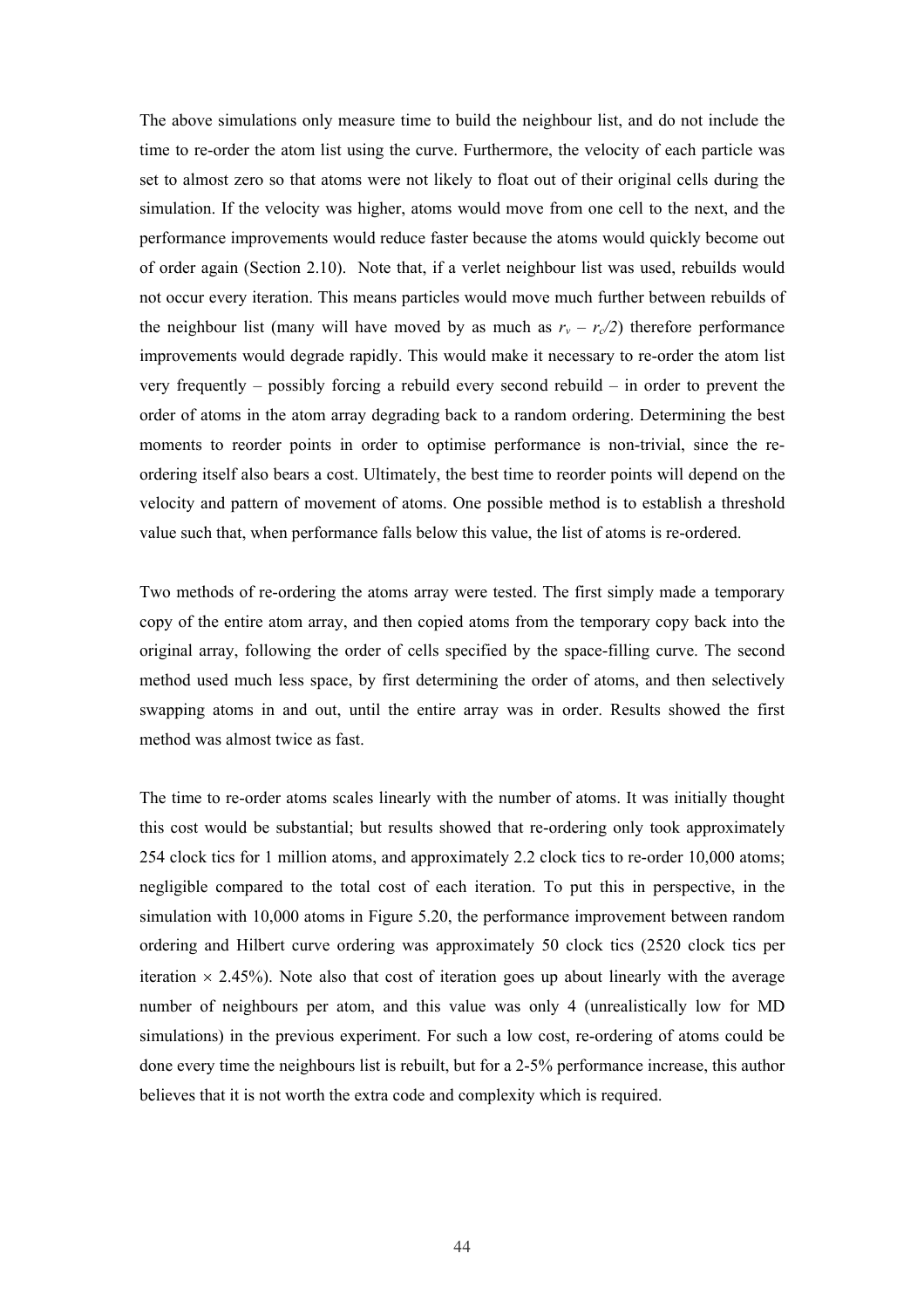## <span id="page-53-0"></span>*5.13 Choosing Optimal Cells per Side*

One of the most effective ways to optimise the building of neighbour lists is to find the optimal number of cells per side in the fixed grid. It was discovered that finding an optimal value was deceptively non-trivial, and may vary significantly from one machine or compiler to the next. Initially it was thought that setting up the grid such that there would be a certain number of atoms per cell would help performance. [Figure 5.21](#page-53-1) shows results from a batch of simulations using a cell list, whereby  $r_c$  and the box length stayed constant. The optimal number of average atoms per cell appears to increase almost linearly as the density of atoms increases.



<span id="page-53-1"></span>**Figure 5.21. Optimal atoms per cell for a cell list vs. average atoms per cell.** 

In the case where a cell list is used, *cellSidesPerRs* is a crucial value to measure, since it dictates the volume of each search. [Figure 5.22](#page-54-0) shows the same results in [Figure 5.21](#page-53-1) graphed against *cellSidesPerRs*. As the density of atoms increases, the optimal value of *cellSidesPerRs* shifts from 1 towards 2.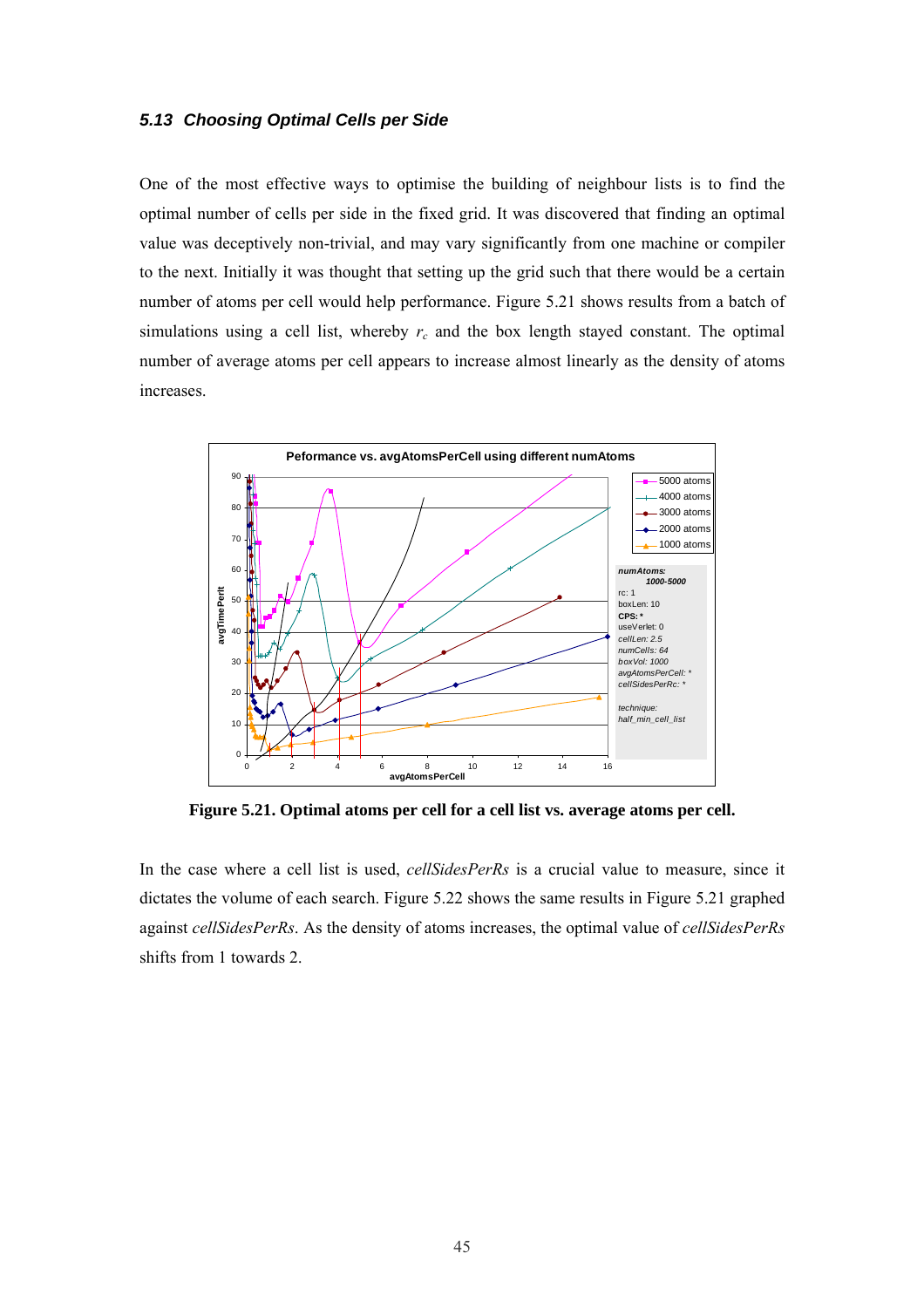

<span id="page-54-0"></span>**Figure 5.22. Performance costs vs.** *cellSidesPerRs* **using cell list.** 

Using an atom list instead of a cell list yielded much different results. [Figure 5.23](#page-54-1) shows that the optimal number of cells per side for a given simulation for an atom list is much more dependent on the number of atoms than the cell list [\(Figure 5.21\)](#page-53-1). This shows that by setting the number of cells per side so that the average number of atoms per cell is just above one achieves a near-optimal value, for each of these simulations.



<span id="page-54-1"></span>**Figure 5.23. Performance vs. average atoms per cell using a cubic atom list.**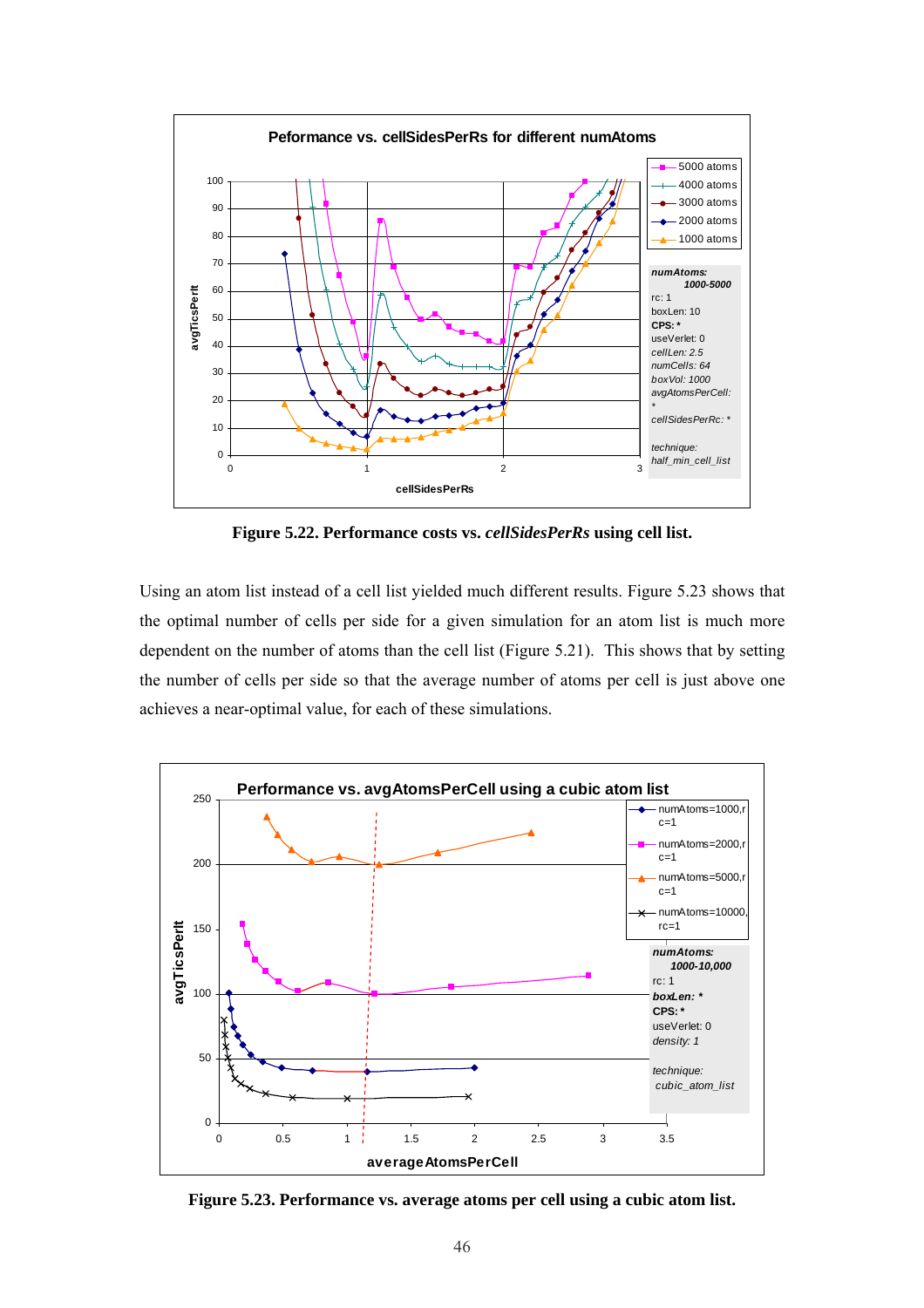As observed in previous sections, the performance trend for an atom list is much smoother than for a cell list, and unlike the cell list, there is no penalty to change the number of cells per side dynamically. For this reason, it may be beneficial for long simulations to change the number of cells per side until the optimal value is found.

A simple algorithm was proposed to dynamically find the optimal cells per side for any given simulation. At the start of the simulation, a decent first estimate of cell per side is set such that it obtains (approximately) some default number of atoms per cell.

 $cellsPerSide = |\sqrt[3]{\text{numAtoms} + \text{desiredAtomsPerCell}}|$ 

Values of between 1 and 2 atoms per cell worked best in the tested simulations. As the simulation executes, the number of clock tics elapsed during each rebuild of the neighbours list was recorded. Only the algorithms responsible for placing atoms in cells and generating the neighbours list were timed. After each rebuild the performance of the rebuild just executed and the rebuild before that were compared, and then the number of cells per side was incremented or decremented by one, depending on the result. If an improvement was found, the number of cells per side was changed in the same direction as the previous change; otherwise, it was changed in the opposite direction. When the number of cells reaches an optimal value, the cells per side fluctuates up and back from that value, and when this occurs it was assumed that the optimal number of cells per side had been found, and stayed fixed at that value for the remainder of the simulation.

This worked well for large simulations, but for simulations with a small total number of neighbours per iteration it was found that each rebuild only took a few tics, so accuracy was poor. The solution implemented was simply to group together several rebuilds and calculate an average number of tics. Rebuilds were only grouped and cells per side changed when the total number of tics for rebuilds since the last change exceeded some specified threshold.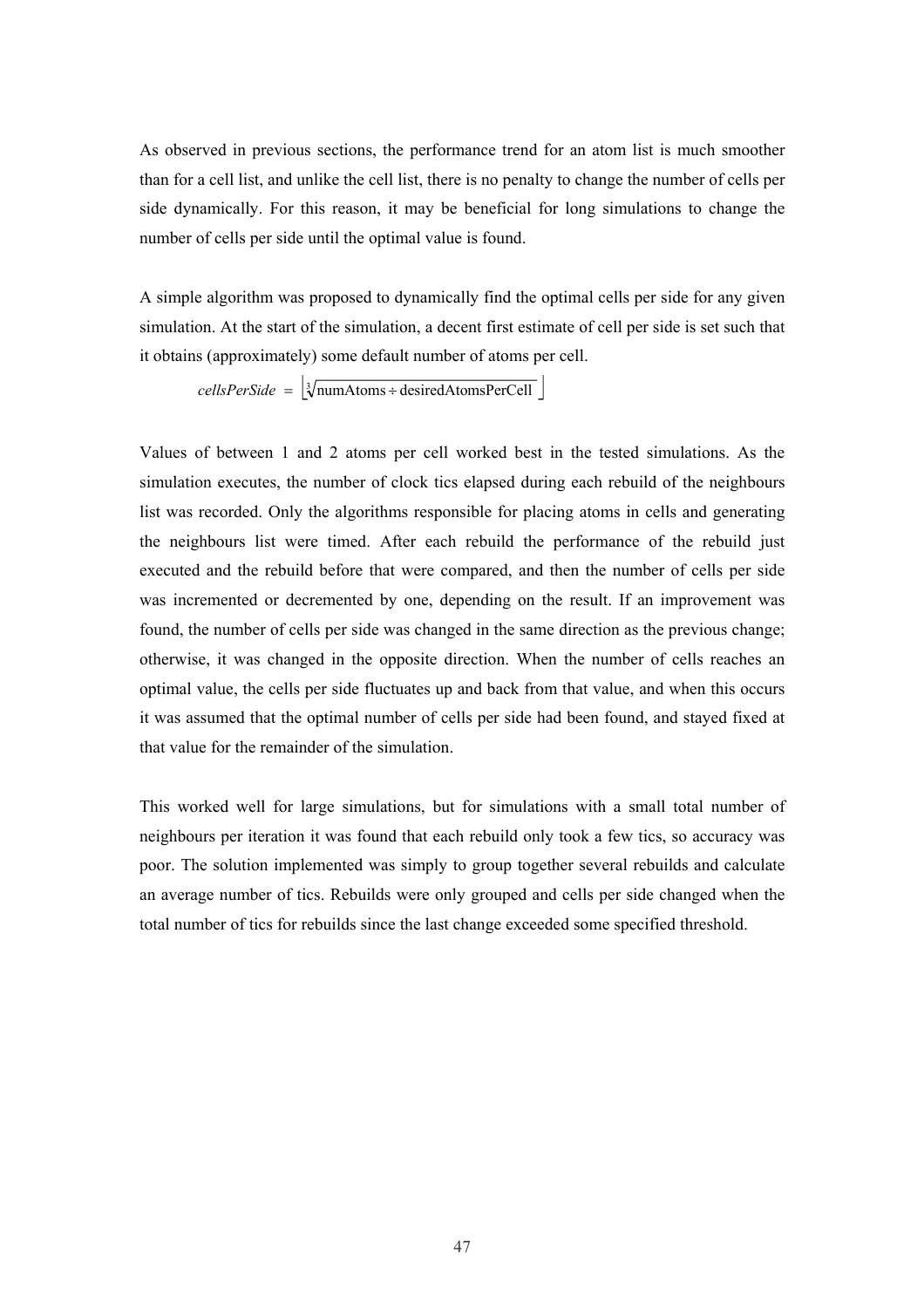

<span id="page-56-0"></span>**Figure 5.24. Finding the optimal cells per side using a cubic atom list.** 



<span id="page-56-1"></span>**Figure 5.25. Optimal number of** *CPS* **for varying number of atoms and cutoff radius.** 

However, even with high accuracy this scheme did not necessarily work perfectly. As demonstrated in [Figure 5.24,](#page-56-0) a local maximum and minimum often formed a few increments away from the actual minimum, and it is not fully understood why this is. If the algorithm were to start on the wrong side of the local maximum and single increments were used, this local minimum would be chosen as the optimal cells per side, instead of the actual minimum. For this reason, choosing a starting point carefully is important, and it was found that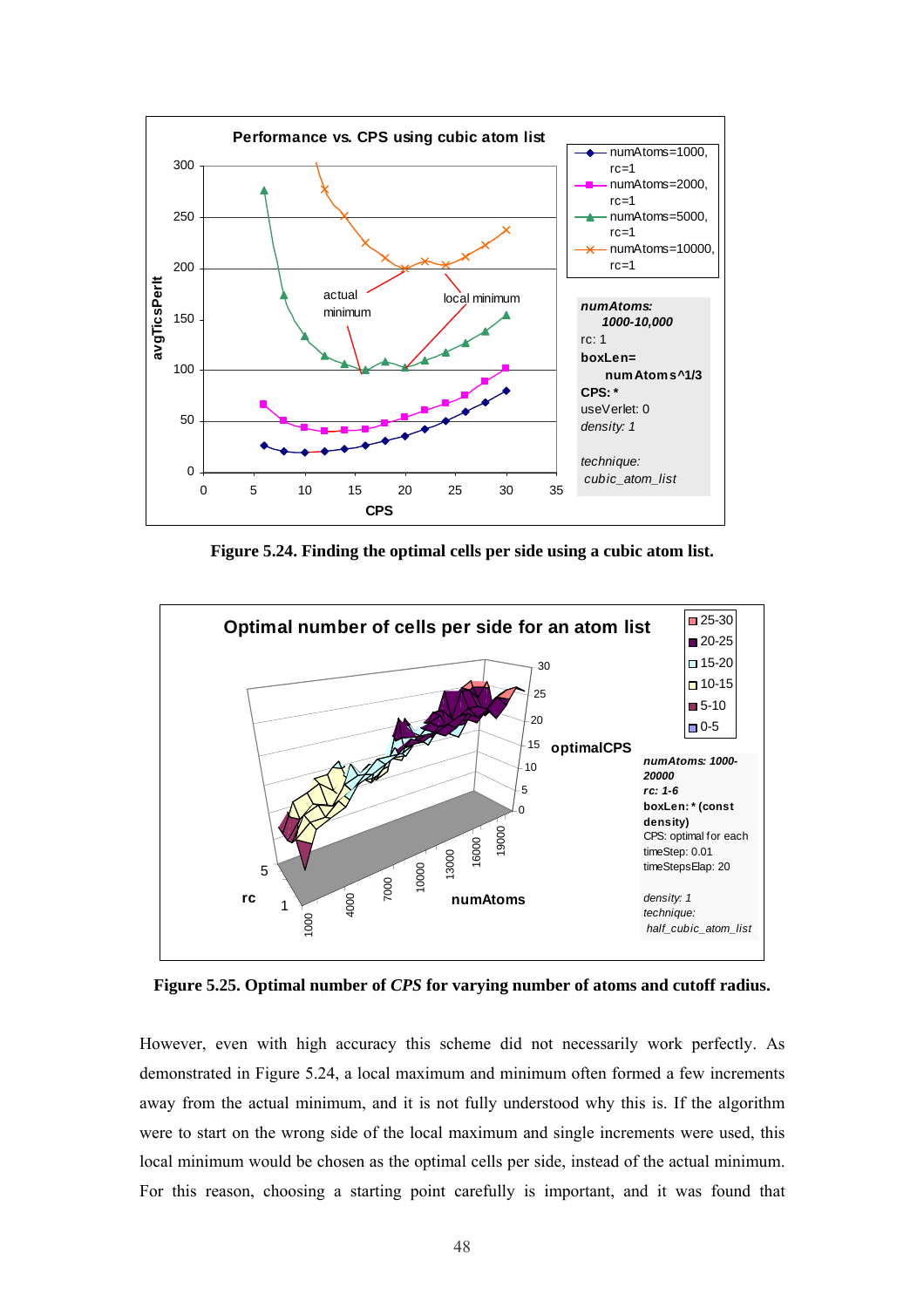choosing about 1.5 atoms per side and accuracy threshold of several hundred tics, the algorithm rarely found an incorrect optimal value.

[Figure 5.25](#page-56-1) shows the optimal number of cells per side has little dependence on the cutoff radius. This set of results was generated using the optimal number of cells per side finding algorithm described in this section. As expected, the optimal number of cells per side increases roughly logarithmically as the number of atoms increases.

#### *5.14 Choosing Optimal Verlet Radius*

A larger verlet radius means atoms must travel a larger distance and therefore a longer time before the neighbours list must be rebuilt ([Figure 2.5\)](#page-17-0). However, a larger verlet radius also means the neighbours list will be longer and therefore each update will require checking more neighbours, which is more expensive. Finding the optimal verlet radius is ultimately dependent on finding an ideal balance between these two component expenses. In order to test the performance of verlet radius, simulations were set up where all atoms had the same constant fixed velocity, and the verlet radius was changed.



<span id="page-57-0"></span>**Figure 5.26. Verlet performance with respect to finite number of rebuilds.** 

[Figure 5.26 d](#page-57-0)emonstrates that, whenever a small finite number of iterations occur, even if this is as high as 1000, large anomalies can occur in the performance trend. This is due to the fact that the same simulation run with two different verlet radii might both undergo the same number of neighbour list rebuilds, but one may stop just after a rebuild is executed, and the other (with a slightly smaller verlet radius) may stop before a rebuild is needed. [Figure 5.26](#page-57-0)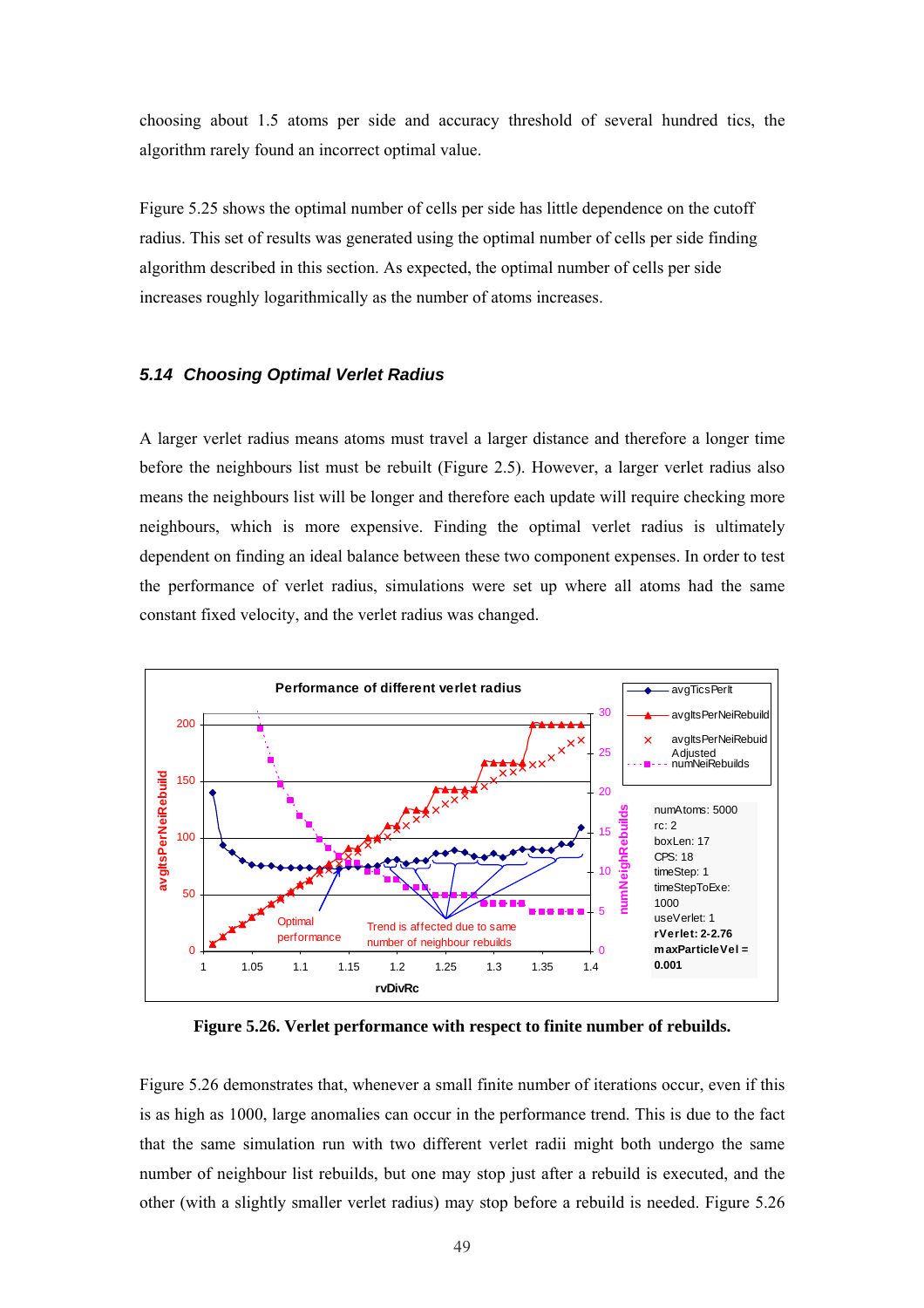illustrates these relationships. To allow more accurate results to be obtained, one method used was to allow a fixed number of rebuilds to occur such that the simulation was stopped just after it has been determined that another rebuild was needed. This method allows the average number of iterations per rebuild to more accurately reflect results if the simulation were run over an infinite timeframe, and therefore was used in many of the following result sets.



<span id="page-58-0"></span>**Figure 5.27. Performance of using different verlet radius.** 

[Figure 5.27](#page-58-0) shows that the performance of simulations exhibits a smooth trend as the verlet radius is increased. In this simulation the optimal verlet radius is approximately 1.12 times the cutoff radius and is over 4 times faster than executing the simulation without using a verlet radius.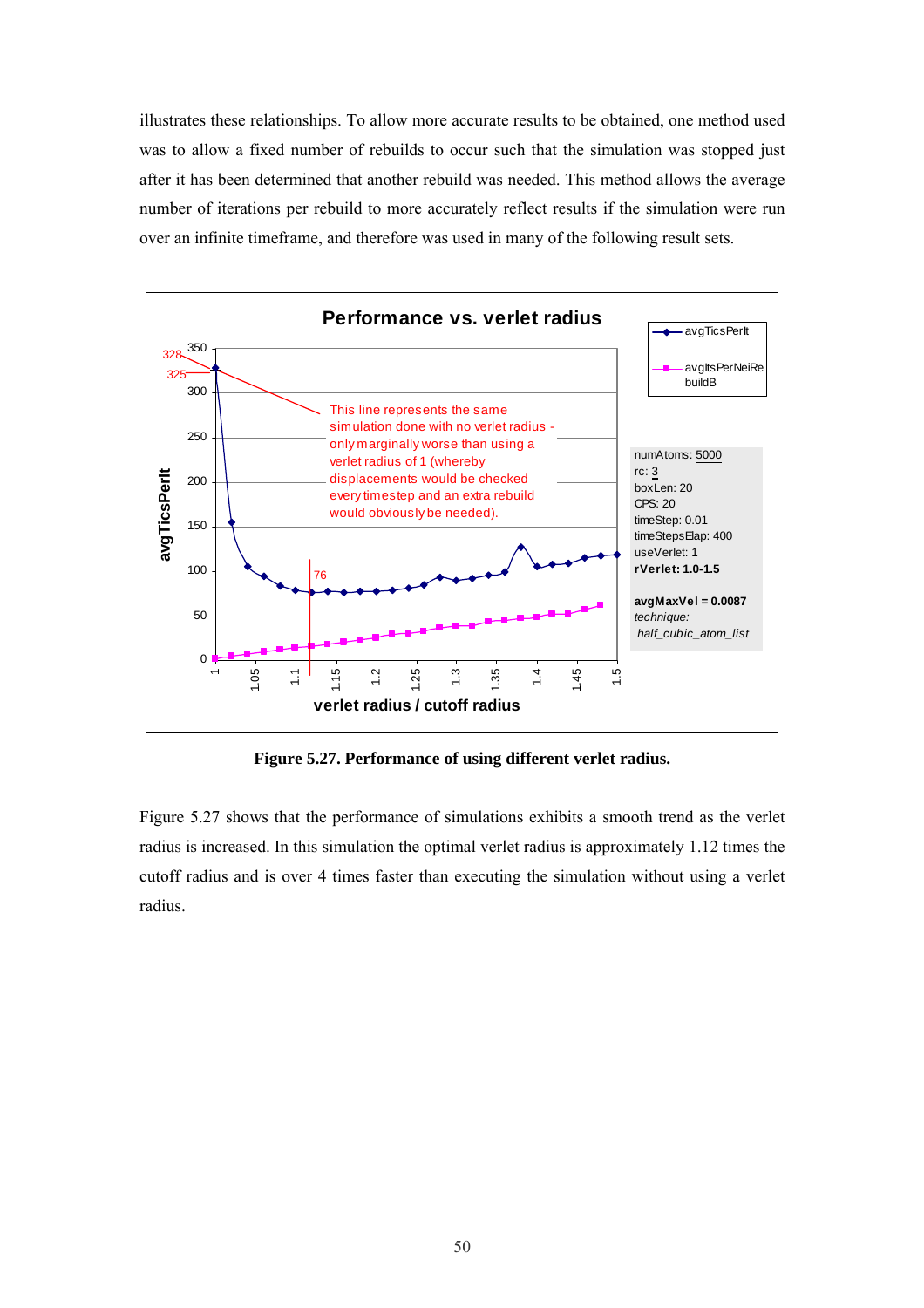

<span id="page-59-0"></span>**Figure 5.28. Performance of using different verlet radius.** 

[Figure 5.28](#page-59-0) shows similar results for a simulation with 10000 atoms, and also shows the breakdown of total costs per iteration as the verlet radius is increased. As *rvDivRc* and therefore the number of iterations between rebuilds increase linearly, the total number and cost of rebuilding decreases rapidly, and the cost of updating the verlet list increases linearly. Significantly, the cost of checking atom displacements to check if the verlet list needs updating (Section [3.6\)](#page-27-1) is negligible; only 0.6% of the total cost per iteration for the optimal verlet radius in the simulation shown.



<span id="page-59-1"></span>**Figure 5.29. Optimal performances for different particle velocities.**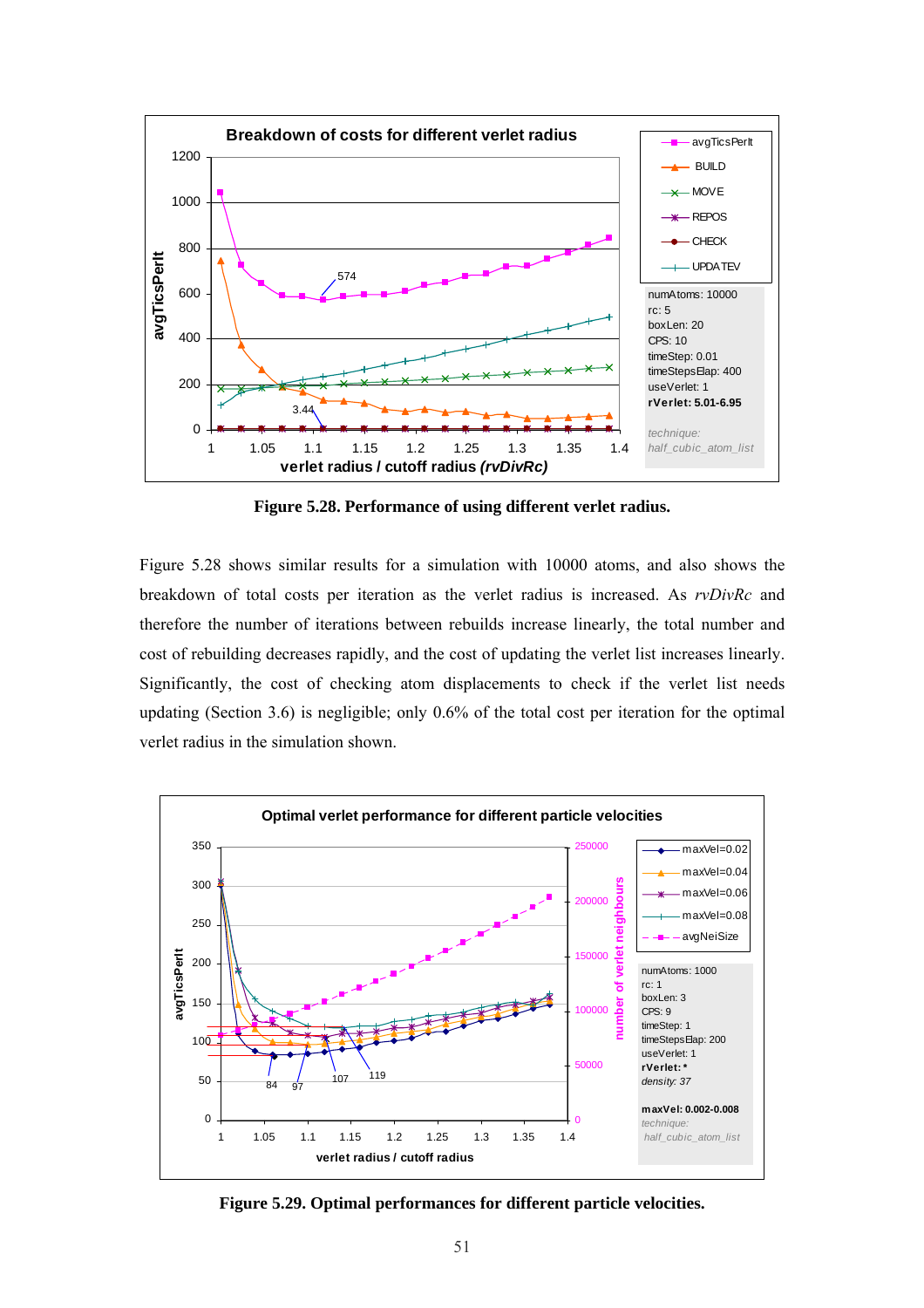[Figure 5.29](#page-59-1) shows how the optimal verlet radius and performance improvements are dependent on the maximum velocity of particles each timestep. The faster particles move, the worse the optimal performance and greater the optimal verlet radius.

Since the trend of performance against *rcDivRc* was smooth in all recorded results, a similar algorithm to the one described in Section [5.13](#page-53-0) was proposed to find the optimal verlet radius in any given simulation. At the beginning of the simulation, the initial starting value of  $r<sub>v</sub>$  was set to 1.2 times  $r_c$ , since this appears to be a common choice for a verlet radius [11]. A more sophisticated scheme might also take the starting velocities of particles into account.

The number of clock tics elapsed during iteration was recorded, for both rebuilds and verlet updates. Prior to each neighbour rebuild, the average tics per iteration starting from the previous rebuild was calculated as the number of tics for the previous rebuild plus all subsequent verlet updates, divided by the number of iterations this includes.

i.e.: 
$$
avgTicsPerItSince \text{Re } b = \frac{ticsForPrevRebuild + totalTicsForSubsequentVerletUpdates  
numUpdatesSinceRebuild + 1
$$

A history of these times was kept, and the verlet radius was changed up or down depending if *avgTicsPerItSinceReb* for the set of iterations just completed was an improvement on the *avgTicsPerItSinceReb* for the previous set. Each iteration, the verlet radius was changed up or down a default increment value of 0.01 times the value of *rc*. If the performance settled at a particular point (determined when  $r<sub>v</sub>$  fluctuates up one then down one from some value) the increment value was reduced by half, so that, eventually, a more precise value for the optimal verlet radius would be found.

However, most of these fluid simulations are dynamic in nature, and particles often speed up or slow down. Often particles start with negligible velocity, and then gradually speed up to some state of equilibrium and in other simulations, the user may wish to dynamically heat or freeze the particles to see the effects. For this reason, it made sense to not allow  $r_v$  to settle towards or stop at one given point, but instead be allowed to change up and down throughout the simulation. There was little investigation into an ideal increment value, but ideally the simulation should not fluctuate far enough from the optimal  $r<sub>v</sub>$  to have any significant influence on performance, nor should it change so slowly that it cannot respond to changes of state within the system. An increment value of 0.01 performed quite well. [Figure 5.30](#page-61-0) shows the performance obtained by using this algorithm over 1400 timesteps, and shows the order in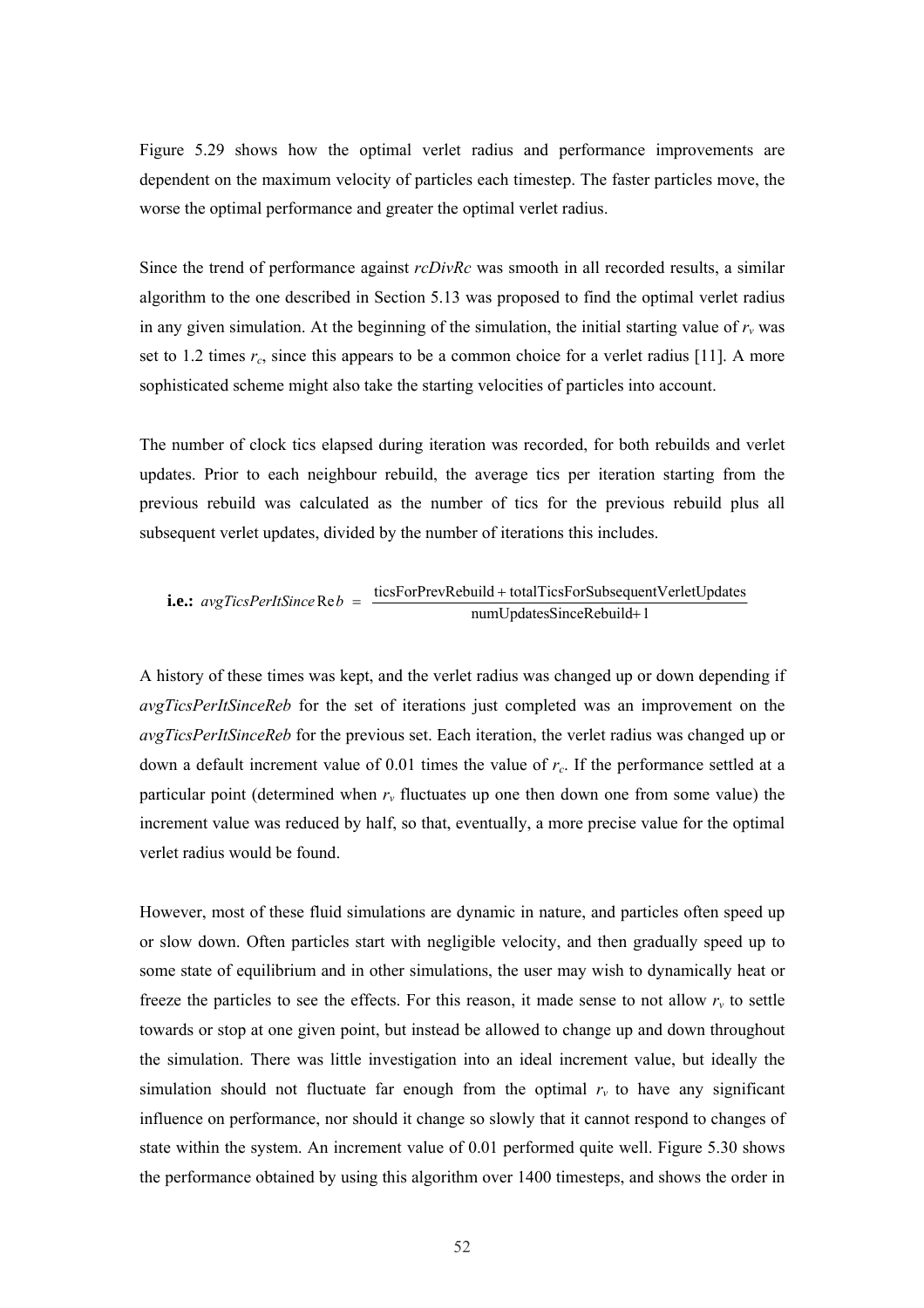which *rvDivRc* was changed. Notice that the performance obtained using the algorithm was only slightly worse than choosing the optimal *rvDivRc* value outright.



<span id="page-61-0"></span>**Figure 5.30. Results of simple optimal verlet radius algorithm.** 

Ideally, this algorithm for finding the optimal verlet radius and the algorithm for finding the optimal number of cells per side are complementarity. The use of both algorithms is not tested thoroughly enough to present results, but note that the algorithms may affect the effectiveness of each other. The optimal verlet radius finding algorithm changes *rvDivRc* just prior to each rebuild, while the optimal cells per side find algorithm measures the performance of the rebuild, and changes the number of cells per side after the rebuild. A potential problem with this is that the search radius will be changed slightly each rebuild, therefore affecting the size of the neighbour list and changing the optimal value for the number of cells per side. This conflict could easily cause one to select an incorrect value. Ideally, the two algorithms would have awareness of each other and interact intelligently. One simple idea is to let the algorithms take turns such that the verlet radius settles at a fixed value, then the number of cells per side is adjusted, then the verlet radius adjusts to reflect this, and so on. The author believes that anything more sophisticated than this may be unwarranted and only slight performance improvements may result.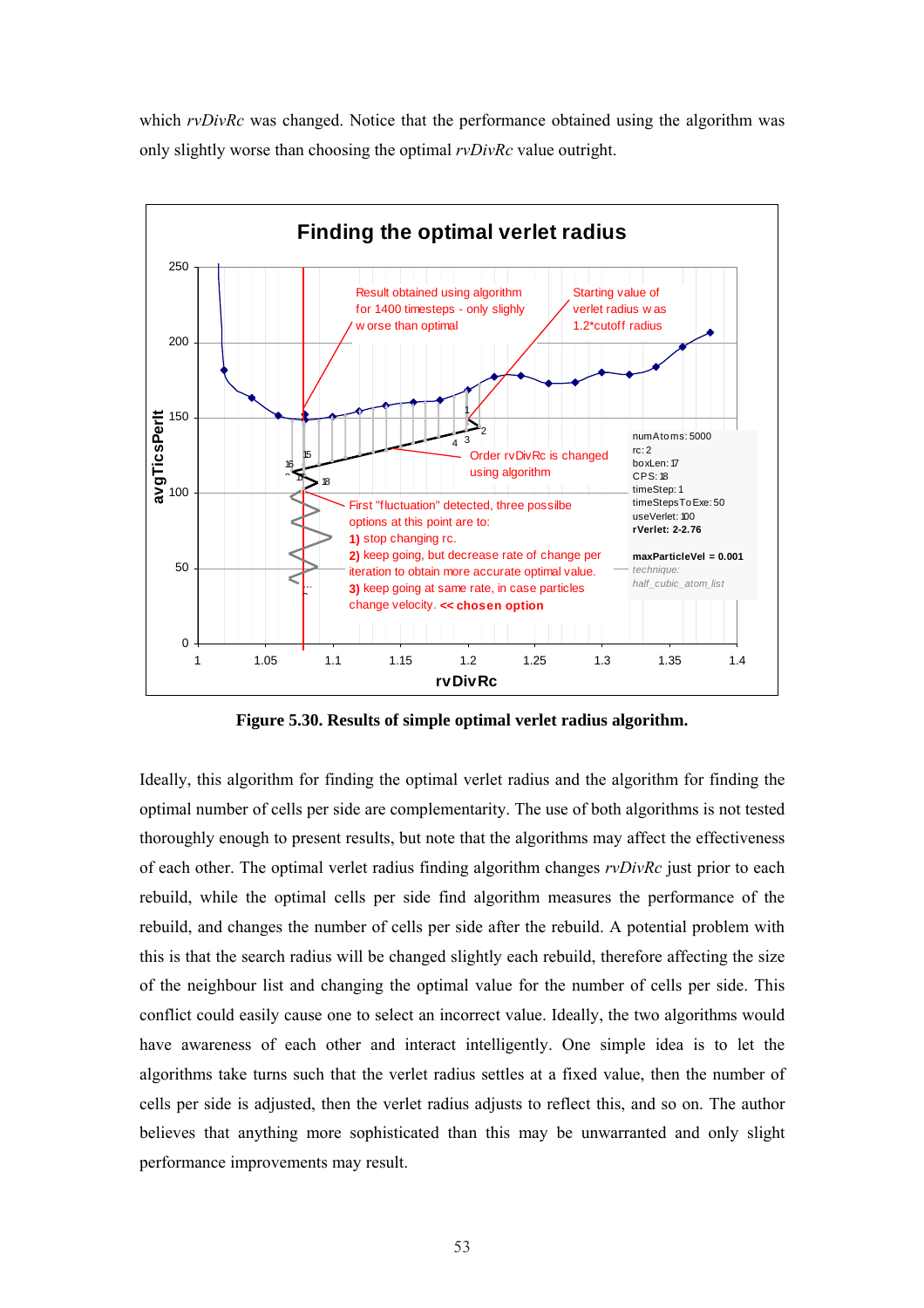#### *5.15 Selective Checking of Verlet Neighbours*

This section reports on the techniques to reduce the cost of checking neighbours proposed in Section [3.6.](#page-27-1) As shown in [Figure 5.28](#page-59-0) the time to check displacement is small, and ranges between about 0.3% and 0.8% of the total cost for most simulations tested during this thesis. For this reason, the idea of checking displacement at safe intervals is not worthwhile. However, the time to update the verlet list is large; taking 40% of the total cost for the optimal simulation in [Figure 5.28.](#page-59-0) [Figure 5.31](#page-62-0) graphs the *fractNeiOutsideRc* ([Definition 14\)](#page-28-0) for different values of  $r_v$ . These values are considerable, for instance if  $r_v$  is 1.1 times  $r_c$  then 25% of neighbours are outside  $r_c$ , and if  $r_v$  is 1.2 times  $r_c$  then 42% of neighbours are outside  $r_c$ .



<span id="page-62-0"></span>**Figure 5.31. Fraction of atoms not in range for different verlet radius.** 

[Figure 5.32](#page-63-0) shows performance results for the two techniques for selective checking (Section [3.6\)](#page-27-1) using the Lennard-Jones interaction model. The average cost of updating the list itself is also shown. The performance improvement of the selective checking using maximum velocity technique is minimal; but, selective checking using the displacement of individual atoms proved quite successful. Most interestingly, this technique reduces the gradient of the cost of updating the neighbour list as the verlet radius is increased. For this simulation, the performance improvement offered by selective checking using displacement of atoms each timestep improved performance by about 7%.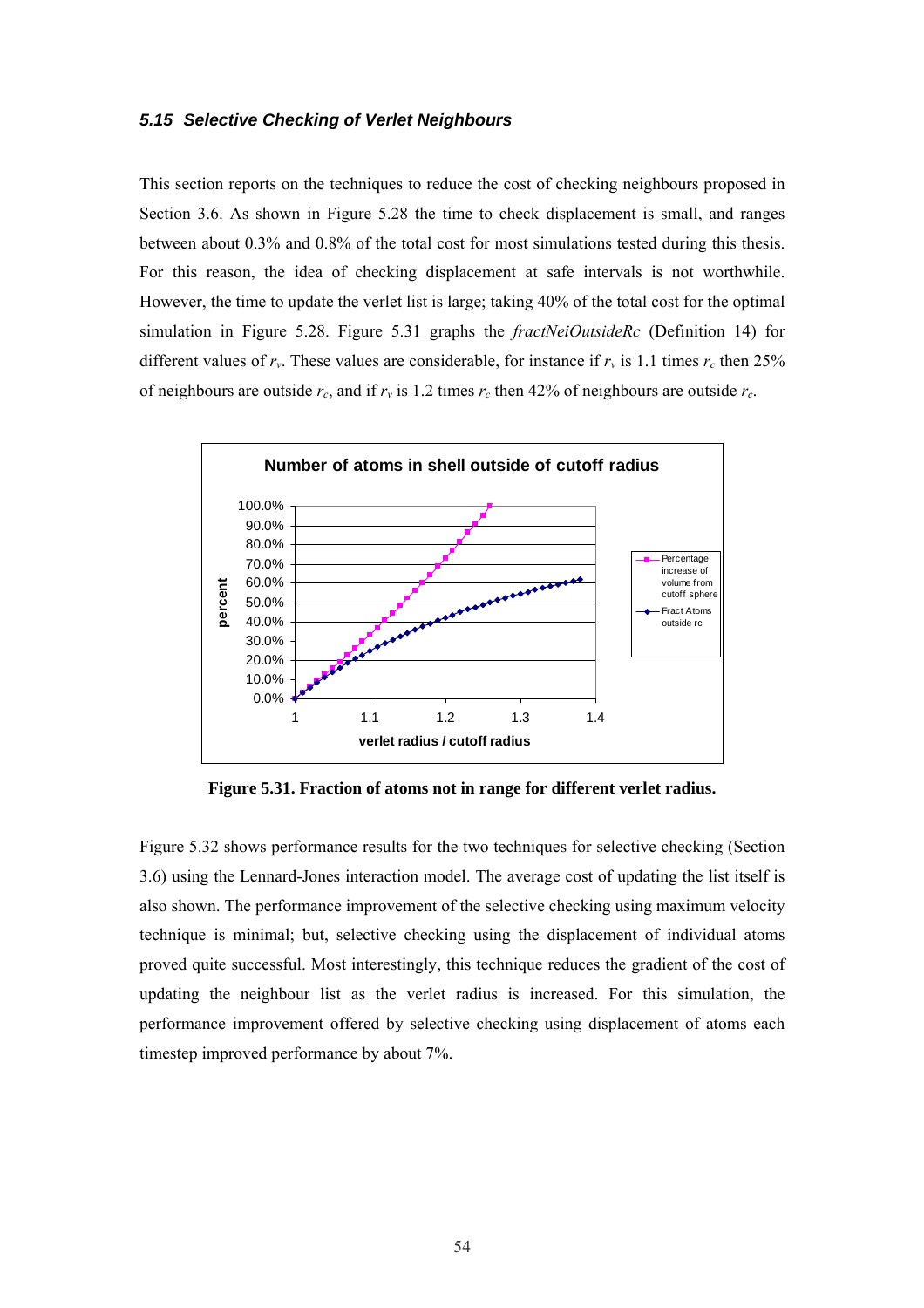

<span id="page-63-0"></span>**Figure 5.32. Performance improvement using selective checking of verlet neighbours.** 



<span id="page-63-1"></span>**Figure 5.33. Improvements of selective checking at different atom velocities.**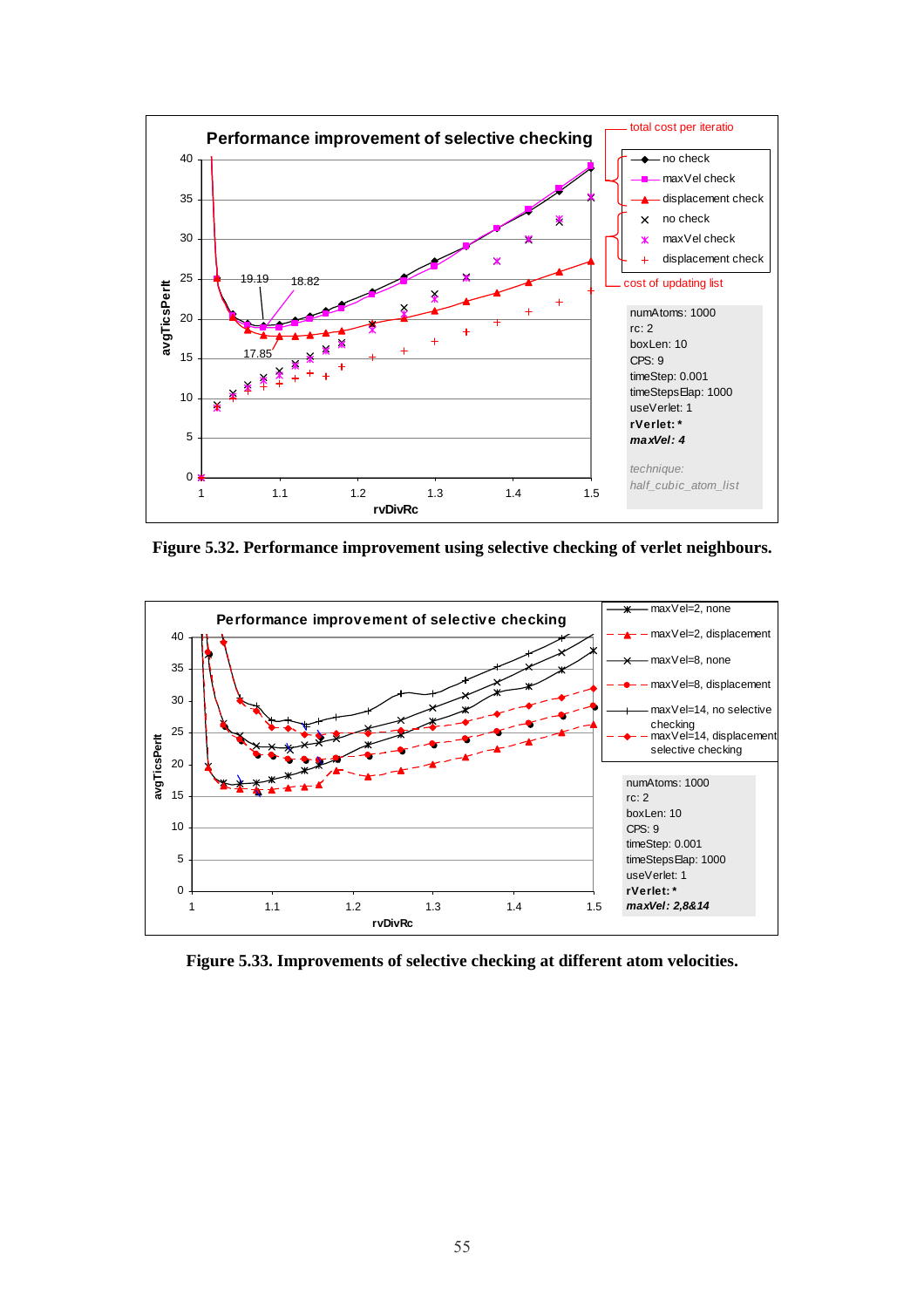

<span id="page-64-0"></span>**Figure 5.34. Optimal performance of selective checking of verlet neighbours.** 

[Figure 5.33](#page-63-1) shows similar results for three more sets of simulations, each with different particle velocities. Notice that the optimal performance of the selective checking of neighbours using displacement technique usually has a higher optimal *rvDivRc* value than the normal technique whereby the distance of all neighbours is computed every timestep. This relationship is also shown in [Figure 5.34,](#page-64-0) which only graphs the results for the optimal performance of each technique for a range of different particle velocities. The average performance improvement over all these simulations was 1.8% for the maximum velocity checking technique, and 8.3% for the displacement checking technique. Moreover, another advantage is that, if non-optimal verlet radius is chosen, the loss in performance is not as great if the latter technique is used ([Figure 5.33\)](#page-63-1), since the curve increases slower. This author would recommend exploring this technique in future implementations of a molecular dynamics simulation, especially since it is not complicated to code ([Figure 3.7\)](#page-29-0). Note though, that improvements are liable to also depend on the size of the atom list compared to the size of the neighbour list.

## *5.16 Choosing Cutoff Radius*

Choosing an appropriate cutoff radius is an important decision to consider in molecular dynamics simulations. The smaller the cutoff radius, the faster the simulation rate, but the worse the accuracy of results. Ideally, cutoff radius is large enough that only atoms far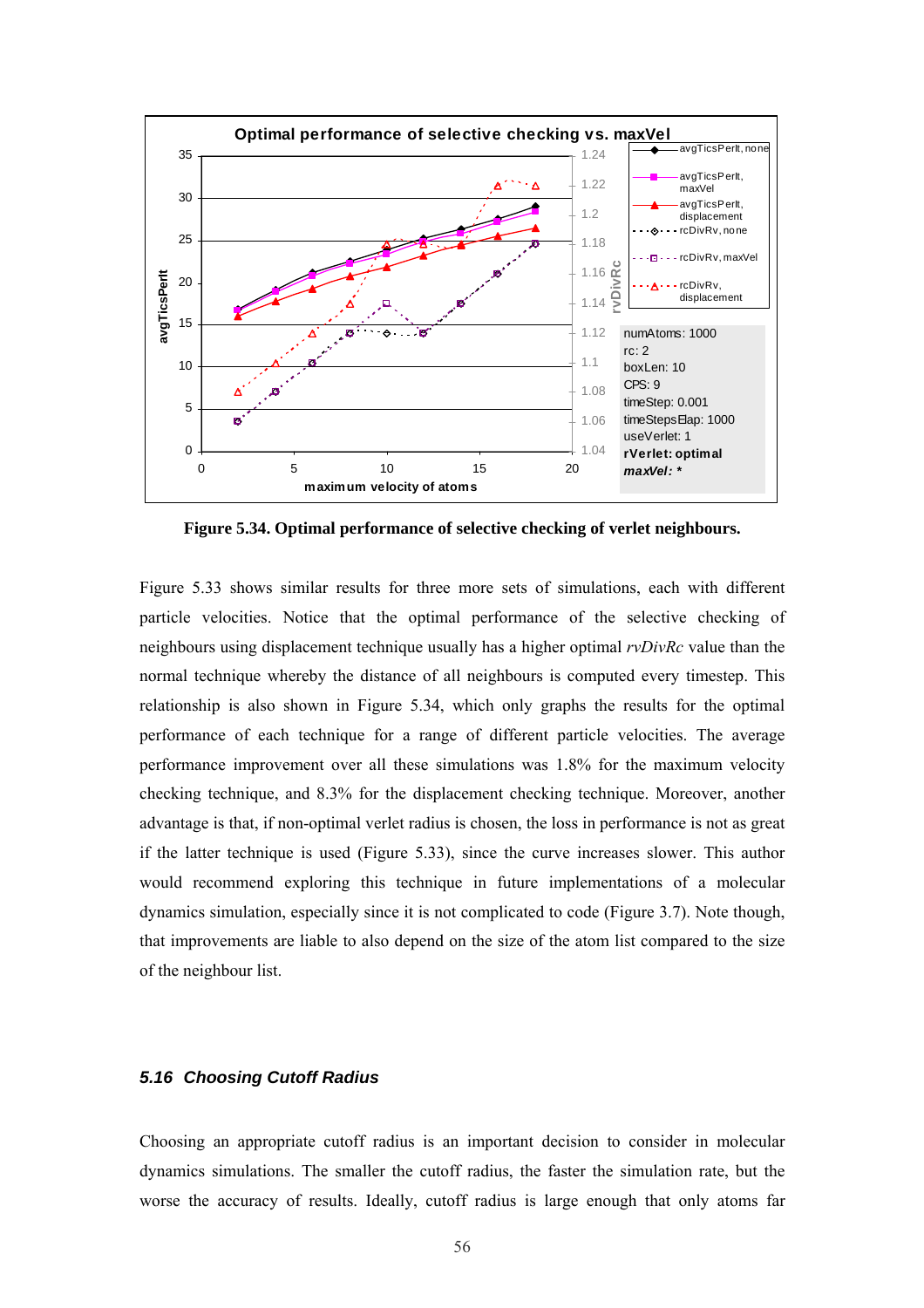enough apart to have only negligible influence on each other are out of range ([Figure 2.1\)](#page-13-0). It is claimed that  $2.5\sigma$  and  $3.2\sigma$  are two most commonly used cutoff radius values, where  $\sigma$  is a characteristic distance in pair potential which fits the pair potential curve for a specific material [8].

[Figure 5.35](#page-65-0) shows the accuracy and performance relationship as cutoff radius is increased. A very small timestep was used, so timestep would have negligible affect on accuracy. The chosen measure of inaccuracy used in the following experiments was the absolute deviation of the position and velocity of all particles, compared to an equivalent control simulation using a cutoff radius of 5 units. The experiment and control were run over the same time frame and deviations averaged over all particles.



<span id="page-65-0"></span>**Figure 5.35. Performance and accuracy vs. cutoff radius.**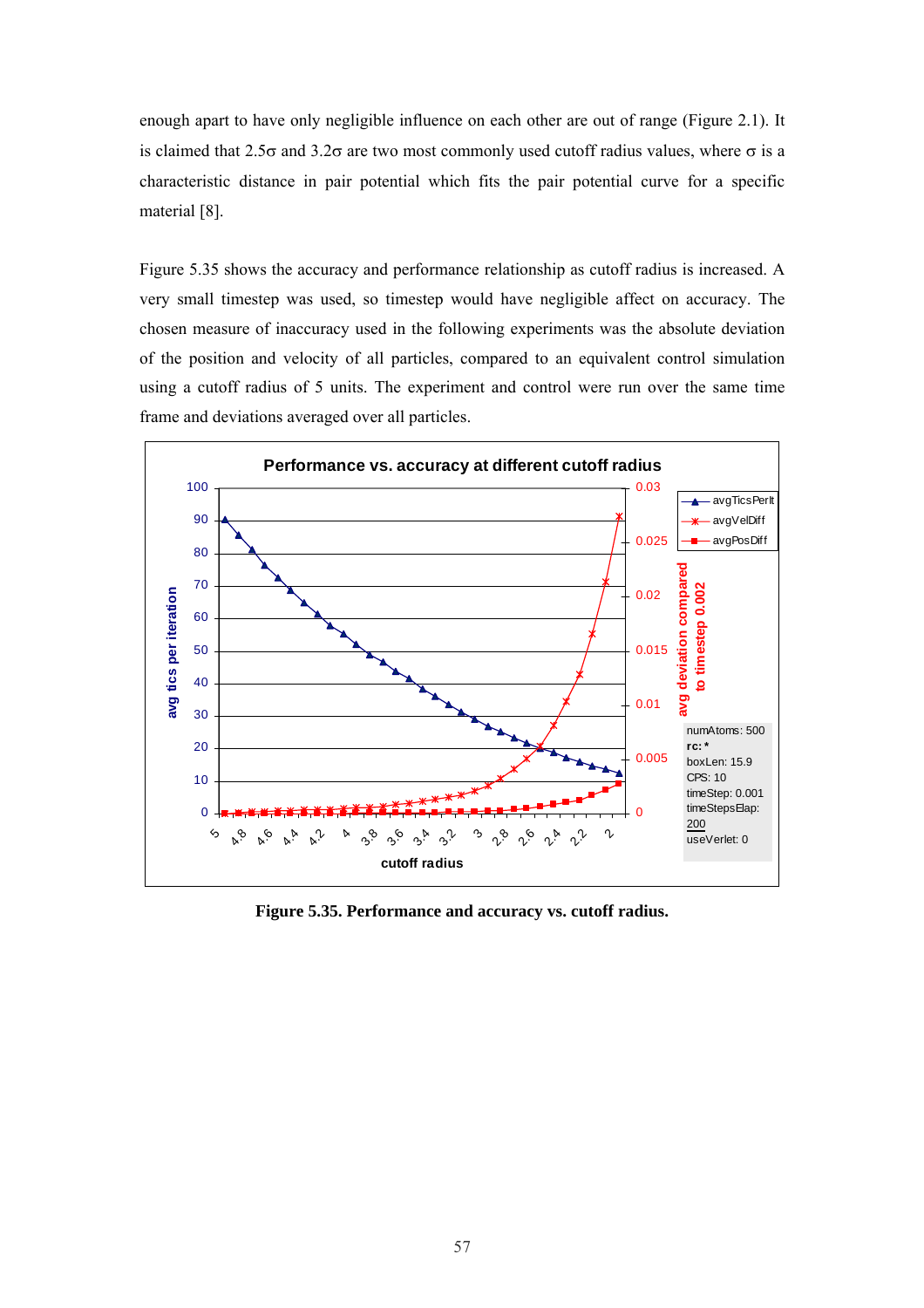

<span id="page-66-0"></span>**Figure 5.36. Performance-volume relationship** 



<span id="page-66-1"></span>**Figure 5.37. Accuracy vs. pair potential force.** 

Notice performance improves by a rate of approximately  $(4/3 \pi r_c^3)$ , as expected (Figure [5.36\)](#page-66-0). The rate of error increases exponentially. In each iteration, atoms may only deviate a small distance from where they are located in the control experiment, but this affects all future force calculations, thus the error compounds quickly. [Figure 5.37](#page-66-1) shows the rate of error graphed against plotted Lennard-Jones pair potential forces. At a radius of about 2.3 the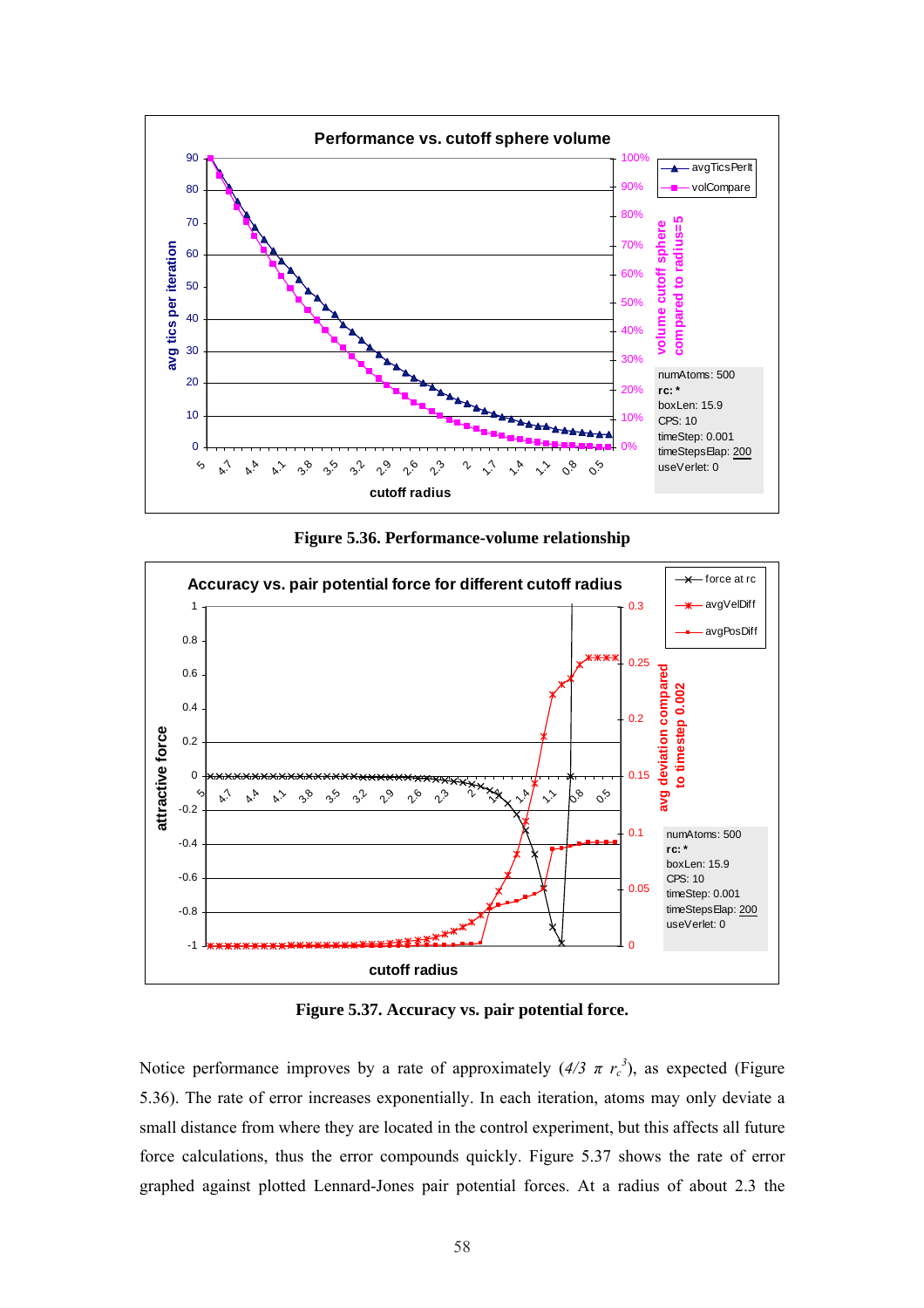deviation in velocities is no longer negligible, and starts increasing faster, roughly in proportion to the changes in attractive force. At the point at which forces start to repel, difference in velocity stops because if the simulation was run any longer, the particles would get so close to each other they would repel with such a force that the program terminates due to arithmetic overflow. It is recommended that a good molecular dynamics simulation program should check any cutoff radius specified by the user, calculate the force at that distance of separation, and warn the user if that cutoff radius is likely to result in very poor results or even a program crash.

## *5.17 Choosing Timestep*

Ideally, timestep is as small as possible. Molecular dynamics is always an approximate science where the longer the timestep, the less accurate the results. In the worse case scenario, the timestep will allow atoms to move too far between single iterations, allowing atoms to get closer together than they ever could in a real liquid. This usually causes an incorrect "chain reaction", whereby two close particles repel at a much faster speed than normal causing them to bump even closer other atoms, which are repelled at an even greater velocity. This effect compounds until all atom are moving at unrealistic speeds and eventually arithmetic overflows will occur.



<span id="page-67-0"></span>**Figure 5.38. Performance and accuracy vs. timestep.**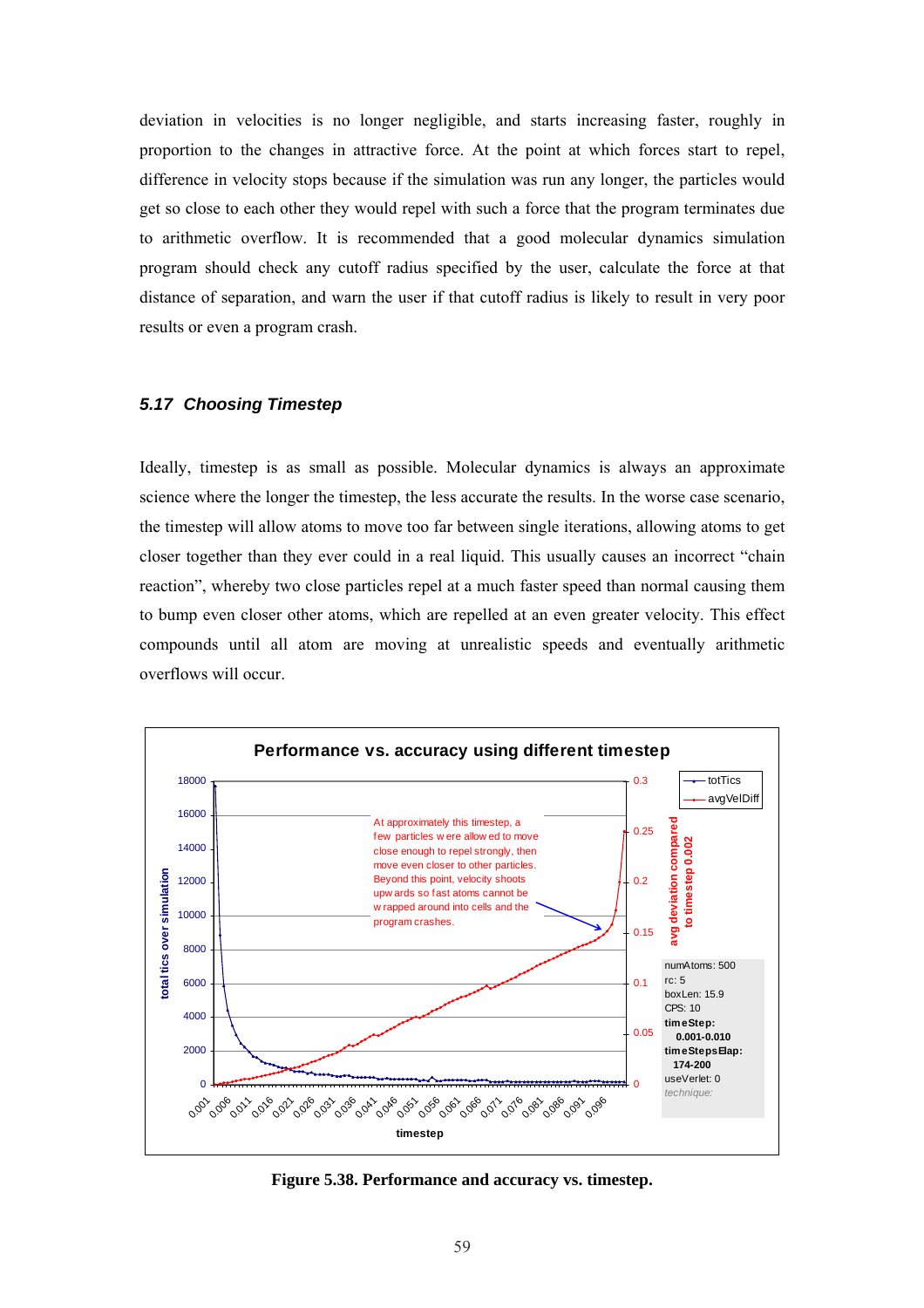In [Figure 5.38,](#page-67-0) several different timestep simulations were run and compared against an equivalent control simulation using a small timestep of 0.001. Each simulation is run through a fixed timeframe (0.480 seconds). A larger timestep requires fewer iterations and therefore the overall performance as total number of tics (not tics per iteration) should improve roughly proportional with the increase in timestep; which it does. The results also show increasing timestep decreases accuracy roughly linearly, however, at a certain point when the particles get too close together, an incorrect chain reaction occurs, and deviations immediately shoot towards infinity (which is difficult to depict in the graphs). In practice, it pays to be wary of this, and warn or prevent the user from entering a timestep which is too large. Ultimately, finding an appropriate balance between performance and accuracy depends on the requirements of the simulation.

[Figure 5.39](#page-69-0) shows how performance degrades over time. A simulation using a timestep of 0.01 was compared to a control simulation using 0.0001, and deviations compared at constant timeframe intervals. The average velocity of all particles in the tested simulation is also shown. In the given simulation ([Figure 5.39\)](#page-69-0), atoms start off with random velocities, speed up slightly (as shown by the blue line), and eventually the fluid reaches a fairly constant state whereby atoms are vibrating about, but the total entropy of the system remains about constant. Results show that the deviation in total velocities of particles starts off slowly increasing, and then increases faster, but eventually this difference in velocity approaches some constant. In other words, in the simulation with the larger timestep, particles speed up slightly faster and will, on average, remain travelling slightly faster for the whole experiment. Meanwhile, the deviation of particles' positions is also slow to start and shows correlations with the velocity trend. Eventually, just after the deviation in velocity settles down, the trend of total position deviation appears to become linear, but then the rate of increase reduces slightly. It is conjectured that this is due to the fact particles are not travelling as straight at this time, and many particles even wobble back over their own paths.

In summary, the choice of timestep has a big impact on accuracy of simulations. It is recommended that, to avoid the incorrect "chain reaction" phenomena, if two atoms get unrealistically close, the user should be warned that the timestep should be decreased and be given the option to terminate the program since the results are already effectively useless. A more advanced program might provide warnings if the user enters an unrealistically large timestep before the simulation is allowed to start.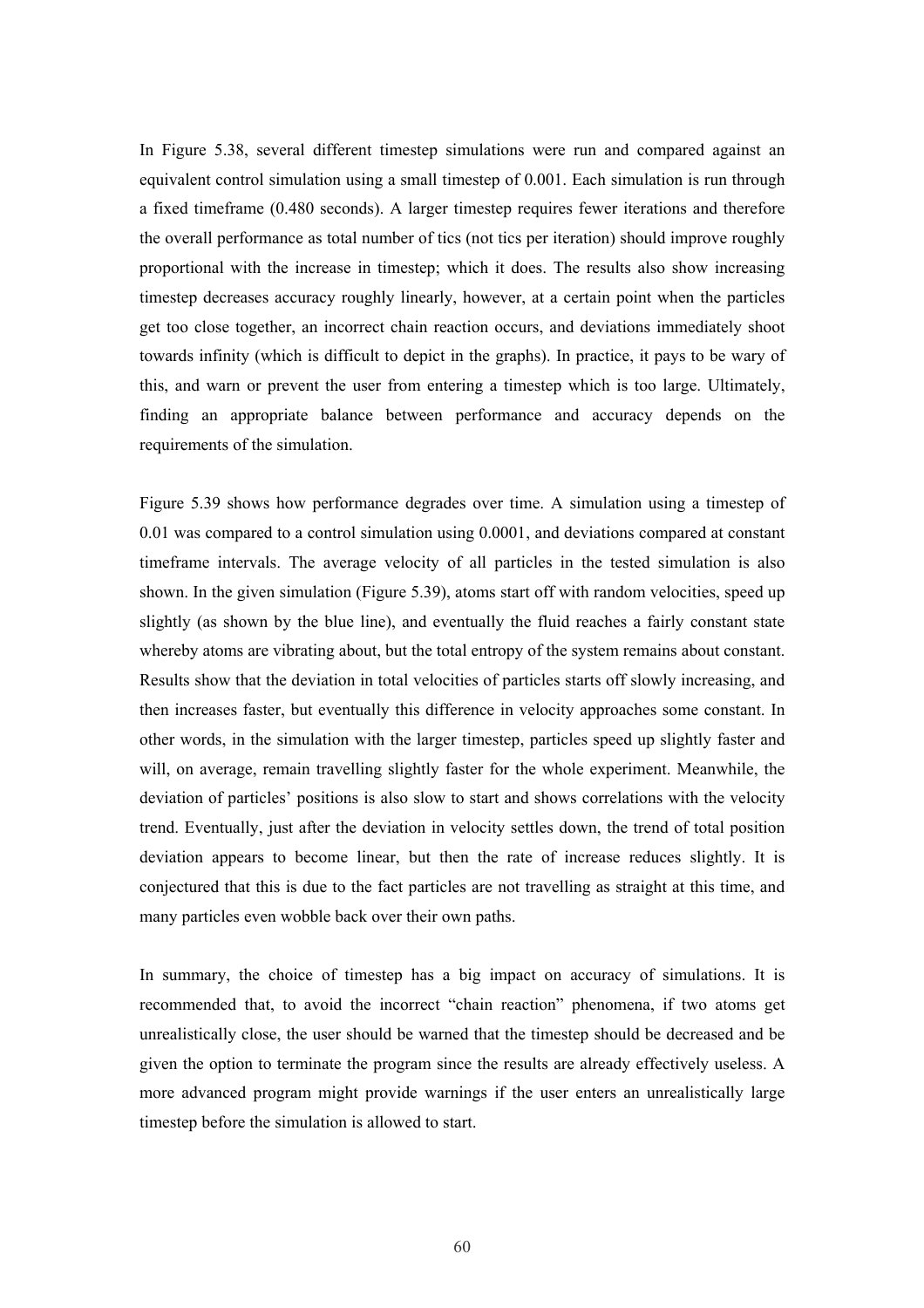

<span id="page-69-0"></span>**Figure 5.39. Effect of degrading accuracy over time.**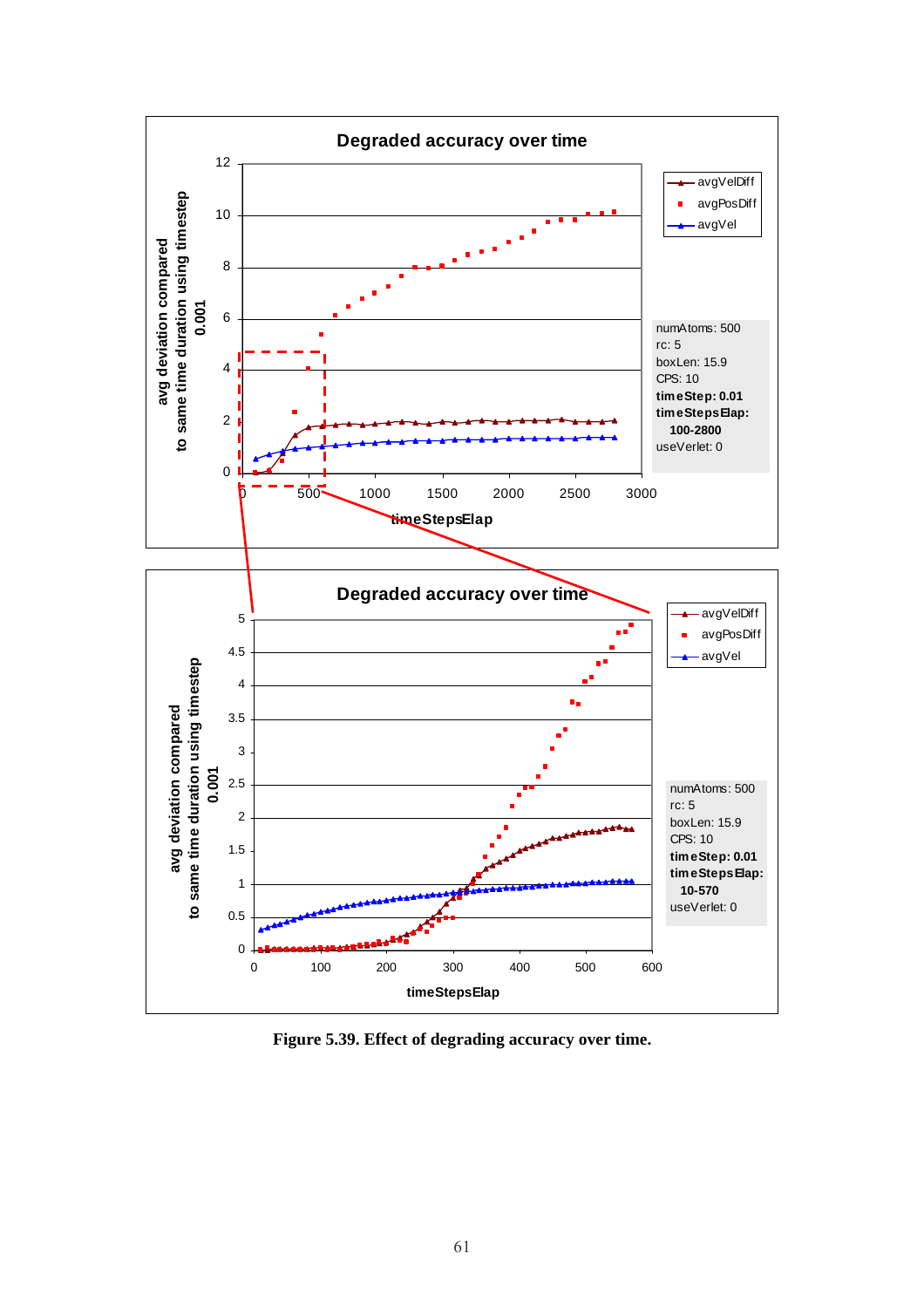# **6 Conclusion**

This chapter presents a summary of results and suggests direction for further work. Many of the results provide examples of traditional trade-offs between computation time and storage space and also the need for temporal and spatial locality to increase cache effectiveness.

## *6.1 Summary of Results*

In this thesis, several existing and proposed methods for optimising a common molecular dynamics problem were evaluated. It was established that building a neighbours list occupied the bulk of processor time. Improving the performance of this step was the focus of most of this work. Arguably the most significant discovery of this thesis was that half range searches yielded significant performance improvements over the traditional full range search technique, especially where the search radius spanned a large number of cell sides. The value of the cutoff radius divided by the length of the cell side, denoted *cellSidesPerRs*, proved to be a critical value throughout the thesis.

Results demonstrated that loading a minimum cell list was much more effective than recalculating adjacent cells each iteration, although the former approach can consume a large amount of storage and take a significant amount of time to load at the start of the simulation. It was found the loaded cell list technique often performed slightly better than the atom list technique. However the atom list technique requires no loading phase and the performance when varying the number of cells per side exhibited a much smoother trend.

Several additional optimisation methods were attempted with limited success. A technique for early elimination of neighbours was investigated, as was a technique for using integer arithmetic instead of floating point arithmetic in construction of neighbour lists, but both methods resulted in worse performance. Of the three types of space-filling curves investigated, the most effective was the Hilbert curve, although all curves yielded much smaller improvements (compared to a completely random ordering of atoms) than expected, unless the number of atoms was in the hundreds of thousands. It was also found that using a single atom object to contain all atom data exhibited significantly better spatial locality and performance than creating a separate array for the position of atoms.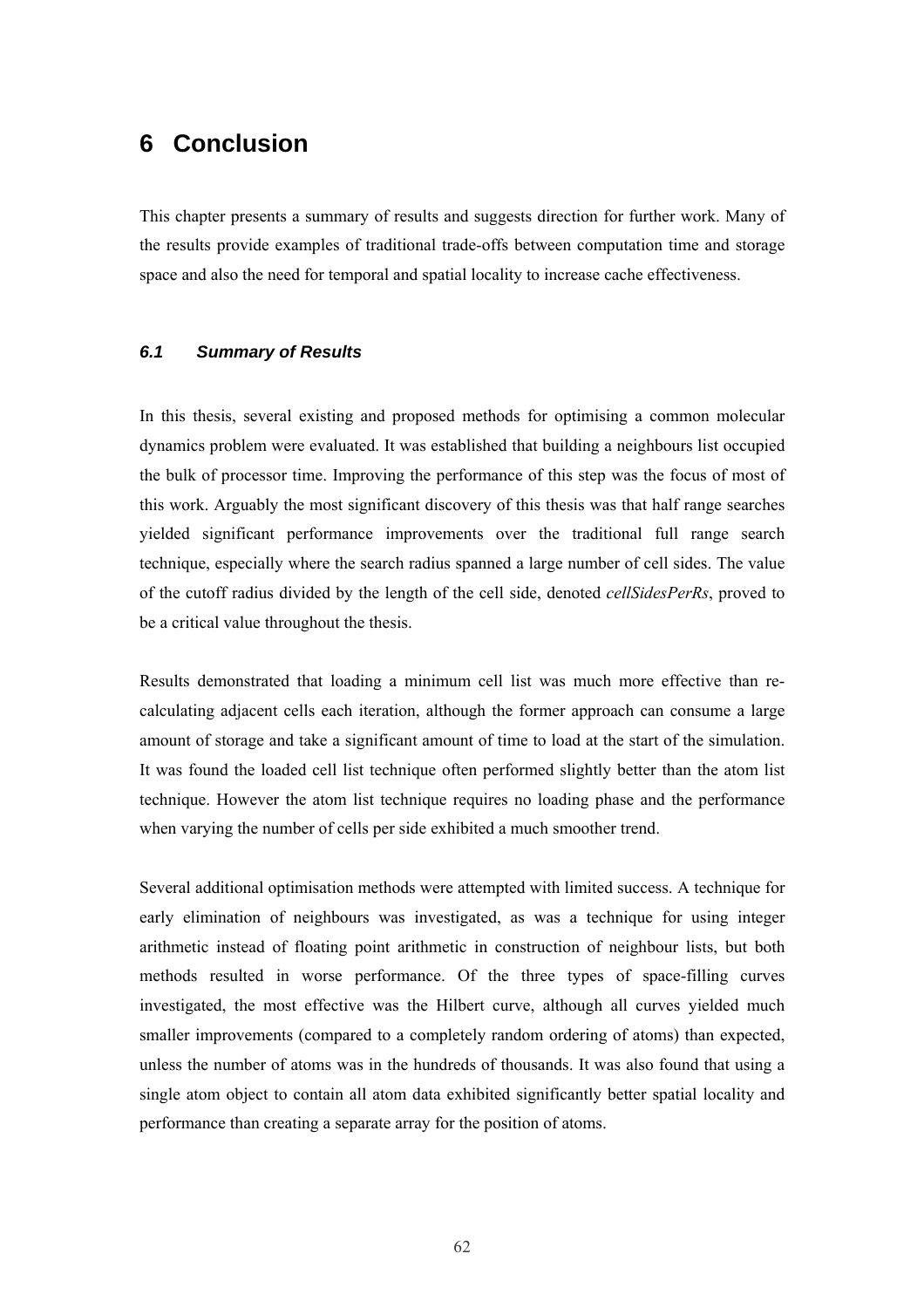A technique of using sub-grids to refine the searching of a loaded cell list proved effective, but only if the number of atoms per cell was high, as did a minimum atom list technique and the use of minimum bounding rectangles in cells. However, a significant discovery was that atom list technique typically performed best when the number of cells per side was adjusted so that there were only one or two atoms per cell. For a cell list, the optimal number of cells per side was very much dependent on *cellSidesPerRs*, since this dictated the number of cells in the minimum cell list, rather than the average number of atoms per cell.

The author speculates that, a cubic atom list is preferable to a loaded minimum cell list, because it is easy to program and allows the dynamic changing of the number of cells per side, or even the cutoff radius itself, with minimal affect on performance. The thesis also analysed the optimal number of cells per side and proposed an algorithm able to dynamically find the optimal number of cells per side for an atom list. This algorithm was found to yield close to optimal performance. An almost identical algorithm was proposed to find the optimal verlet radius to use in the verlet neighbour list technique. As expected, the verlet list technique, yielded significant performance improvement compared to rebuilding each iteration, depending on the velocity of particles. Further performance improvements were obtained by a new method of selective checking of the neighbours list using the displacement of atoms, which significantly reduces the cost of updating the verlet list.

Several of the methods presented could be used in a wide range of applications which execute spatial searches, not just molecular dynamics simulations. For those implementing molecular dynamic simulations, this author strongly recommends using the half range search technique (rather than a full range search) and using an atom list technique (rather than the traditional cell list). Using the verlet neighbours technique and the selective checking of the neighbour list using atom displacements technique is also advisable. Space-filling curves may also yield large improvement, but these improvements are likely small and not worth the effort of the extra code and complexity unless simulating vast numbers of particles. Moreover, finding the optimal number of cells per side and verlet radius is critical to optimising these simulations, so using an algorithm to dynamically find these values (or at least provide a good estimate), similar to the algorithms described, is essential. By implementing all these complimentary techniques, the performance of any spatial join simulations can be greatly improved, and better than halved. Optimisation of this magnitude is surely welcome in large molecular dynamics simulations which often take many days to process.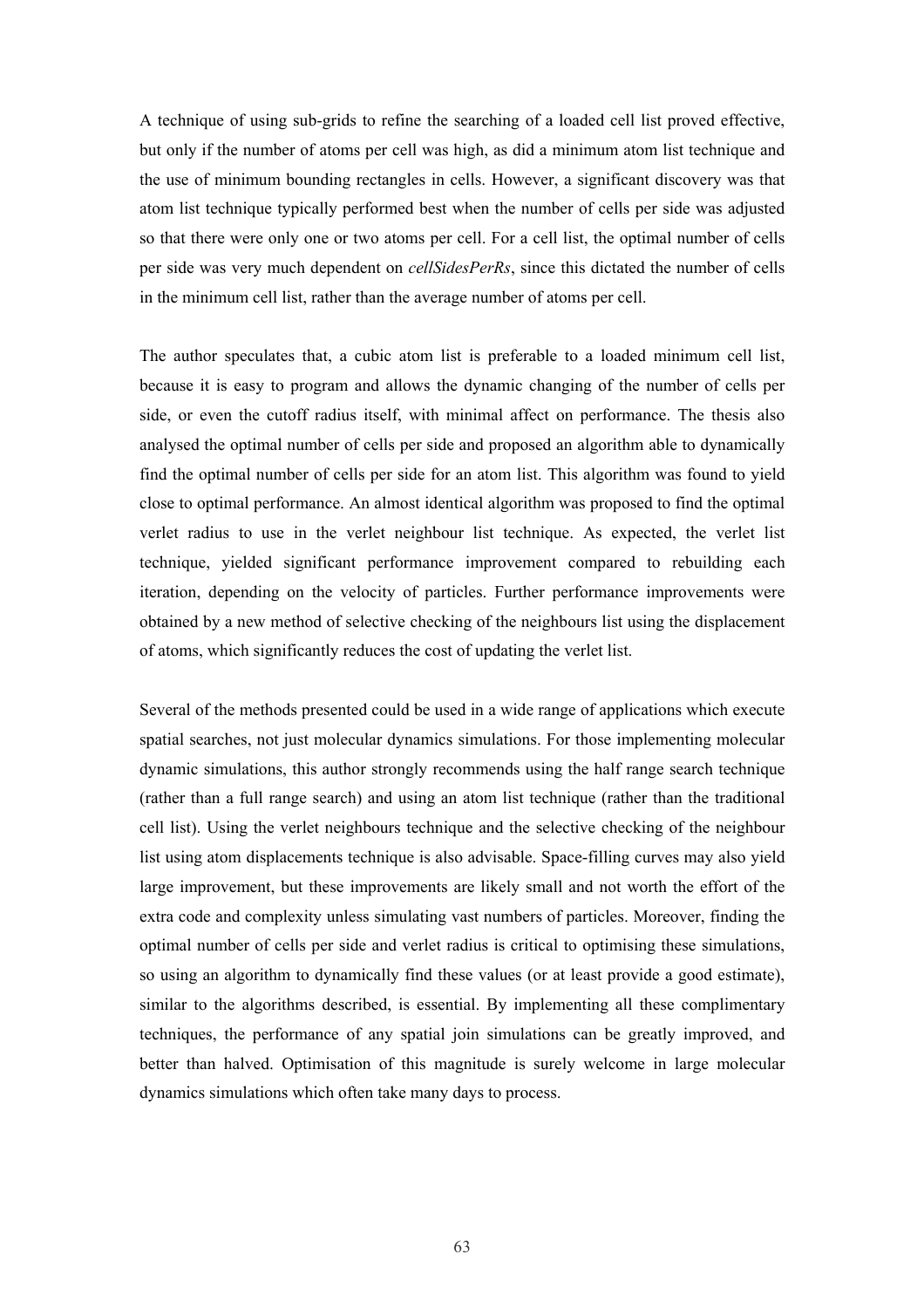#### *6.2 Future Work*

The particular molecular dynamics fluid problem investigated is well understood, but there remains an opportunity for much future work on detailed analysing of and optimising the performance of such simulations. This is important, since similar problems of range searches are used in many scientific applications and computer experiments, and scientists are constantly trying to increase the number of particles and amount of data in such experiments. Due to time constraints, no results for simulations for more than 200 thousand atoms were presented, but scientists are naturally interested in making larger simulations with many millions of particles.

One of the main foci of future research will be a better analysis of finding the optimal parameters for a given simulation, including more advanced means of finding the optimal number of cells per side and verlet radius for certain simulations. Some suggestion to extend this work are listed below:

- o Investigate various algorithms to find the minimum point on the performance curve (representing the optimal number of cells per side or verlet radius). As observed, the simple algorithms proposed and implemented in this thesis have a high likelihood of resolving to a local minimum.
- o Investigate ways to find the optimal verlet radius and number of cells per side simultaneously. The two current algorithms are not designed to co-operate in any way, and the effectiveness of running both at once has not been properly tested.
- o Investigate the use of Hidden Markov models to determine best number of cells per side, given the main input parameters.
- o Experiment with the performance of various techniques in this thesis using different compilers and platforms. Currently performance was tested using a single programming language and a single machine, so it should be especially interesting to test performance differences between different languages.
- o Thoroughly test the performance of space-filling curves for larger numbers of atoms travelling at different velocities, with and without using a verlet radius. This author believes the curves should yield significant improvements for two-dimensional simulations, but had insufficient time to test this theory. Furthermore, if the dataset were too large to fit in memory and instead resided on disk, space-filling curves would be expected yield huge performance improvements.
- o Testing of the accuracy of various statistical functions for different timestep and cutoff radius values. This thesis compared accuracy of simulations by comparing the position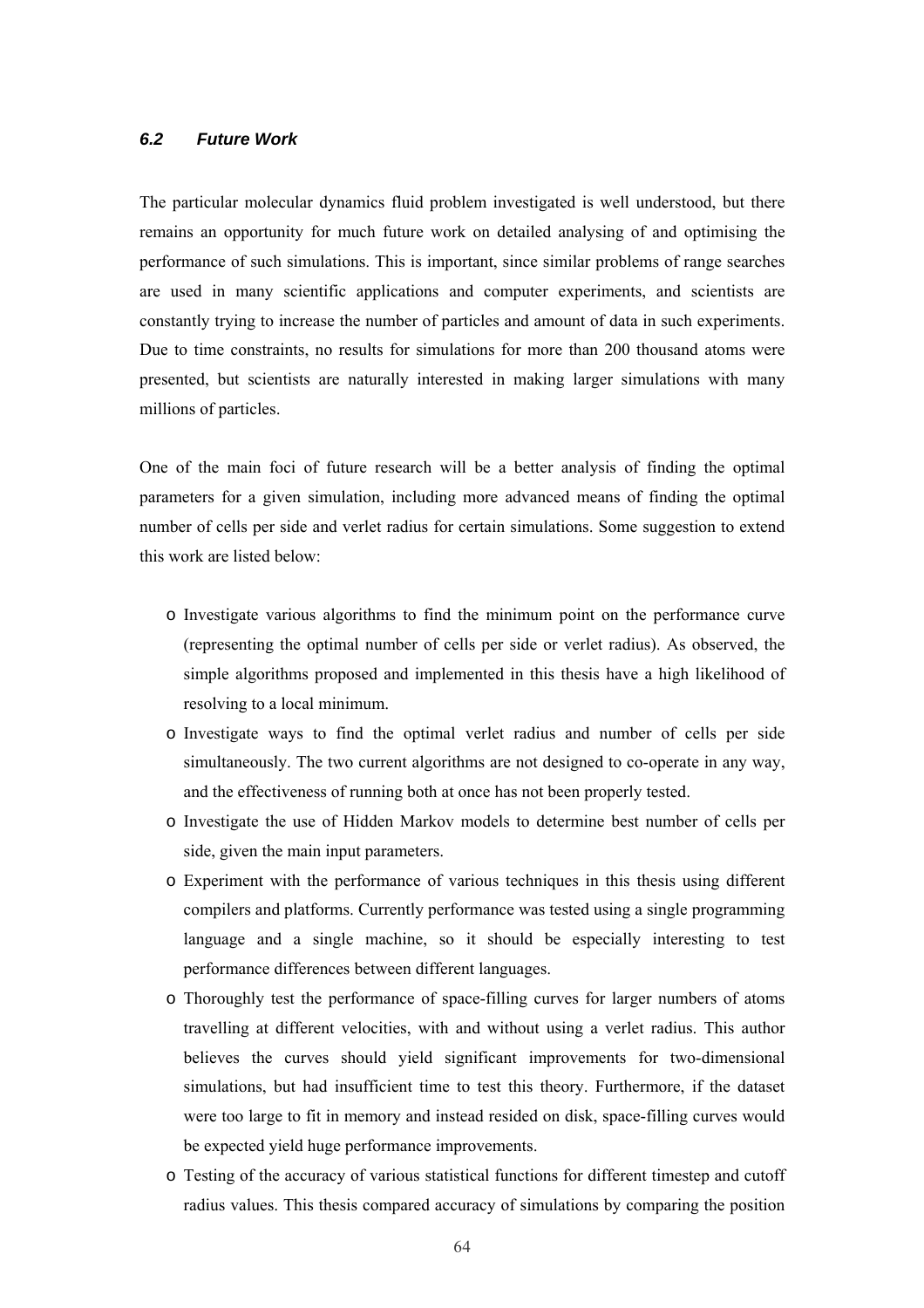and velocity of atoms; but it would be interesting to see performance relationships by comparing temperature, energy, and numerous other measurements, since these are the important outputs from molecular dynamics simulations.

- o Investigate the usefulness of techniques proposed in this thesis for skewed data sets, particularly use of sub-grids minimum bounding rectangles.
- o Investigate the performance of techniques proposed in this thesis using other data structures such as R-trees, quad-trees and various types of grid files.
- o Write a more comprehensive guide to the performance benefits of the half range search.
- o Adapt cell lists so that some cells are always searched exhaustively, but certain outer cells (or their MBRs) in the adjacent cell list are first checked to determine if they are within range of each atom. This technique is more sophisticated than checking every cell, and could be implemented by splitting the cell list into two separate lists. However this approach is still only likely to yield improvements in simulations with high number of atoms per cell, since it is cheaper to compare atoms to each other than calculate the minimum distance from an atom to a cell.

This work is most likely to be continued by future students in TOMSK [19], if not by this author.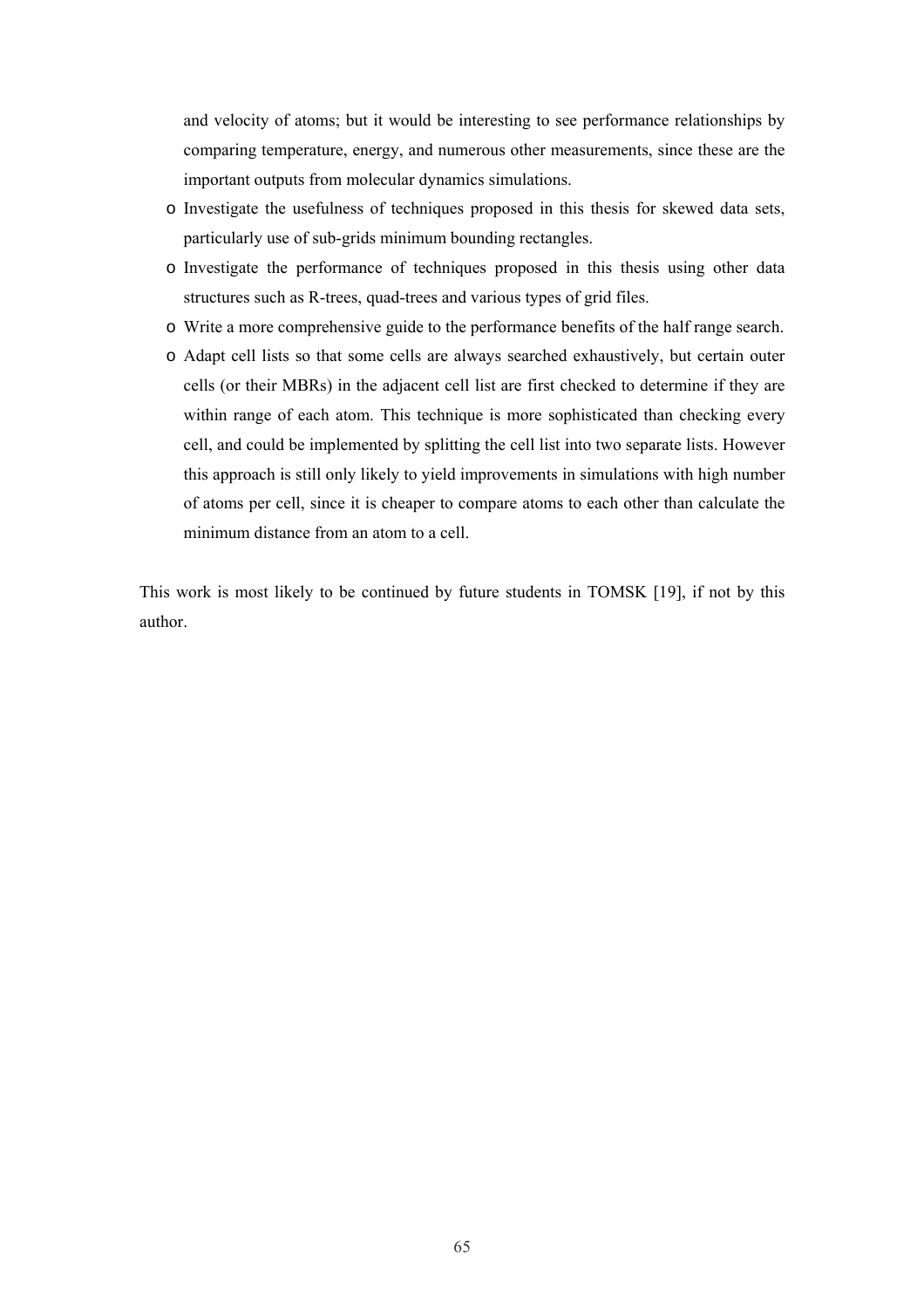## **7 Appendices**

#### *Appendix A: Common C++ Data Types*

[Table 4](#page-74-0) shows some of the most commonly used data types in  $C++$  [21]. The int data type is system dependent, but on most systems, including the tested machine, is equivalent to  $int16.$ 

| Data-type<br>name(s) | <b>Bytes</b>   | Decimal<br>digits | <b>Exponent range</b> | <b>Range of Values</b>                                     |
|----------------------|----------------|-------------------|-----------------------|------------------------------------------------------------|
| int                  | $\star$        | $\star$           | $\star$               | System dependent, but usually<br>equivalent to int16       |
| int <sub>16</sub>    | $\overline{2}$ | 5                 | N/A                   | -32,768 to 32,767                                          |
| long<br>int32)       | 4              | 10 <sup>1</sup>   | N/A                   | $-2.147.483.648$ to<br>2,147,483,647                       |
| int <sub>64</sub>    | 8              | 19                | N/A                   | -9,223,372,036,854,775,808<br>to 9,223,372,036,854,775,807 |
| float                | 4              | $\overline{7}$    | 38 to 38              | $3.4E +/- 38$                                              |
| double $*$           | 8              | 15                | $-308$ to $308$       | $1.7F +/- 308$                                             |
| long double          | 10             | 19                | -4932 to 4932         | $1.2F + (-49.32)$                                          |
| bool                 | 1              | N/A               | N/A                   | false or true                                              |

<span id="page-74-0"></span>**Table 4: Relevant C++ data types ranges.** 

#### *Appendix B: Performance of Various Operations on Chosen Platform*

The following results were used to aid implementation decisions during the coding of the simulation. Results were obtained by writing a simple testing platform which timed and executed a single operation numerous times (500 million or more) in a loop, and compared this with a baseline of running the same loop with no operation, in order to obtain a rough average number of clock tics for the given operation or method.

$$
avg tics per operation = \frac{tics elapsed during occupied loop - tics elapsed during empty loop}{number of iterations in loop}
$$

Results were outputted to a CSV file and analysed in Excel, since this method was found easier than using a profiler. Tests were run on the same test computer; 2.6 GHz Pentium 4 machine with 512 MB of RAM and 512kB of L2 cache; using the default debug configuration mode so loops would run exactly as coded.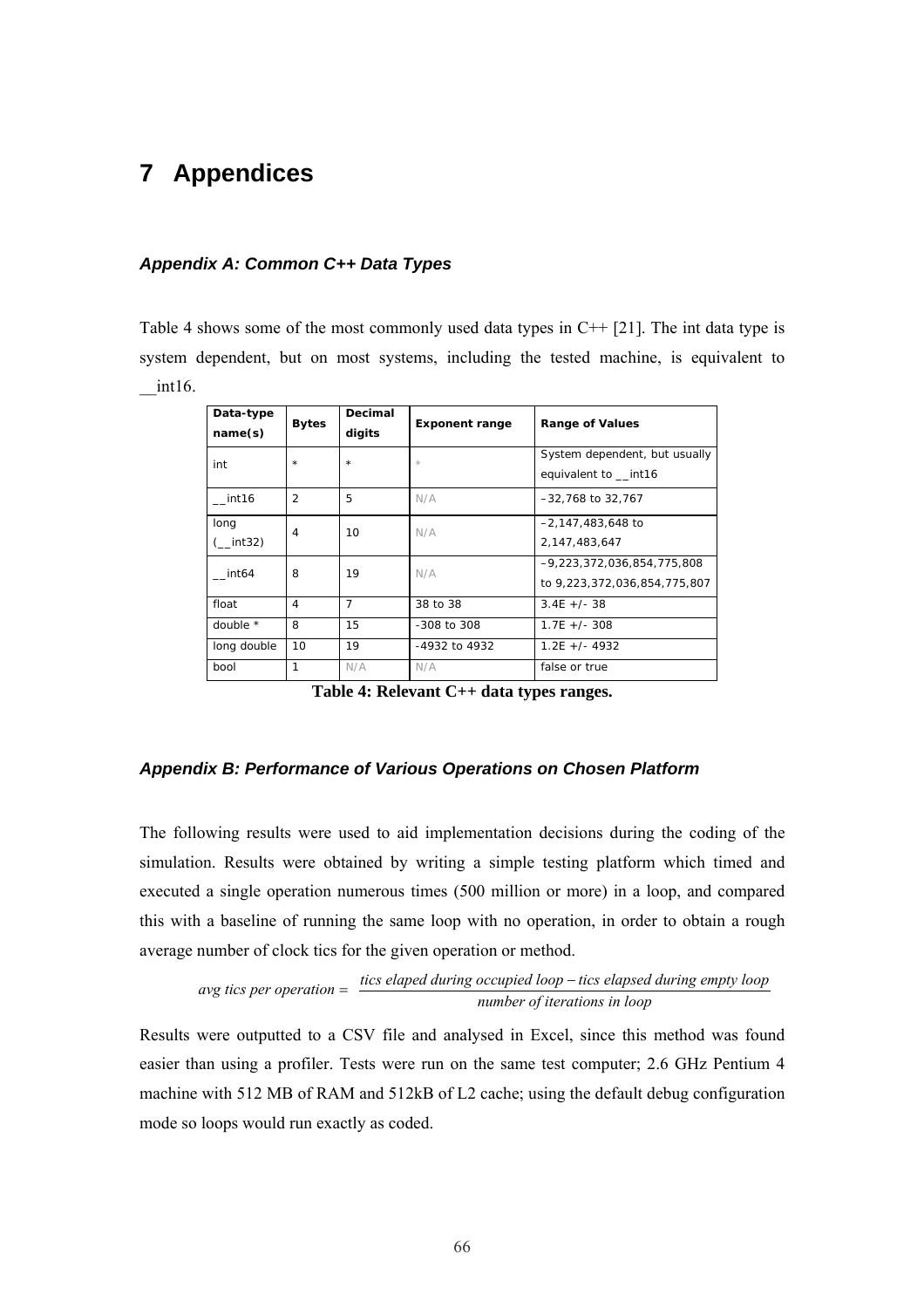[Figure 7.1](#page-75-0) shows the speed of basic arithmetic operations for the common C++ data types. Results show multiplication, addition and multination is very cheap for long, int and float, but more expensive for \_\_int64 and more expensive again for double. Division is expensive for all data types, but actually more so for the integer-based data types, presumably because they must be converted to floating-point numbers before division occurs. [Figure 7.2](#page-76-0) shows some of the many other operations which were tested. If statements were inexpensive, so too is the right shift operation, which is approximately four times less expensive than division using doubles, depending on it's configuration. Right shift only works for integer-based data types. Certain typecasting operations, such as converting long to a \_\_int64 were more expensive than expected.

Finally, [Figure 7.3](#page-76-1) shows some common functions from the  $C++$  maths library. The sqrt() operation was approximately 64 times more expensive than double multiplication. Results also show that using the pow() function is inadvisable if it's possible to multiply the numbers by themselves instead (if trying to obtain the square or cube of a number for instance). Interestingly, the fmod() operation, which performs the modulus operation for two floating point inputs, was more expensive to call than an equivalent function fMod() written as a simple inline function with if statements. Such speedup can easily add up, for example the modulus operation was called frequently to put any atoms which had wandered outside the box boundaries back into the box.



<span id="page-75-0"></span>**Figure 7.1. Speed of basic arithmetic operations.**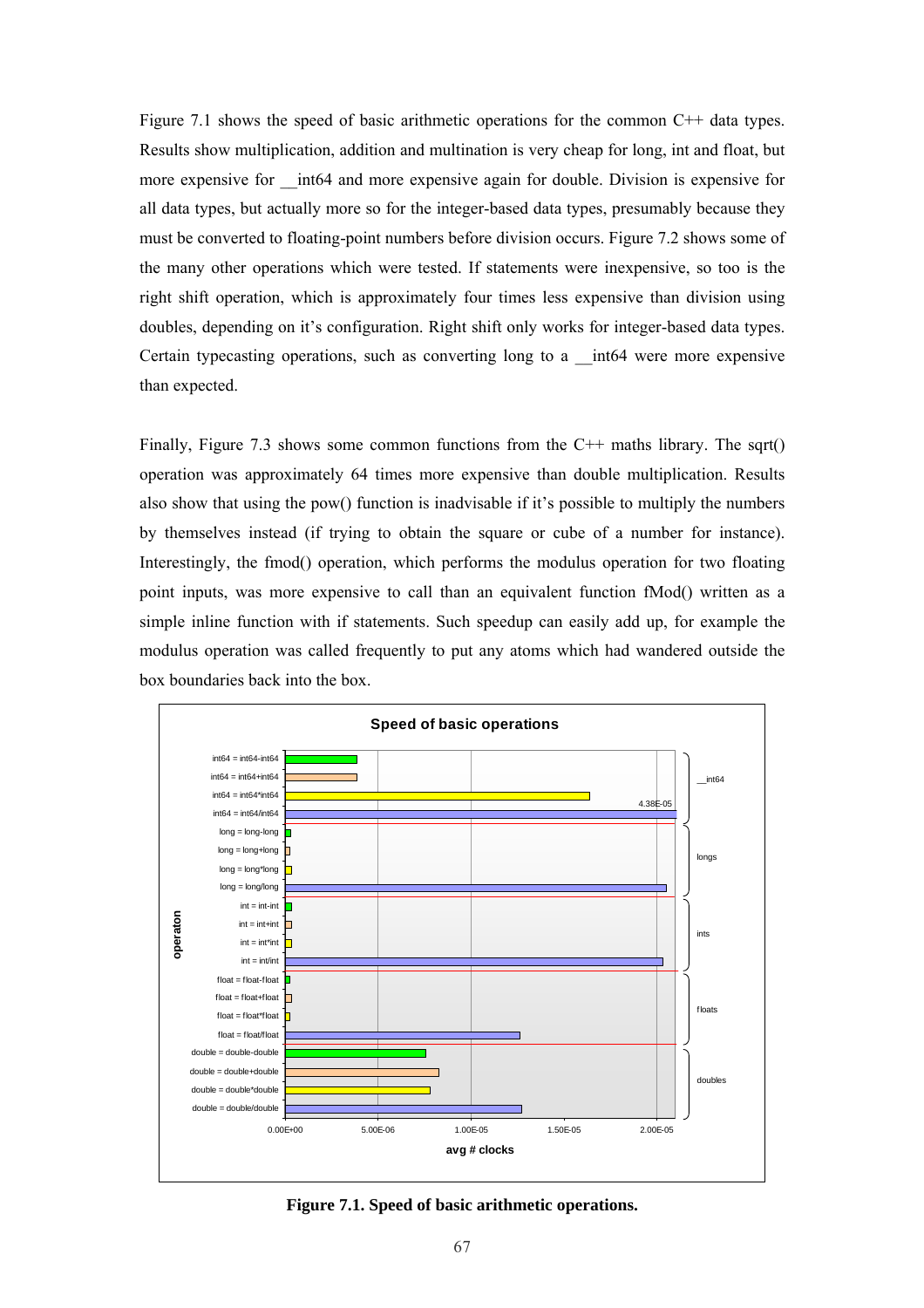

<span id="page-76-0"></span>**Figure 7.2. Speed of other relevant operations.** 



<span id="page-76-1"></span>**Figure 7.3. Speed of relevant functions.** 

#### *Appendix C: Choice of Data-type: Double or Long*

In the initial code, the doubles were used to store all atom positions, whereby each coordinate would be between 0 and *boxLen*. An alternate idea was to store atom positions as longs, whereby each coordinate would be between 0 and some large long value *l boxLen*, because integer-based arithmetic is characteristically faster than floating point arithmetic [\(Figure 7.1\)](#page-75-0). Division is an expensive operation for all data-types; however the bitwise right shift operation (written as ">>"), which only works for integer-based data-types, can be used to divide a number by any exponent of two and is much cheaper ([Figure 7.2\)](#page-76-0).

 $v \ge i \equiv v/2^i$ , where *v* and *i* are both integers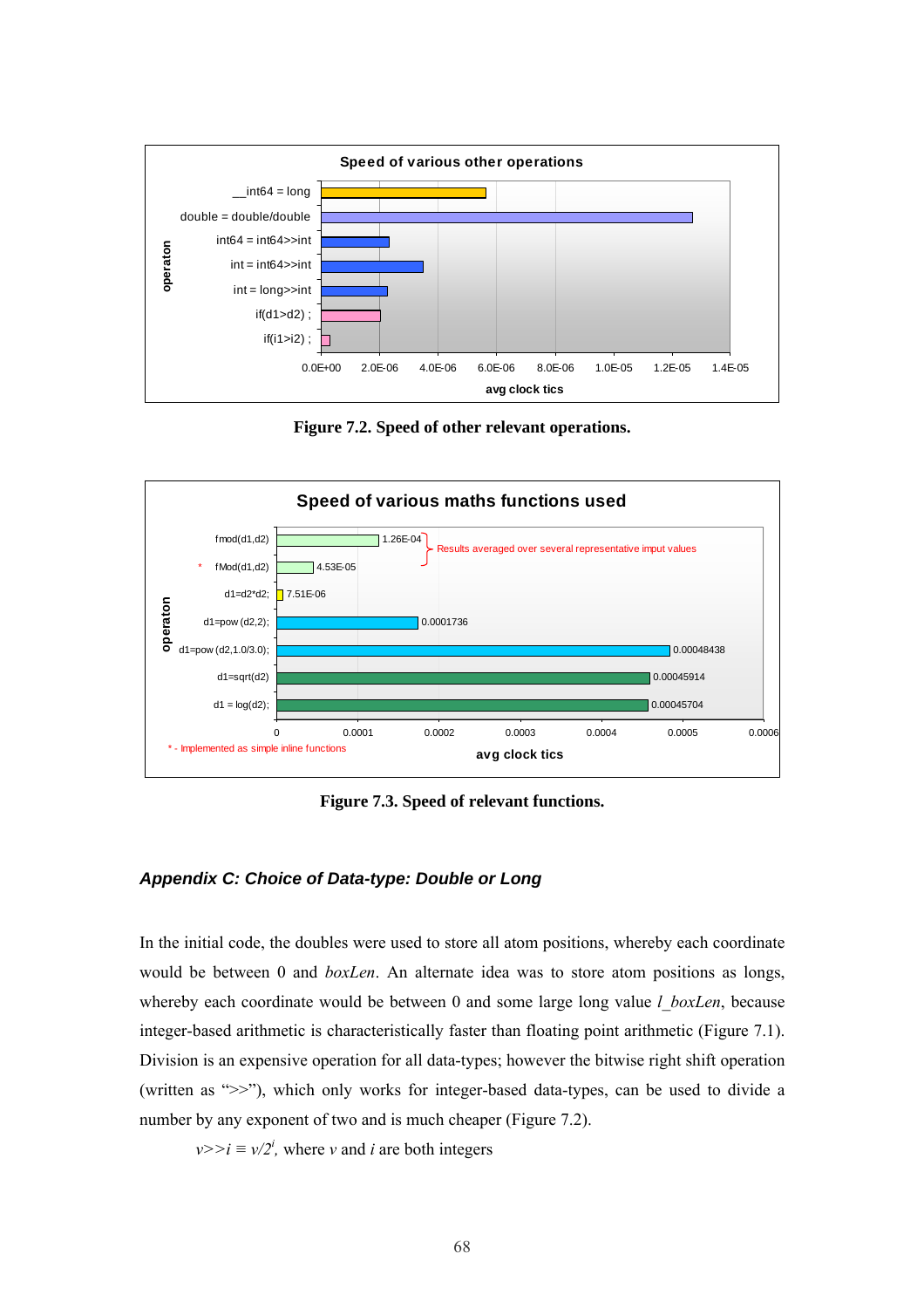Indexing an atom to a cell is a frequent operation, and requires the atoms position to be divided by the cell length for each axis. If a long is used, the same results can be achieved by right shifting the coordinate so that only the bits representing the index position for the cell remain. Initially it was thought this technique would limit the values of cell length and cells per side which could be used in right shift, however it was discovered that, by carefully configuring *l* boxLen and using several other parameters, this approach can work for any number of cells per side. [Table 5](#page-77-0) shows how parameters were set up.

| <b>Variable Name</b> | <b>Value Assigned</b>                           | Data Type | <b>Purpose/Description</b>                                                                                                                                                                                                         |
|----------------------|-------------------------------------------------|-----------|------------------------------------------------------------------------------------------------------------------------------------------------------------------------------------------------------------------------------------|
| BIT MAX LONG         | 32                                              | integer   |                                                                                                                                                                                                                                    |
| maxLong              | $2$ BIT_MAX_LONG                                | integer   | Represents the maximum possible value long can be<br>set to (Table 4).                                                                                                                                                             |
| bitsCPS              | $log2$ CPS                                      | integer   | Represents the minimum number of bits needed to<br>represent the CPS.                                                                                                                                                              |
| rShiftAtomToCell     | bitsMaxLong – bitsCPS                           | integer   | Is the number of bits which will be used to represent<br>values between 0 and cellLen. By right shifting an<br>atom's position by this amount, only the bits<br>representing the cell's index along that dimension<br>will remain. |
| 1 cellLen            | orShiftAtomToCell                               | long      | Represents the cell length as a long.                                                                                                                                                                                              |
| 1 boxLen             | $2^{\text{rShiftAtomToCell}} \times \text{CPS}$ | long      | Becomes the total box length as a long.                                                                                                                                                                                            |
| longToDouble         | boxLen/l boxLen                                 | double    | Used to covert any doubles to longs when needed. ie:<br>$atomPosDouble = atomPosLong \times longToDouble$                                                                                                                          |
| doubleToLong         | 1 boxLen/boxLen                                 | double    | Opposite of above.                                                                                                                                                                                                                 |

<span id="page-77-0"></span>**Table 5. Parameters used to allow right shift operation.** 

To establish the cell an atom belongs to can now be done by calling:

*cellIndexaxis = atomPosLongaxis >> rShiftAtomToCell*

This technique was ideal for placing atoms into cells; however, calculating distances was now a problem. In order to calculate distance squared, the distance along each axis must be squared and all these added together. This is straightforward for floating-point numbers which use exponents, but for integer-based numbers, squaring an integer means the number of bits required to represent that number is effectively doubled, meaning a long had to be typecast to an int64 ([Table 4\)](#page-74-0) in order to safely square its value. Accuracy is an extremely important factor in molecular dynamics, and notice in [Table 4](#page-74-0) that a long only has 10 decimal digits of accuracy whereas a double has 15 significant figures.

Using the proposed methods of longs was tested, but although the building of atom lists became faster, the cost of comparing distances did not improve, and overall performance was about 5% worse in the results collected. A possible method would be to use both doubles and integers to store atoms' positions, to gain the advantage of both data-types, but this would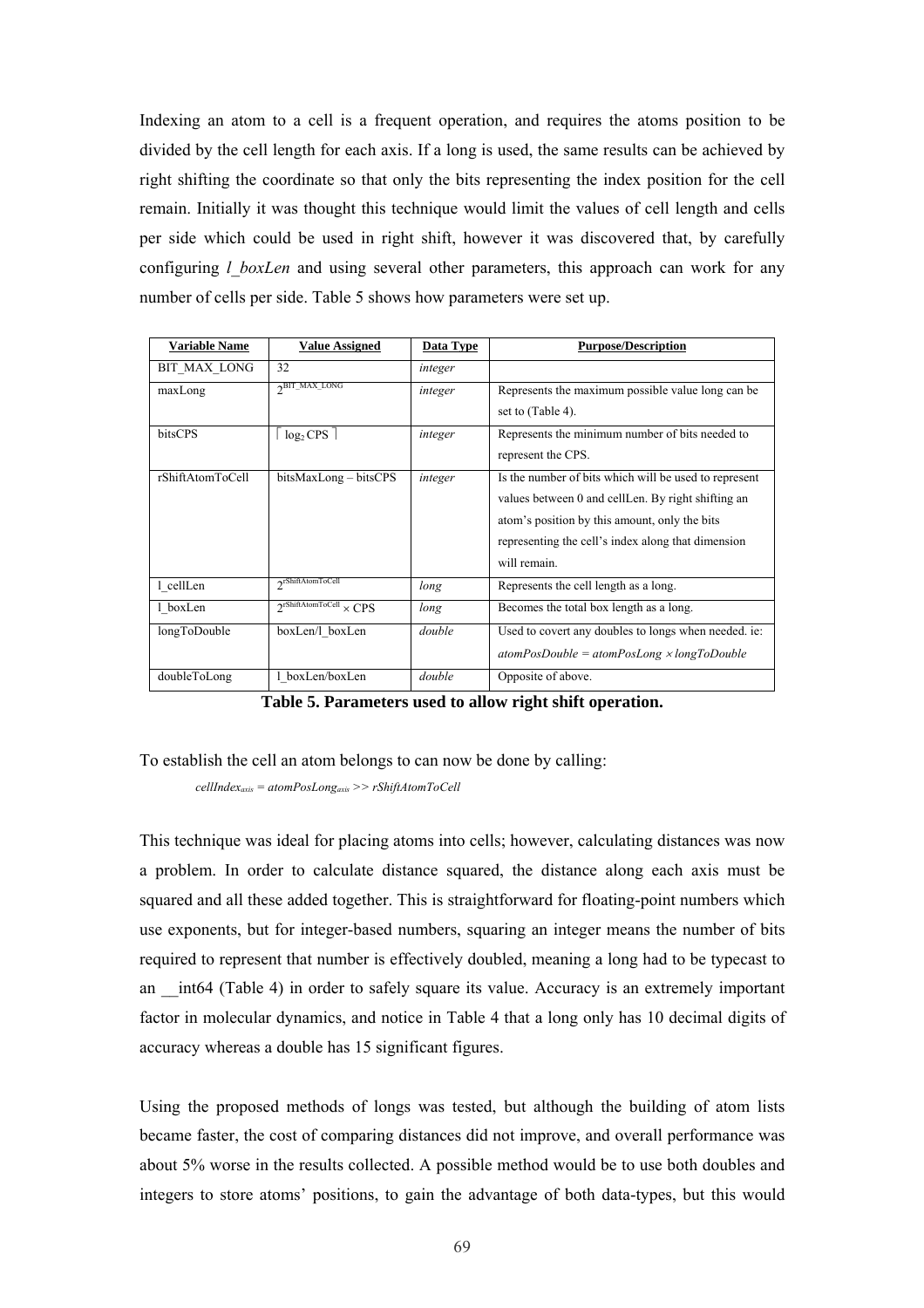result in further code complexity and storage requirements. The user of a molecular dynamics simulation will naturally want any results to be outputted as floating-point numbers, not longs, meaning any performance improvements provided by integer-based data types would probably be overshadowed by the need to frequently convert one data-type to the other (possibly loosing accuracy in the process). The recommendation of this thesis is to keep things simple by sticking with doubles or floats if implementing molecular dynamics simulations. Possibly for other applications the use of longs as described above would yield more substantial advantages.

### *Appendix D: Efficient Generation of Random Directions in Three-Dimensional Space*

Generating a random direction for two dimensions is a simple matter of generating a single random number between 0 and 180 degrees. However, generating a non-biased random direction for three dimensions using angles is more complicated, so the author proposed and used a simple approach to solve the problem. A random point in cube was generated by generating a random coordinate between -1 and 1 along each axis. This point was then checked to see if it was within a distance of 1 from the origin. If so, the vector from the origin to the point provided a random direction, if not, the process of generating points would repeat until successful. Since a sphere occupies 52% of its bounding cube, about one in every two attempts will be successful. This technique was used in the generation of random velocities and random position offsets at the start of each simulation.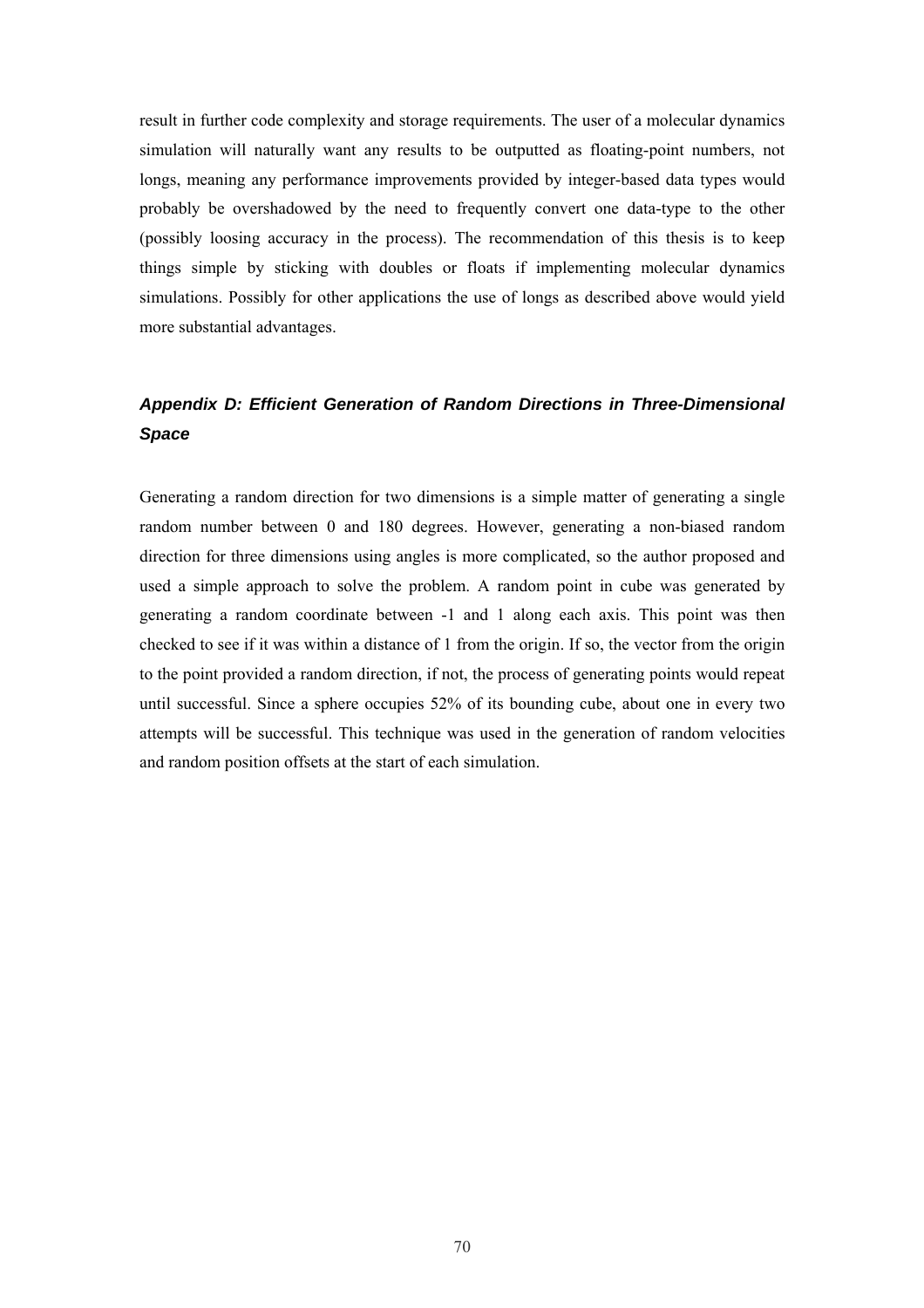# **Bibliography**

- 1. D. J. Abel and M. D. M., *A comparative analysis of some two-dimensional orderings*, Int. J. Geograph. Inf. Syst 4 (1), p.21-31 (1990).
- 2. M. P. Allen and D. J. Tildesley, *Computer simulation of liquids*, Oxford University Press, New York, 1987.
- 3. J. E. Barnes and P. Hut, *A hierarchical o(nlogn) force calculation algorithm*, Nature 324 (4), p.446-449 (1986).
- 4. J. L. Bentley and J. H. Friedman, *Data structures for range searching*, ACM Computing Surveys (CSUR) archive 11 (4), p.397-409 (1979).
- 5. G. Blelloch and G. Narlikar, *A practical comparison of n-body algorithms*, In Parallel Algorithms, Series in Discrete Mathematics and Theoretical Computer Science. (1997).
- 6. E. Chavez, G. Navarro, R. Baeza-Yates and J. Marroquin, *Searching in metric spaces*, Technical Report TR/DCC-99-3, Dept. of Computer Science, Univ. of Chile (1999) To appear in ACM Computing Surveys (1999).
- 7. M. T. Dickerson and D. Eppstein, *Algorithms for proximity problems in higher dimensions*, Computational Geometry: Theory and Applications 5, p.277-291 (1996).
- 8. F. Ercolessi, *A molecular dynamics primer*, [http://www.fisica.uniud.it/~ercolessi/md/md/,](http://www.fisica.uniud.it/~ercolessi/md/md/)  Date accessed 01-07-2004.
- 9. C. F. Fischer, *The hartree-fock method for atoms*, John Wiley & Sons Inc, New York, 1977.
- 10. J. H. Freidman, J. L. Bentley and R. A. Finkel, *An algorithm for finding best matches in logarithmic expected time*, ACM Transactions on Mathematical Software (TOMS) 3 (3), p.209-226 (1977).
- 11. D. Frenkel and B. Smit, *Understanding molecular simulation: From algorithms to applications*, Academic Press, 1996.
- 12. V. Gaede and O. Günther, *Multidimensional access methods*, Source ACM Computing Surveys (CSUR) archive (June 1998) 30 (2), p.170-231 (1998).
- 13. L. Greengard and V. Rokhlin, *A fast algorithm for particle simulations*, Journal of Computational Physics (December 1987) 73 (2), p.325-348 (1987).
- 14. A. Guttman, *R-trees: A dynamic index structure for spatial searching*, In proceedings of the ACM SIGMOD International Conference on Management of Data, p.47-57 (1984).
- 15. R. W. Hockney and J. W. Eastwood, *Computer simulation using particles*, Publisher Taylor & Francis, Inc., Bristol, PA, USA, 1988.
- 16. V. Jain and B. Shneiderman, *Data structures for dynamic queries: An analytical and experimental evaluation*, Proceedings of the workshop on Advanced visual interfaces, p.1-11 (1994).
- 17. D. V. Kalashnikov, S. Prabhakar and S. E. Hambrusch, *Main memory evaluation of monitoring queries over moving objects*, Distributed and Parallel Databases archive (March 2004) 15 (2), p.117-135 (2004).
- 18. D. V. Kalashnikov, S. Prabhakar, S. E. Hambrusch and W. G. Aref, *Efficient evaluation of continuous range queries on moving objects*, Proceedings of the 13th International Conference on Database and Expert Systems Applications, p.731-740 (2002).
- 19. D. Konovalov, *Tomsk group*, [http://www.it.jcu.edu.au/~dmitry/tomsk/,](http://www.it.jcu.edu.au/~dmitry/tomsk/) Date accessed 9/2004.
- 20. S. Meyers, *Effective c++*, Addison-Wesley, Indianapolis, 2003.
- 21. Microsoft, *C++ language reference data type ranges*, [http://msdn.microsoft.com/library/en](http://msdn.microsoft.com/library/en-us/vclang/html/_langref_data_type_ranges.asp)us/vclang/html/ langref data type ranges.asp, Date accessed 8/11/2004.
- 22. B. Moon, H. v. Jagadish, C. Faloutsos and J. H. Saltz, *Analysis of the clustering properties of the hilbert space-filling curve*, IEEE Transactions on Knowledge and Data Engineering 13 (1), p.124-141 (2001).
- 23. J. Nievergelt, H. Hinterberger and K. C. Sevcik, *The grid file: An adaptable, symmetric multikey file structure*, ACM Transactions on Database Systems (TODS) 9 (1), p.38-71 (1984).
- 24. A. Noske, *Molecular dynamics simulation and other self-spatial join an engine layer and performance testing platform*, [http://manning.it.jcu.edu.au/~jc130551/thesis/,](http://manning.it.jcu.edu.au/~jc130551/thesis/) Date accessed 26/11/2004.
- 25. A. Papadopoulos, P. Rigaux and M. Scholl, *A performance evaluation of spatial join processing strategies*, Proceedings of the 6th International Symposium on Advances in Spatial Databases, p.286-307 (1999).